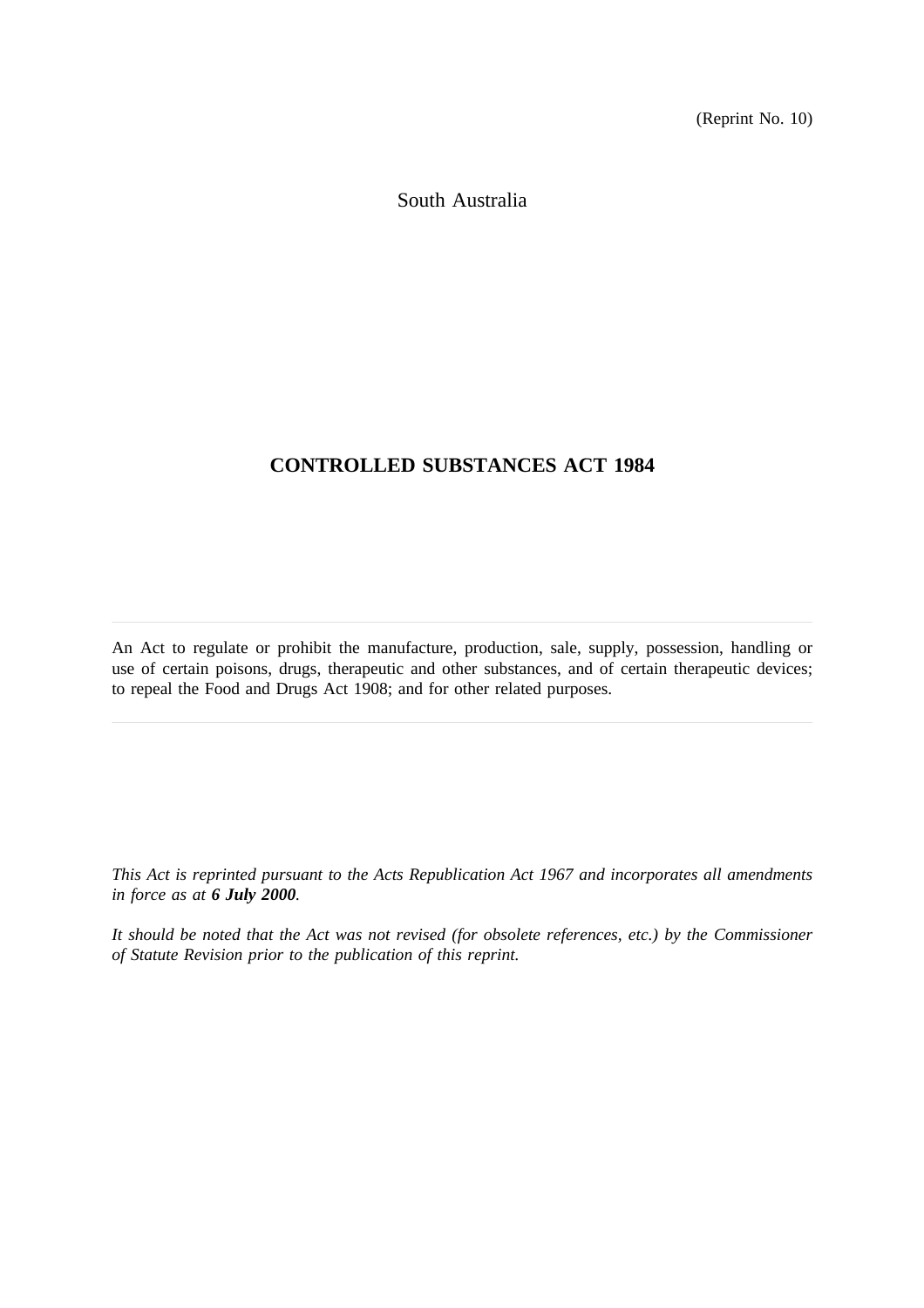## **CONTROLLED SUBSTANCES ACT 1984**

being

Controlled Substances Act 1984 No. 52 of 1984 [Assented to 24 May  $1984$ ]<sup>1</sup>

as amended by

Crimes (Confiscation of Profits) Act 1986 No. 17 of 1986 [Assented to 20 March 1986]2

Statutes Amendment (Analysts) Act 1986 No. 43 of 1986 [Assented to 4 September 1986]<sup>3</sup>

Controlled Substances Act Amendment Act 1986 No. 64 of 1986 [Assented to 6 November 1986]<sup>4</sup>

Controlled Substances Act Amendment Act 1990 No. 28 of 1990 [Assented to 26 April 1990]

Controlled Substances Act Amendment Act (No. 2) 1990 No. 29 of 1990 [Assented to 26 April 1990]<sup>5</sup>

Pharmacists Act 1991 No. 13 of 1991 [Assented to 4 April 1991]<sup>6</sup>

Director of Public Prosecutions Act 1991 No. 49 of 1991 [Assented to 21 November 1991]<sup>7</sup>

Statutes Repeal and Amendment (Courts) Act 1991 No. 69 of 1991 [Assented to 12 December 1991]<sup>8</sup>

Controlled Substances (Classification of Offences) Amendment Act 1992 No. 44 of 1992 [Assented to 10 September 19921<sup>9</sup>

Controlled Substances (Destruction of Cannabis) Amendment Act 1994 No. 27 of 1994 [Assented to 26 May 1994]<sup>10</sup>

Controlled Substances (General Offences—Poisons) Amendment Act 1995 No. 98 of 1995 [Assented to 14 December  $1995$ ]<sup>11</sup>

Statutes Amendment and Repeal (Common Expiation Scheme) Act 1996 No. 34 of 1996 [Assented to 2 May 1996]<sup>12</sup>

Controlled Substances (Miscellaneous) Amendment Act 1999 No. 59 of 1999 [Assented to 19 August 1999]

**South Australian Health Commission (Administrative Arrangements) Amendment Act 2000 No. 34 of 2000 [Assented to 6 July 2000]13**

- <sup>1</sup> Came into operation (except ss. 3(1), 12(5)-(7), 13-29) 9 May 1985: *Gaz*. 9 May 1985, p. 1399; s. 19 came into operation 3 March 1986: *Gaz*. 27 February 1986, p. 421; s. 22 came into operation 1 July 1988: *Gaz*. 19 May 1988, p. 1246; s. 21 came into operation 9 February 1989: *Gaz*. 9 February 1989, p. 354; ss. 12(7), 13-18, 23-29 came into operation 4 January 1996: *Gaz*. 4 January 1996, p. 2; ss. 3(1), 12(5), (6) and 20 had not been brought into operation at the date of this reprint.
- <sup>2</sup> Came into operation 1 March 1987: *Gaz*. 19 February 1987, p. 381.
- <sup>3</sup> Came into operation 16 October 1986: *Gaz*. 16 October 1986, p. 1373.
- <sup>4</sup> Came into operation (except ss. 7 and 8) 20 November 1986: *Gaz*. 20 November 1986, p. 1638; s. 8 came into operation 30 April 1987: *Gaz*. 30 April 1987, p. 1133; s. 7 came into operation 29 March 1990: *Gaz*. 29 March 1990, p. 884.
- <sup>5</sup> Came into operation 26 September 1991: *Gaz*. 26 September 1991, p. 890.
- <sup>6</sup> Came into operation 21 November 1991: *Gaz*. 21 November 1991, p. 1328.
- <sup>7</sup> Came into operation 6 July 1992: Gaz. 25 June 1992, p. 1869.
- <sup>8</sup> Came into operation 6 July 1992: *Gaz*. 2 July 1992, p. 209.
- $^{9}$  Came into operation 6 July 1992: s. 2.
- <sup>10</sup> Came into operation 13 October 1994: *Gaz*. 13 October 1994, p. 944.
- <sup>11</sup> Came into operation 4 January 1996: *Gaz*. 4 January 1996, p. 2.<br><sup>12</sup> Came into operation 2 February 1997: *Care 19* December 1996.
- <sup>12</sup> Came into operation 3 February 1997: *Gaz*. 19 December 1996, p. 1923.<br><sup>13</sup> Schadula 1 (a) all game into anomation 6 July 2000, *Gaz*. 6 July 2000.
- **<sup>13</sup> Schedule 1 (cl. 4) came into operation 6 July 2000:** *Gaz***. 6 July 2000, p. 5.**

#### *NOTE:*

- *Asterisks indicate repeal or deletion of text.*
- *Entries appearing in bold type indicate the amendments incorporated since the last reprint.*
- *For the legislative history of the Act see Appendix.*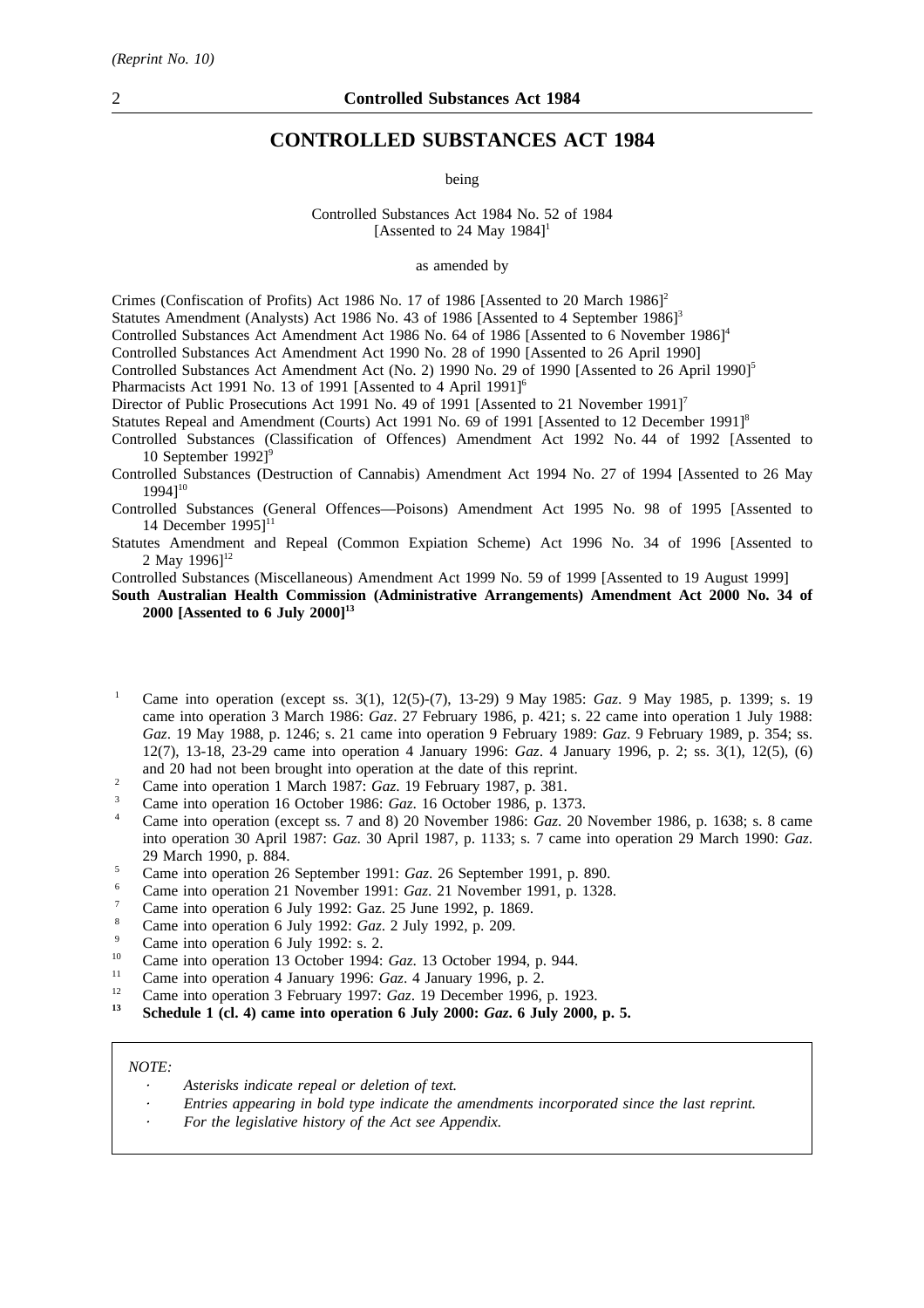# **SUMMARY OF PROVISIONS**

## **PART 1 PRELIMINARY**

- 1. Short title<br>3. Repeal
- 3. Repeal<br>4 Interpre
- 4. Interpretation<br>5 Application of
- Application of Act

#### **PART 2 CONTROLLED SUBSTANCES ADVISORY COUNCIL**

- 6. The Controlled Substances Advisory Council
- 7. Terms and conditions of office<br>8. Validity of acts of the Advisory
- 8. Validity of acts of the Advisory Council<br>9. Allowances and expenses
- 9. Allowances and expenses<br>10. Conduct of business
- Conduct of business
- 11. Functions of the Advisory Council

## **PART 3 CONTROLLED SUBSTANCES**

12. Declaration of poisons, prescription drugs, drugs of dependence, prohibited substances, volatile solvent, therapeutic substances, therapeutic devices and volatile solvents

# **PART 4**

## **GENERAL OFFENCES**

- 13. Manufacture, production and packing
- 14. Sale by wholesale
- 15. Sale or supply to end user
- 16. Sale of certain poisons
- 17. Sale of poisons the possession of which requires a licence
- 18. Sale, supply, administration and possession of prescription drugs
- 19. Sale or supply of volatile solvents
- 20 Prohibition of automatic vending machines
- 21. Sale or supply of other potentially harmful substances or devices
- 22. Possession
- 23. Quality<br>24. Packagi
- 24. Packaging and labelling<br>25. Storage
- Storage
- 26. Transport<br>27. Use
- Use
- 28. Prohibition of advertisement
- 29. Regulation of advertisement
- 30. Forgery, etc., of prescriptions

#### **PART 5**

## **SPECIAL PROVISIONS RELATING TO DRUGS OF DEPENDENCE AND PROHIBITED SUBSTANCES**

### **DIVISION 1—OFFENCES**

- 31. Prohibition of possession or consumption of drug of dependence and prohibited substance
- 32. Prohibition of manufacture, sale etc., of drug of dependence or prohibited substance<br>33. Restriction of supply of drug of dependence in certain circumstances
- Restriction of supply of drug of dependence in certain circumstances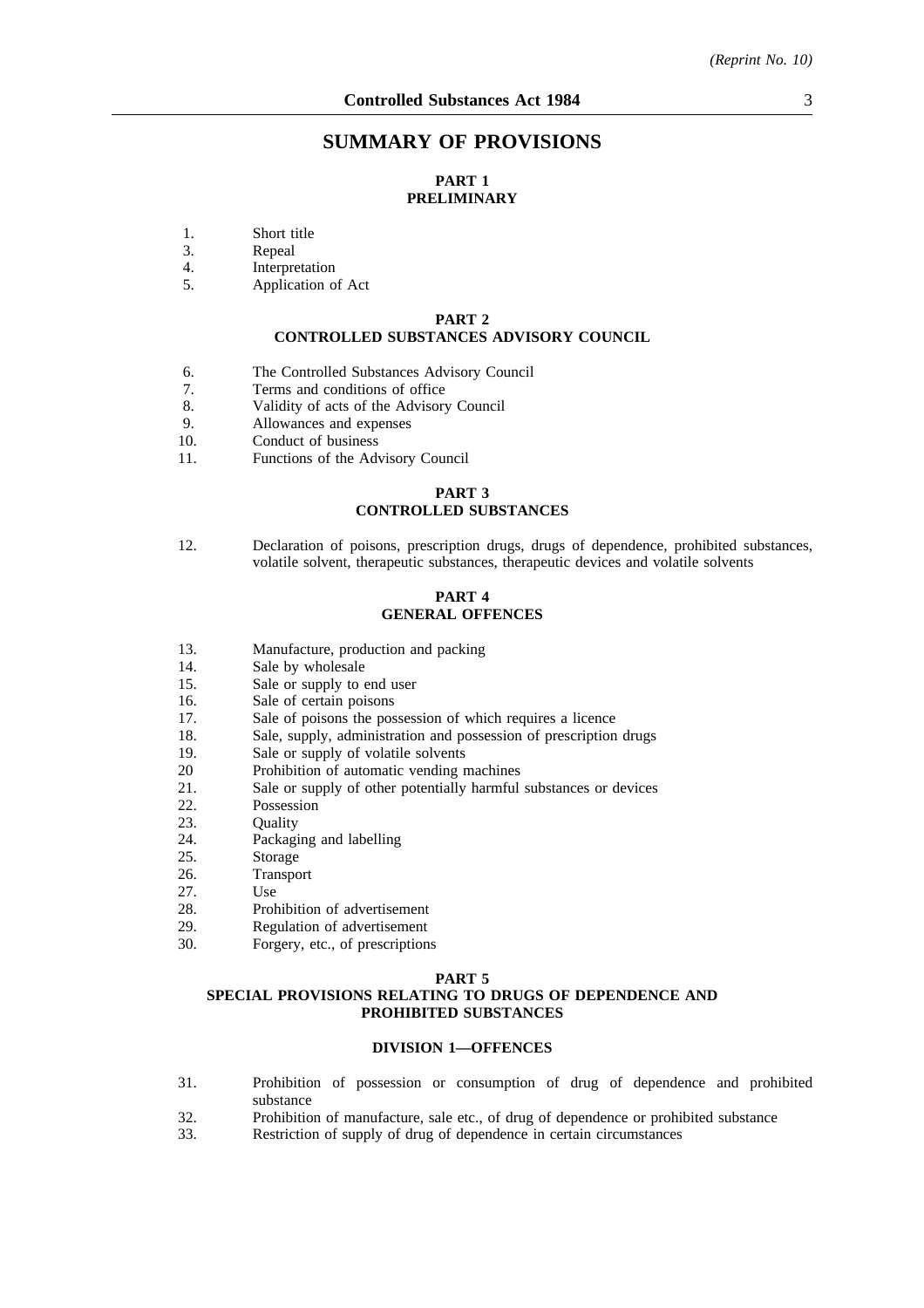## **DIVISION 2—PROCEDURE IN RELATION TO SIMPLE POSSESSION OFFENCES**

- 34. Establishment of assessment panels<br>35. Assessment of simple possession of
- Assessment of simple possession offences by panel
- 36. Powers of panel upon an assessment
- 37. Undertakings to panel
- 38. Conduct of proceedings before a panel
- 39. Prosecution for simple possession offence
- 40. Inadmissibility of certain evidence

## **PART 6 OFFENCES, PENALTIES, ETC.**

- 41. Aiding and abetting, etc.
- 42. Alternative verdict in relation to offences against section 32
- 43. Classification of offences<br>44. Matters to be considered
- 44. Matters to be considered when court fixes penalty<br>45. Offences committed by body corporate
- 45. Offences committed by body corporate<br>45A. Expiation of simple cannabis offences
- Expiation of simple cannabis offences

#### **PART 7**

#### **SEARCH, SEIZURE, FORFEITURE AND ANALYSIS**

- 50. Authorised officers
- 51. Analysts
- 52. Power to search, seize, etc.
- 52A. Seized property and forfeiture
- 53. Analysis
- 54. Immunity from liability

## **PART 8**

#### **MISCELLANEOUS**

- 55. Licences, authorities and permits
- 56. Research permits
- 57. Power of Minister to prohibit certain activities
- 58. Publication of information relating to persons who unlawfully obtained certain drugs
- 59. Duty not to divulge information relating to trade processes
- 60. Minister may require certain information to be given
- 61. Evidentiary provisions
- 61A. Assessment panels may prepare, or assist in, the preparation of a pre-sentence report
- 62. Money for this Act to be appropriated
- 62A. Delegation
- 63. Regulations

#### **APPENDIX LEGISLATIVE HISTORY**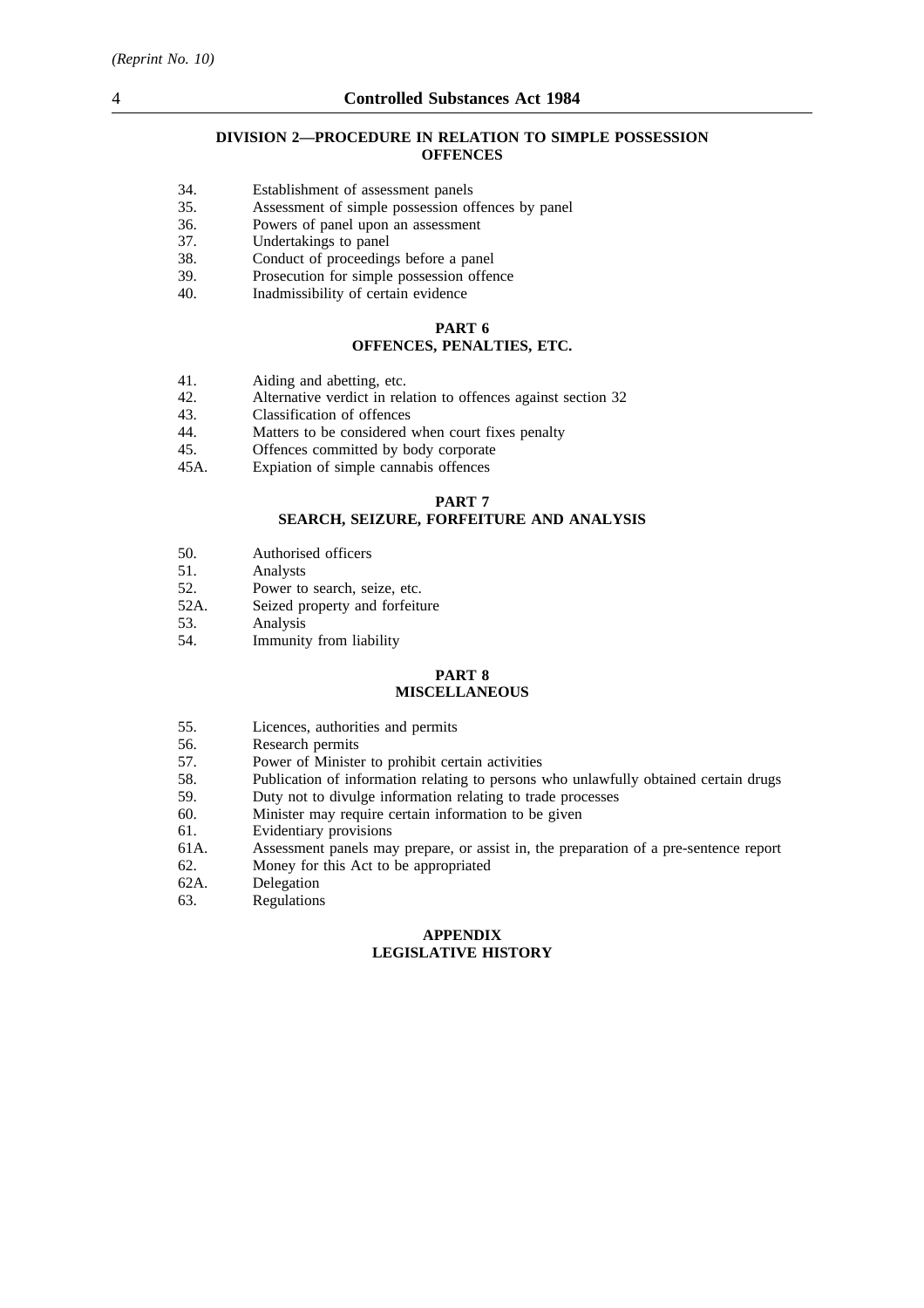## **The Parliament of South Australia enacts as follows:**

# **PART 1 PRELIMINARY**

## **Short title**

**1.** This Act may be cited as the *Controlled Substances Act 1984*.

\*\*\*\*\*\*\*\*\*\*

#### $\mathbf{Repeal}^1$

**3.** *(1) The Food and Drugs Act 1908, is repealed.*

\*\*\*\*\*\*\*\*\*\*

#### **Interpretation**

**4.** (1) In this Act, unless the contrary intention appears—

"**the Advisory Council**" means the Controlled Substances Advisory Council established under Part 2;

"**analyst**" means—

- *(a)* a person appointed as an analyst for the purposes of this Act; or
- *(b)* a person holding a position of a class approved by the Governor for the purposes of this Act;

"**assessment panel**" means a drug assessment and aid panel established under Part 5;

"**authorised officer**" means a person who is an authorised officer for the purposes of Part 7;

"**cannabis**" means a plant, or any part (including the seed) of a plant, of the genus *cannabis*, but does not include cannabis resin or cannabis oil;

"**cannabis oil**" means a substance that contains chemicals of any one or more of the following classes;

- *(a)* cannabinoids;
- *(b)* tetrahydrocannabinols;
- *(c)* alkyl homologues of tetrahydrocannabinols,

where the amount of soluble material in any quantity of the substance, when dissolved in the solvent known as hexane, constitutes more than 85 per cent of the weight of that quantity of substance;

S. 3(1) had not been brought into operation at the date of this reprint.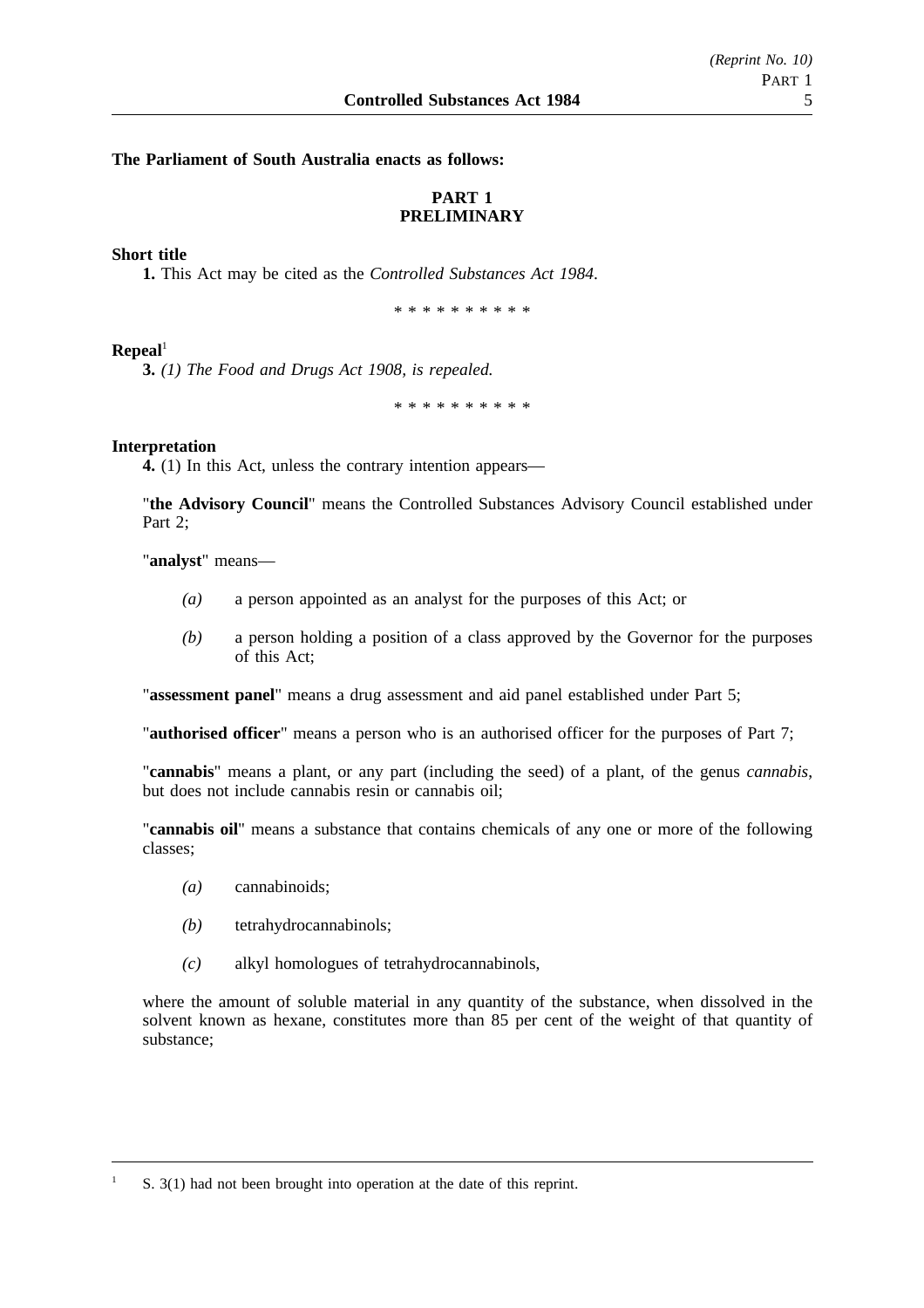"**cannabis resin**" means a substance that contains chemicals of any one or more of the following classes:

- *(a)* cannabinoids;
- *(b)* tetrahydrocannabinols;
- *(c)* alkyl homologues of tetrahydrocannabinols,

where the amount of soluble material in any quantity of the substance, when dissolved in the solvent known as hexane, constitutes more than 15 per cent but not more than 85 per cent of the weight of that quantity of substance;

"**child**" means a person under the age of 18 years and, in relation to the alleged commission of an offence, means a person who was, at the time of the alleged commission of the offence, under that age;

"**dentist**" means a person registered as a dentist under the *Dentists Act 1984*;

"**the Department**" means the department of the Minister to whom the administration of this Act has been committed;

"**drug of dependence**" means a poison declared by the regulations to be a drug of dependence;

"**the Health Commission**" means the South Australian Health Commission;

"**medical practitioner**" means a person registered under the *Medical Practitioners Act 1983*;

"**nurse**" means a person registered or enrolled under the *Nurses Act 1984*;

"**owner**", in relation to premises, includes the occupier of the premises;

"**pharmacist**" means a person registered as a pharmacist under the *Pharmacists Act 1991* or exempt from the requirement to be so registered;

"**poison**" means a substance declared by the regulations to be a poison for the purposes of this Act;

"**possession**" of a substance includes control over the disposition of the substance;

"**premises**" means any land, building, structure, vehicle, vessel or aircraft;

"**prescription drug**" means a poison declared by the regulations to be a prescription drug for the purposes of this Act;

"**produce**", in relation to a substance, means to produce by any method whatsoever, including cultivation, and "**production**" has a corresponding meaning;

"**prohibited substance**" means a substance declared by the regulations to be a prohibited substance for the purposes of this Act;

"**school zone**" means the grounds of a primary or secondary school and the area within 500 metres of the boundary of the school;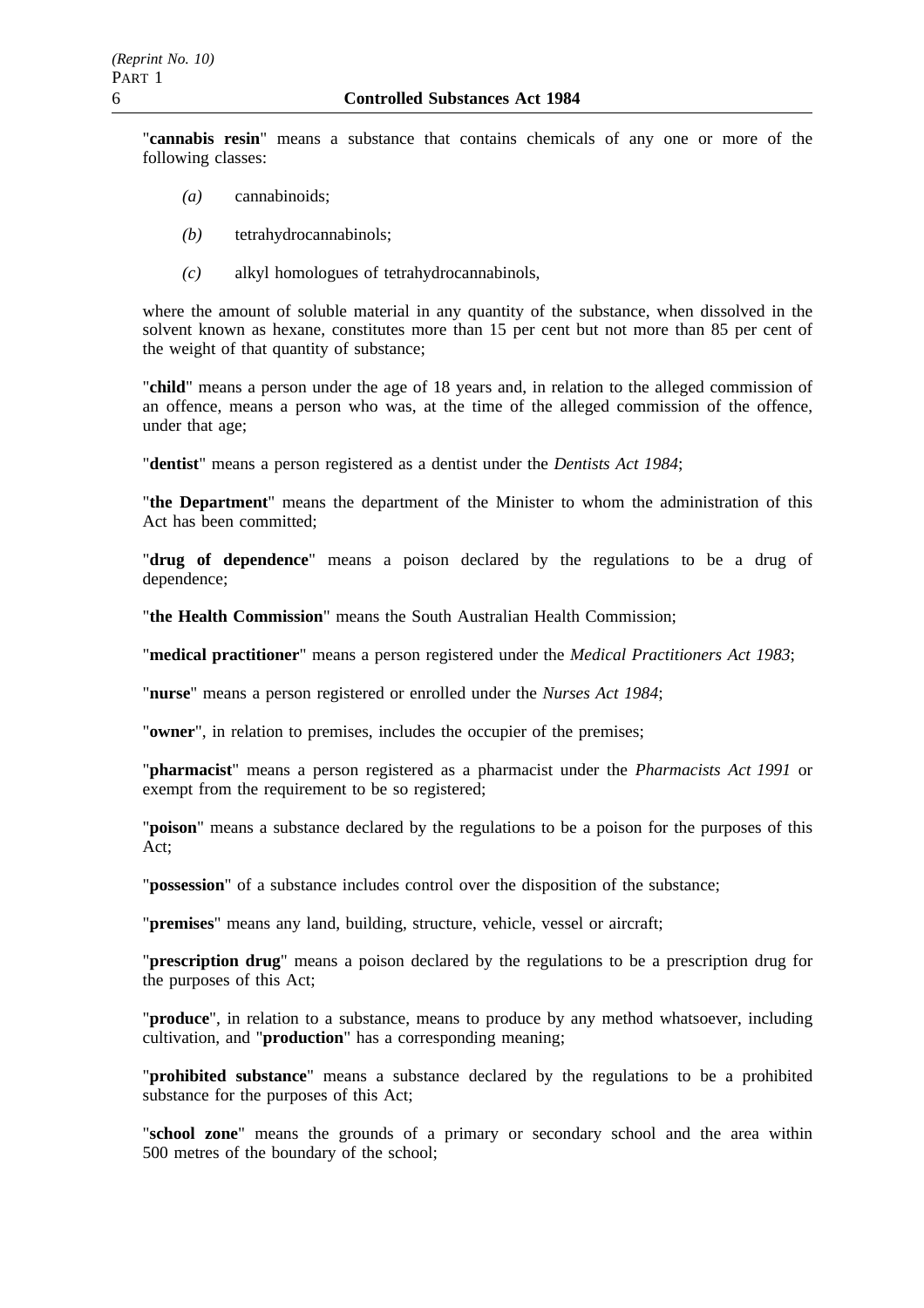"**sell**" includes offer or expose for sale;

"**simple possession offence**" means an offence against section 31, other than—

- *(a)* an offence arising out of the possession of a prohibited substance, not being a substance declared by the regulations to be one that may lead to dependence in humans; or
- *(b)* an offence arising out of the possession, smoking or consumption of cannabis or cannabis resin or the possession of equipment for use in connection with the smoking of cannabis or cannabis resin or the preparation of cannabis or cannabis resin for smoking or consumption;

"**substance**" means any gaseous, liquid or solid substance and includes a plant or fungus;

"**supply**" means provide, distribute, barter or exchange, and includes offer to supply;

"**therapeutic device**" means a device declared by the regulations to be a therapeutic device for the purposes of this Act;

"**therapeutic substance**" means a substance declared by the regulations to be a therapeutic substance for the purposes of this Act;

"**vessel**" means any ship, boat or other water craft;

"**veterinary surgeon**" means a person registered as a veterinary surgeon under the *Veterinary Surgeons Act 1985*;

"**volatile solvent**" means a substance declared by the regulations to be a volatile solvent for the purposes of this Act.

(2) A substance is an analogue of another for the purposes of this Act if—

- *(a)* they both have substantially similar chemical structures; or
- *(b)* they both have substantially similar pharmacological effects.

(3) An analogue of a drug of dependence or a prohibited substance (not being an analogue that is itself declared by regulation to be a drug of dependence or a prohibited substance) is by virtue of this subsection a prohibited substance.

## **Application of Act**

**5.** (1) This Act binds the Crown.

(2) The provisions of this Act are in addition to, and do not derogate from the obligations imposed by, the provisions of any other Act.

(3) The provisions of this Act do not limit or derogate from any civil remedy at law or in equity.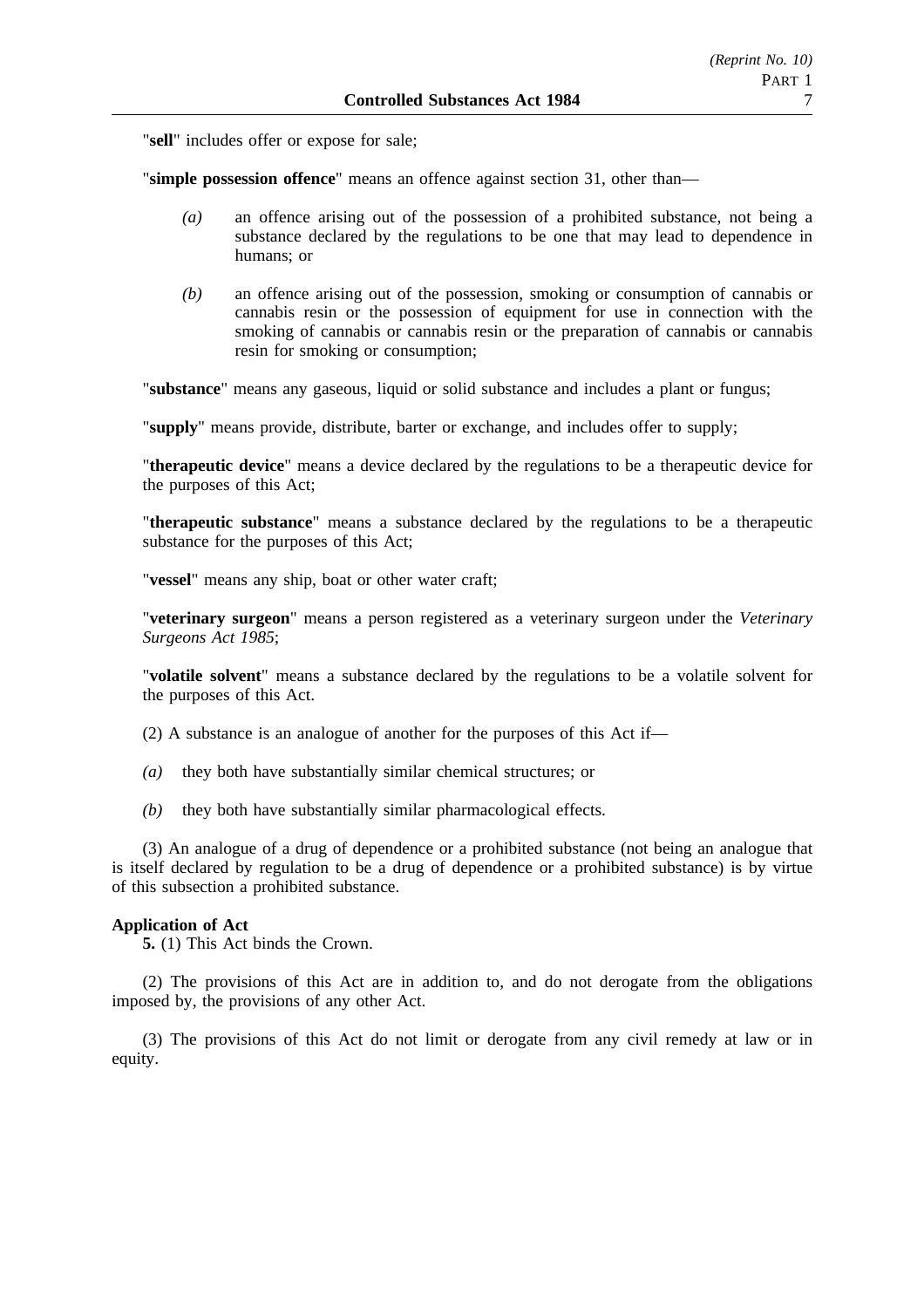#### **PART 2 CONTROLLED SUBSTANCES ADVISORY COUNCIL**

#### **The Controlled Substances Advisory Council**

**6.** (1) The *Controlled Substances Advisory Council* is established.

(2) The Advisory Council consists of 9 members appointed by the Governor, upon the nomination of the Minister, of whom—

- *(a)* 1 (the presiding member) is an officer or employee of the Department; and
- *(b)* 1 is a medical practitioner; and
- *(c)* 1 is a member of the police force; and
- *(d)* 2 are persons who, in the opinion of the Minister, have qualifications and extensive experience in the field of chemistry, pharmacy or pharmacology; and
- *(e)* 1 is a person who, in the opinion of the Minister, has had extensive experience in the manufacture or sale of substances or devices to which this Act applies; and
- *(f)* 2 are persons who, in the opinion of the Minister, have a wide knowledge of the factors and issues involved in controlling the manufacture, sale and supply of substances or devices to which this Act applies; and
- *(g)* 1 is, in the opinion of the Minister, a suitable person to represent the interests of the general public.

(3) The Governor may appoint a suitable person to be the deputy of a member of the Advisory Council.

(4) Where a member is for any reason absent or unable to act as a member of the Advisory Council, his or her deputy may act as a member of the Advisory Council.

## **Terms and conditions of office**

**7.** (1) A member of the Advisory Council will be appointed for a term of office, not exceeding 3 years, specified in the instrument of appointment and will, upon the expiration of any such term, be eligible for reappointment.

(2) The Governor may remove a member of the Advisory Council from office on the ground of—

- *(a)* mental or physical incapacity to carry out satisfactorily the duties of office; or
- *(b)* neglect of duty; or
- *(c)* dishonourable conduct.
- (3) The office of a member of the Advisory Council becomes vacant if the member—
- *(a)* dies; or
- *(b)* completes a term of office and is not reappointed; or
- *(c)* resigns by giving notice in writing to the Minister; or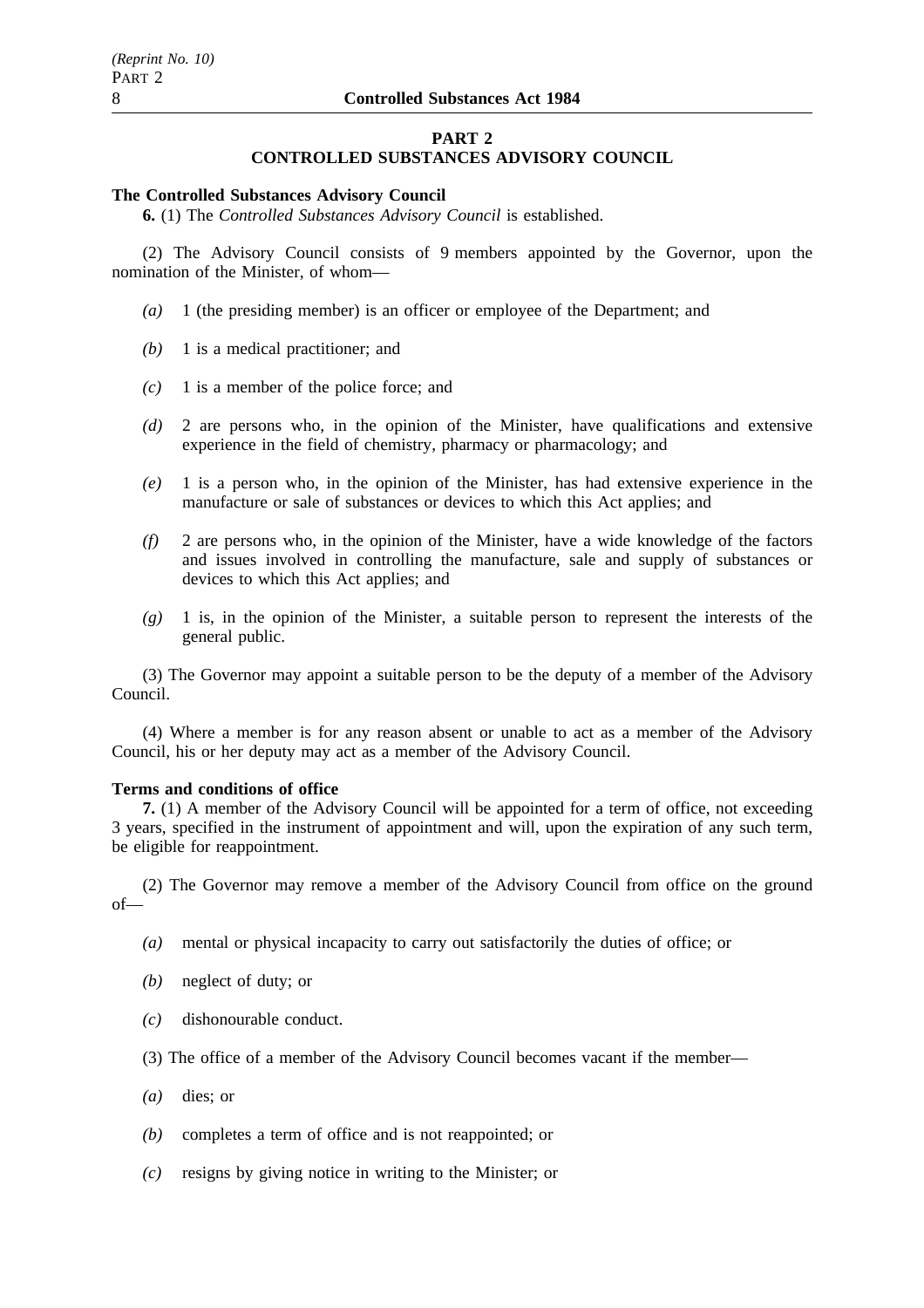*(d)* is removed from office by the Governor pursuant to subsection (2).

(4) Upon the office of a member of the Advisory Council becoming vacant, a person must be appointed to that office in accordance with this Act.

## **Validity of acts of the Advisory Council**

**8.** An act or proceeding of the Advisory Council is not invalid by reason of a vacancy in the membership of the Advisory Council or of a defect in the appointment of a person to the Advisory Council.

## **Allowances and expenses**

**9.** A member of the Advisory Council is entitled to receive such allowances and expenses as the Governor may from time to time determine

## **Conduct of business**

**10.** (1) The presiding member or, in the presiding member's absence, his or her deputy, will preside at any meeting of the Advisory Council.

(2) In the absence of both the presiding member and the presiding member's deputy from a meeting of the Advisory Council, the members present may elect one of their number to preside at that meeting.

(3) Five members constitute a quorum of the Advisory Council, and no business may be transacted at any meeting of the Advisory Council unless a quorum is present.

(4) A decision carried by the votes of a majority of the members present at a meeting is a decision of the Advisory Council.

(5) The person presiding at a meeting of the Advisory Council will, in the event of an equality of votes, have a second, or casting, vote.

(6) Subject to this Act, the business of the Advisory Council may be conducted in a manner determined by the Advisory Council.

## **Functions of the Advisory Council**

**11.** (1) The functions of the Advisory Council are as follows:

- *(a)* to keep under review substances and devices that are subject to this Act or that may, in the opinion of the Advisory Council, need to be brought under this Act and the controls (if any) that are, or should be, applicable to them; and
- *(b)* to advise the Minister on the measures that should, in the opinion of the Advisory Council, be taken in relation to imposing, withdrawing or varying controls in respect of any of those substances or devices; and
- *(c)* to monitor the administration and operation of this Act; and
- *(d)* such other functions as the Minister may assign to the Advisory Council.
- (2) The Advisory Council may make recommendations to the Minister for—
- *(a)* amendments to this Act; or
- *(b)* making, varying or revoking regulations under this Act.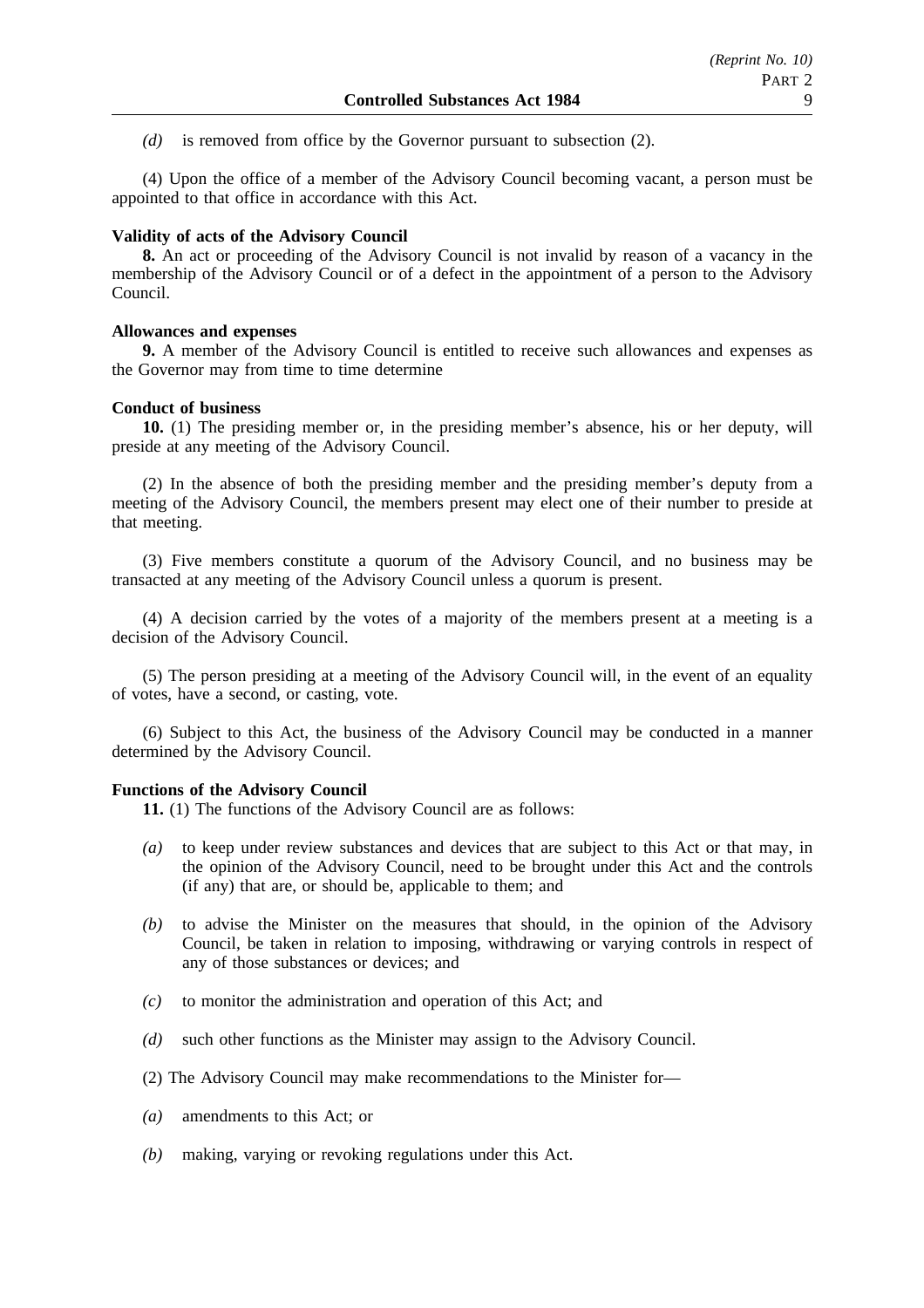(3) The Advisory Council must advise the Minister upon any matter referred by the Minister to the Advisory Council for advice.

(4) The Advisory Council may establish subcommittees for the purpose of giving advice to the Advisory Council in the performance of its functions.

(5) A subcommittee will consist of such members of the Advisory Council, and such other persons co-opted by the Advisory Council, as the Advisory Council thinks fit.

(6) The Advisory Council must, not later than 31 October in each year, report to the Minister on the administration and operation of this Act during the previous financial year.

(7) The Minister must, as soon as practicable after receipt of a report submitted under subsection (6), cause a copy of the report to be laid before each House of Parliament.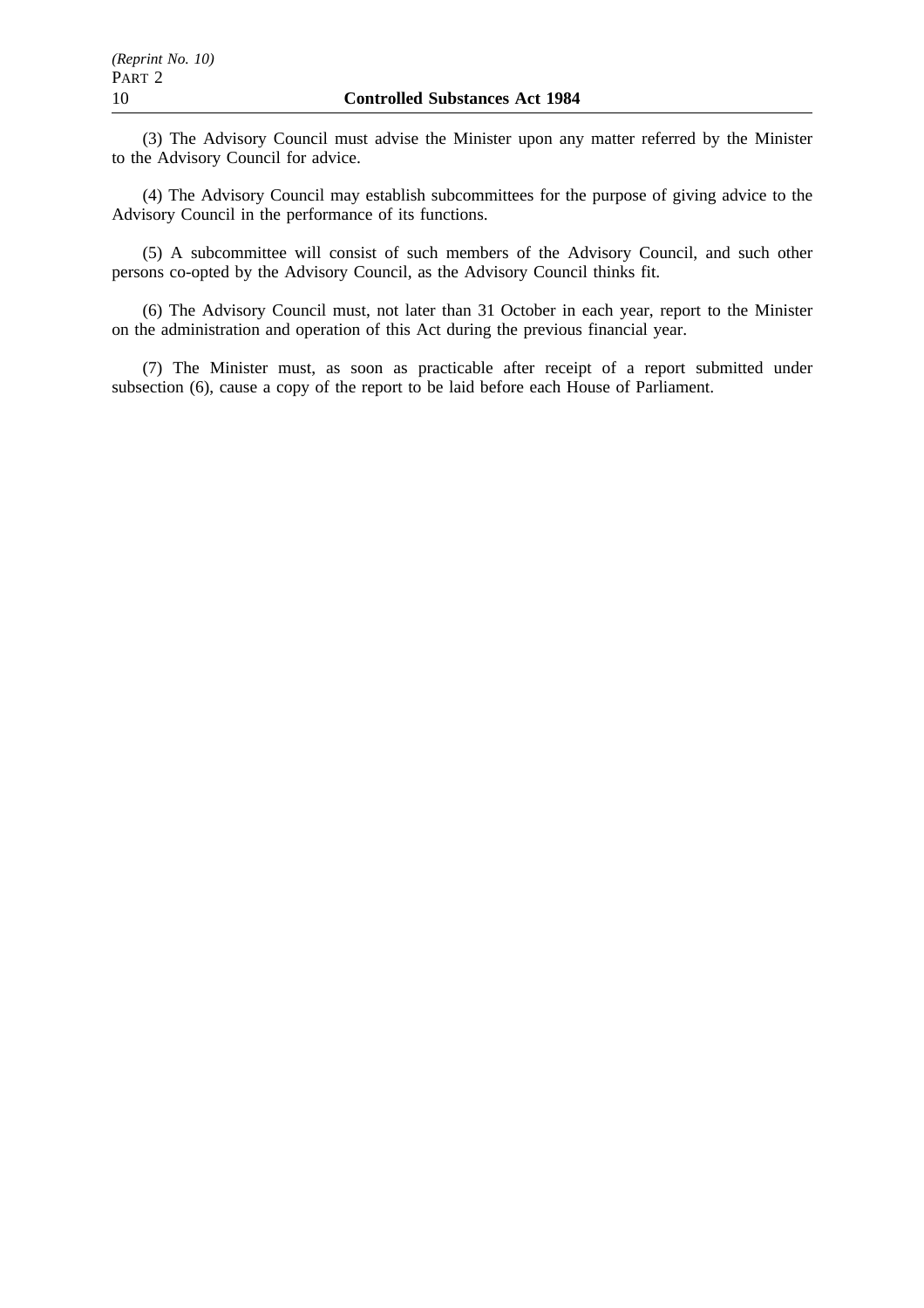# **PART 3 CONTROLLED SUBSTANCES**

## **Declaration of poisons, prescription drugs, drugs of dependence, prohibited substances,** volatile solvent, therapeutic substances, therapeutic devices and volatile solvents<sup>1</sup>

**12.** (1) The Governor may, by regulation, declare, individually or by class, any substance that in the Governor's opinion has the potential to be harmful to humans to be a poison for the purposes of this Act.

(2) The Governor may, by regulation, declare, individually or by class, a poison to be a prescription drug for the purposes of this Act.

(3) The Governor may, by regulation, declare, individually or by class, a poison that in the Governor's opinion may lead to dependence in humans to be a drug of dependence for the purposes of this Act.

(4) The Governor may, by regulation, declare, individually or by class, any substance that in the Governor's opinion may lead to dependence in humans or is of exceptional danger to humans to be a prohibited substance for the purposes of this Act.

*(5) The Governor may, by regulation, declare, individually or by class, a substance that in the Governor's opinion is or may be used, or is designed to be used, as a therapeutic substance to be a therapeutic substance for the purposes of this Act.*

*(6) The Governor may, by regulation, declare, individually or by class, any device that in the Governor's opinion is or may be used, or is designed to be used—*

- *(a) for a purpose related to the physical or mental health or hygiene of humans; or*
- *(b) for the purposes of contraception; or*
- *(c) for cosmetic purposes,*

*to be a therapeutic device for the purposes of this Act.*

(7) The Governor may, by regulation, declare, individually or by class, any substance that in the Governor's opinion is a volatile solvent, or contains a volatile solvent, to be a volatile solvent for the purposes of this Act.

(8) In any regulations made for the purposes of this section, the Governor may assign a poison, drug of dependence, therapeutic substance or therapeutic device to a specified class or specified classes.

S. 12(5)  $\&$  (6) had not been brought into operation at the date of this reprint.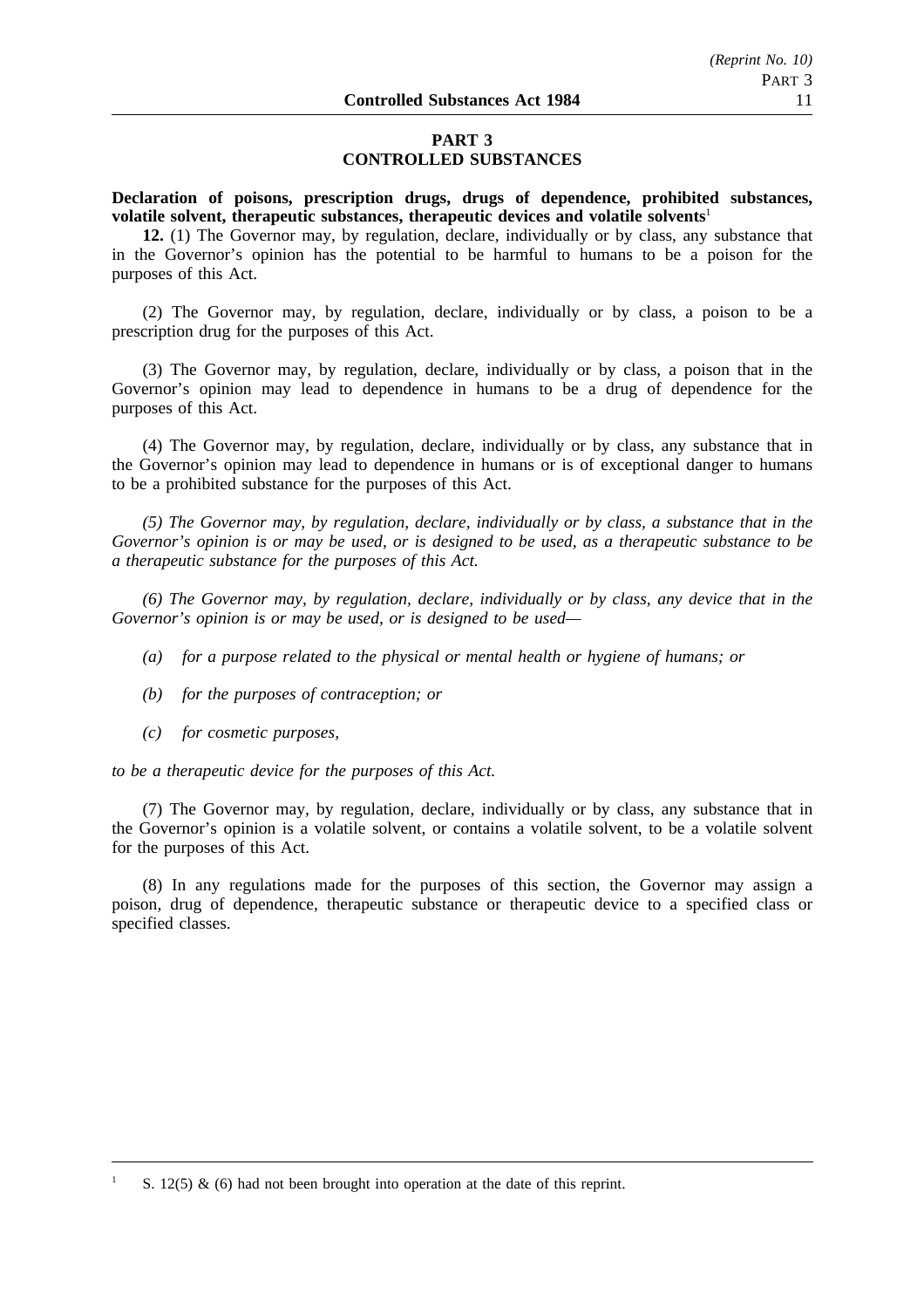## **PART 4 GENERAL OFFENCES**

## **Manufacture, production and packing**

**13.** (1) A person must not manufacture, produce or pack a poison, therapeutic substance or therapeutic device to which this section applies unless the person—

- *(a)* is a medical practitioner, pharmacist, dentist or veterinary surgeon acting in the ordinary course of his or her profession; or
- *(b)* is licensed to do so by the Minister.

Maximum penalty: \$10 000.

(2) This section applies to such poisons (other than drugs of dependence), therapeutic substances or therapeutic devices as may be prescribed, individually or by class, by the regulations.

(3) In proceedings for an offence against subsection (1), the paragraphs of the subsection are to be treated as providing exceptions, and, if the complaint negatives the exceptions or alleges that the defendant acted without lawful authority, no proof will be required in relation to the exceptions by the prosecution but the application of an exception will be a matter for proof by the defendant.

#### **Sale by wholesale**

**14.** (1) A person must not sell by wholesale a poison, therapeutic substance or therapeutic device to which this section applies unless the person—

- *(a)* is a pharmacist acting in the ordinary course of his or her profession; or
- *(b)* is licensed to do so by the Minister.

Maximum penalty: \$10 000.

(2) This section applies to such poisons (other than drugs of dependence), therapeutic substances or therapeutic devices as may be prescribed, individually or by class, by the regulations.

(3) In proceedings for an offence against subsection (1), the paragraphs of the subsection are to be treated as providing exceptions, and, if the complaint negatives the exceptions or alleges that the defendant acted without lawful authority, no proof will be required in relation to the exceptions by the prosecution but the application of an exception will be a matter for proof by the defendant.

#### **Sale or supply to end user**

**15.** (1) A person must not sell by retail or supply to a person a poison, therapeutic substance or therapeutic device to which this section applies unless the person—

- *(a)* is a pharmacist, medical practitioner, dentist or veterinary surgeon acting in the ordinary course of his or her profession; or
- *(b)* is licensed to do so by the Minister.

Maximum penalty: \$10 000.

(2) This section applies to such poisons (other than drugs of dependence), therapeutic substances or therapeutic devices as may be prescribed, individually or by class, by the regulations.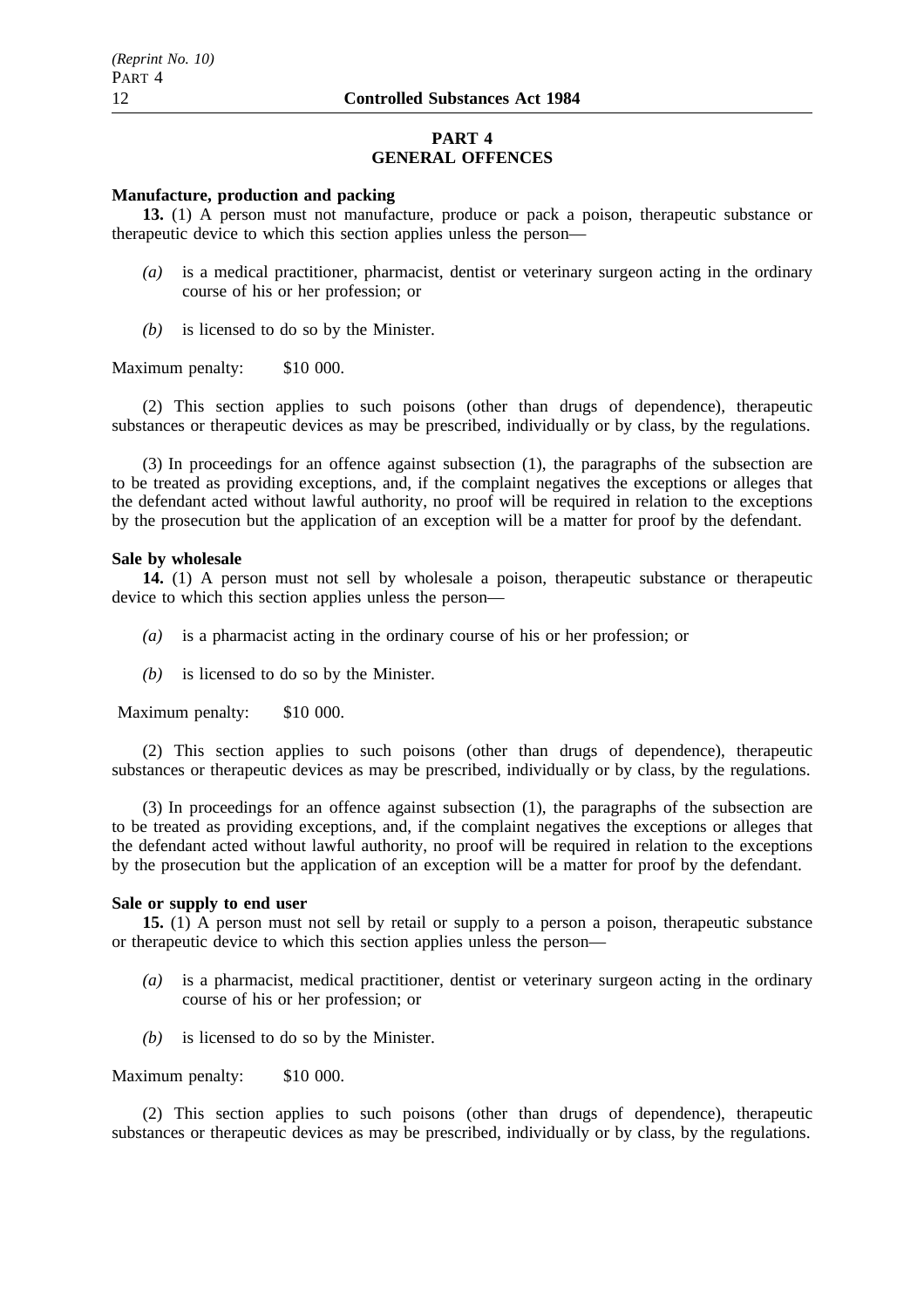(3) In proceedings for an offence against subsection (1), the paragraphs of the subsection are to be treated as providing exceptions, and, if the complaint negatives the exceptions or alleges that the defendant acted without lawful authority, no proof will be required in relation to the exceptions by the prosecution but the application of an exception will be a matter for proof by the defendant.

## **Sale of certain poisons**

**16.** (1) A person must not sell a poison to which this section applies to a person under the age of 18 years.

Maximum penalty: \$10 000.

(2) A person must not sell a poison to which this section applies—

- *(a)* unless the purchaser is known to the vendor; or
- *(b)* unless the purchaser produces satisfactory evidence of his or her identity.

Maximum penalty: \$10 000.

(3) Where a person seeks to purchase a poison to which this section applies, the vendor must ask the prospective purchaser the purpose for which the poison is required, and must not proceed with the sale unless the question is satisfactorily answered.

Maximum penalty: \$10 000.

- (4) A person who sells poisons to which this section applies must keep a record of—
- *(a)* the names of the purchasers of those poisons; and
- *(b)* the stated purposes for which they were purchased; and
- *(c)* such other matters as may be prescribed.

Maximum penalty: \$10 000.

(5) This section applies to such poisons as may be prescribed, individually or by class, by the regulations.

#### **Sale of poisons the possession of which requires a licence**

**17.** A person must not sell a poison the possession of which requires a licence under this Act unless the purchaser produces his or her licence.

Maximum penalty: \$10 000.

## **Sale, supply, administration and possession of prescription drugs**

**18.** (1) A person must not sell by retail, supply or administer to another person or to an animal, or prescribe for a person or an animal, a prescription drug (not being a drug of dependence) unless he or she is—

- *(a)* a medical practitioner, dentist, veterinary surgeon or nurse acting in the ordinary course of his or her profession; or
- *(b)* a member of any other prescribed profession acting in the ordinary course of that profession and in accordance with the regulations; or
- *(c)* a pharmacist dispensing the prescription of a medical practitioner, dentist, veterinary surgeon or member of a prescribed profession; or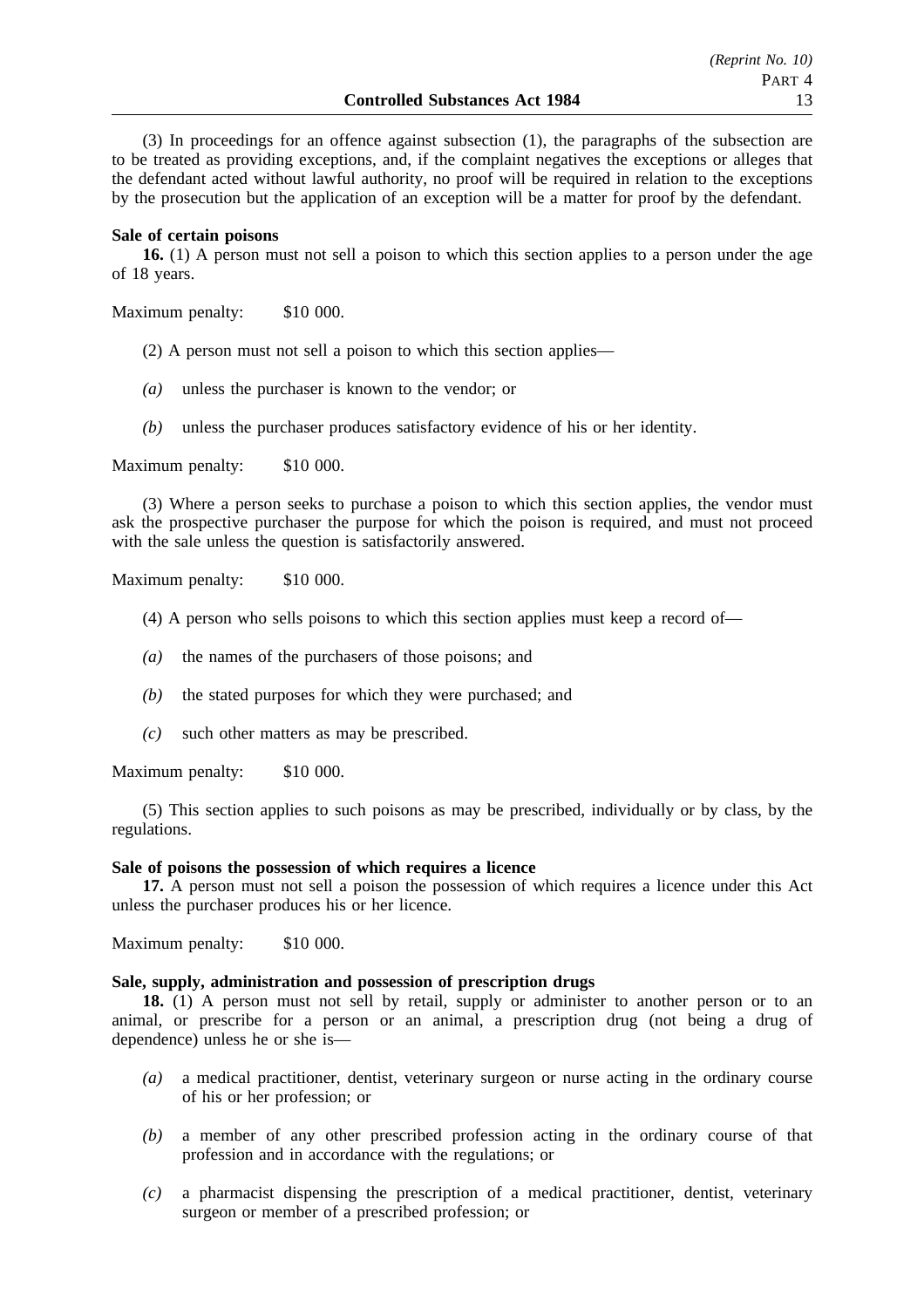- *(d)* a person administering to another person or to an animal a prescription drug that has been lawfully prescribed for or supplied to that other person, or that animal; or
- *(e)* a person licensed to do so by the Minister.

Maximum penalty: \$10 000 or imprisonment for 2 years.

(2) A member of a profession referred to in or prescribed under subsection (1) must not supply or administer to another person a prescribed prescription drug unless he or she holds prescribed qualifications.

Maximum penalty: \$10 000 or imprisonment for 2 years.

- (3) A person must not have in his or her possession a prescription drug unless he or she—
- *(a)* is the person, or is acting on behalf of the person, for whom the drug has been lawfully prescribed or supplied; or
- *(b)* is the owner, or is acting on behalf of the owner, of an animal for whom the drug has been lawfully prescribed or supplied; or
- *(c)* is a person authorised by law to sell or supply prescription drugs; or
- *(d)* is licensed to do so by the Minister; or
- *(e)* has other lawful authority or reasonable excuse for doing so.

Maximum penalty: \$10 000 or imprisonment for 2 years.

(4) In proceedings for an offence against subsection (1) or (3), the paragraphs of the subsection are to be treated as providing exceptions, and, if the complaint negatives the exceptions or alleges that the defendant acted without lawful authority and, in the case of a complaint for an offence against subsection (3), without reasonable excuse, no proof will be required in relation to the exceptions by the prosecution but the application of an exception will be a matter for proof by the defendant.

#### **Sale or supply of volatile solvents**

**19.** A person must not sell or supply a volatile solvent to another person if he or she suspects, or there are reasonable grounds for suspecting, that the other person—

- *(a)* intends to inhale the solvent; or
- *(b)* intends to sell or supply the solvent to a further person for inhalation by that further person.

Maximum penalty: \$10 000 or imprisonment for 2 years.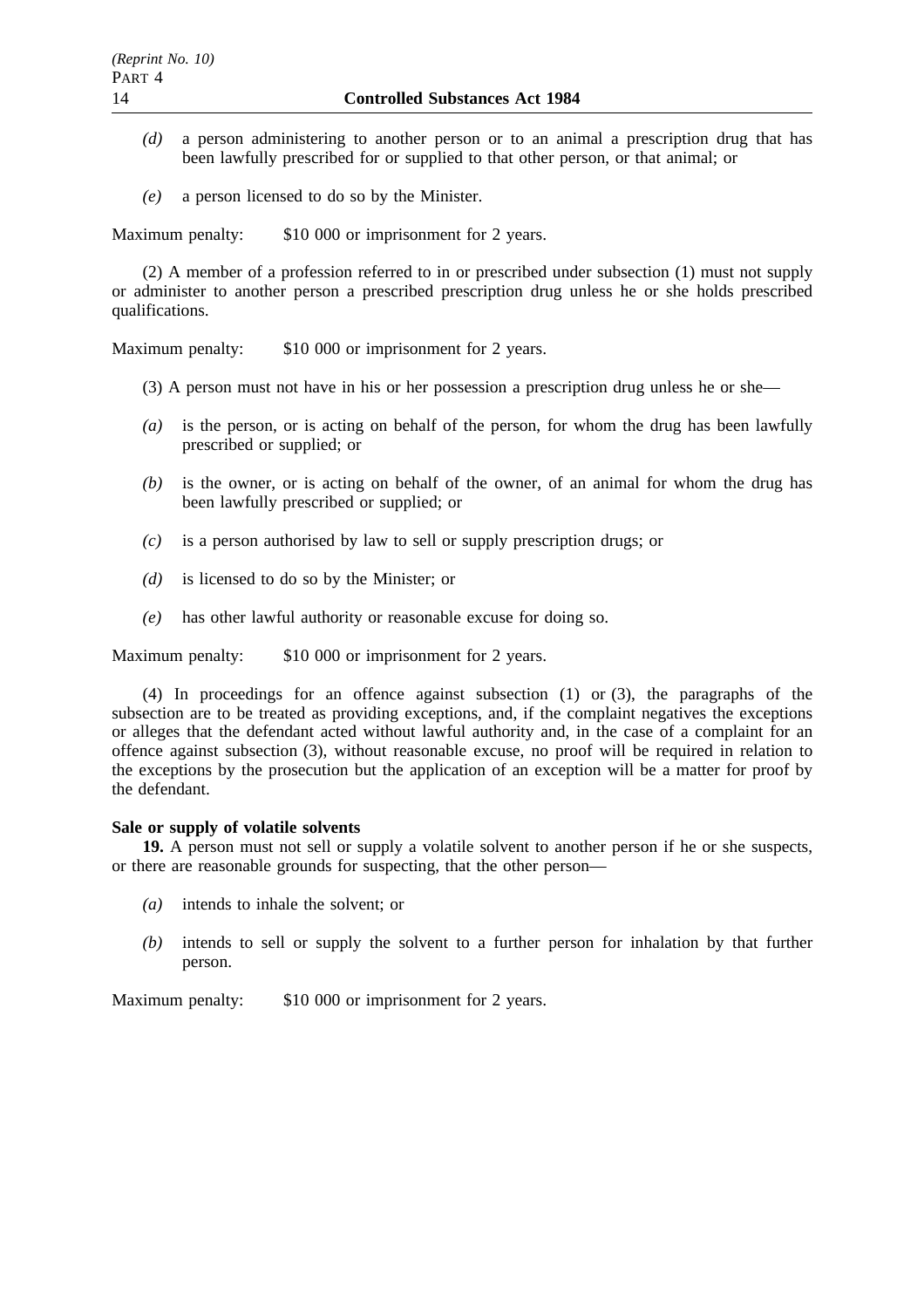## *Prohibition of automatic vending machines*<sup>1</sup>

*20. (1) A person must not—*

- *(a) whether on premises of which the person is the owner or in any other place—*
	- *(i) install an automatic vending machine for the sale or supply of a poison, or of a therapeutic substance to which this section applies; or*
	- *(ii) sell or supply any such poison or therapeutic substance by means of an automatic vending machine; or*
- *(b) permit or suffer any such vending machine to be installed or operated on premises of which he or she is the owner.*

*Maximum penalty: \$5 000.*

*(2) This section applies to such therapeutic substances as may be prescribed, individually or by class, by the regulations.*

## **Sale or supply of other potentially harmful substances or devices**

**21.** (1) The Minister may, by notice published in the *Gazette*, prohibit the sale or the supply of—

- *(a)* any substance or device specified in the order, being a substance or device that should not, in the Minister's opinion, be sold or supplied pending evaluation of its harmful properties; and
- *(b)* in the case of a substance, any preparation containing that substance.
- (2) A person must not contravene a notice published under subsection (1).

Maximum penalty: \$10 000 or imprisonment for 2 years.

(3) The Minister may, by notice published in the *Gazette*, vary or revoke a notice published under subsection (1).

(4) Upon publishing a notice under this section, the Minister must refer the subject matter of the notice to the Advisory Council for its consideration.

## **Possession**

**22.** (1) A person must not have in his or her possession a poison to which this section applies unless licensed to do so by the Minister.

Maximum penalty: \$10 000.

(2) This section applies to such poisons (other than drugs of dependence) as may be prescribed, individually or by class, by the regulations.

## **Quality**

**23.** (1) A person must not sell by wholesale or by retail or supply a poison, therapeutic substance or therapeutic device that does not conform with the regulations.

Maximum penalty: \$10 000.

<sup>1</sup> S. 20 had not been brought into operation at the date of this reprint.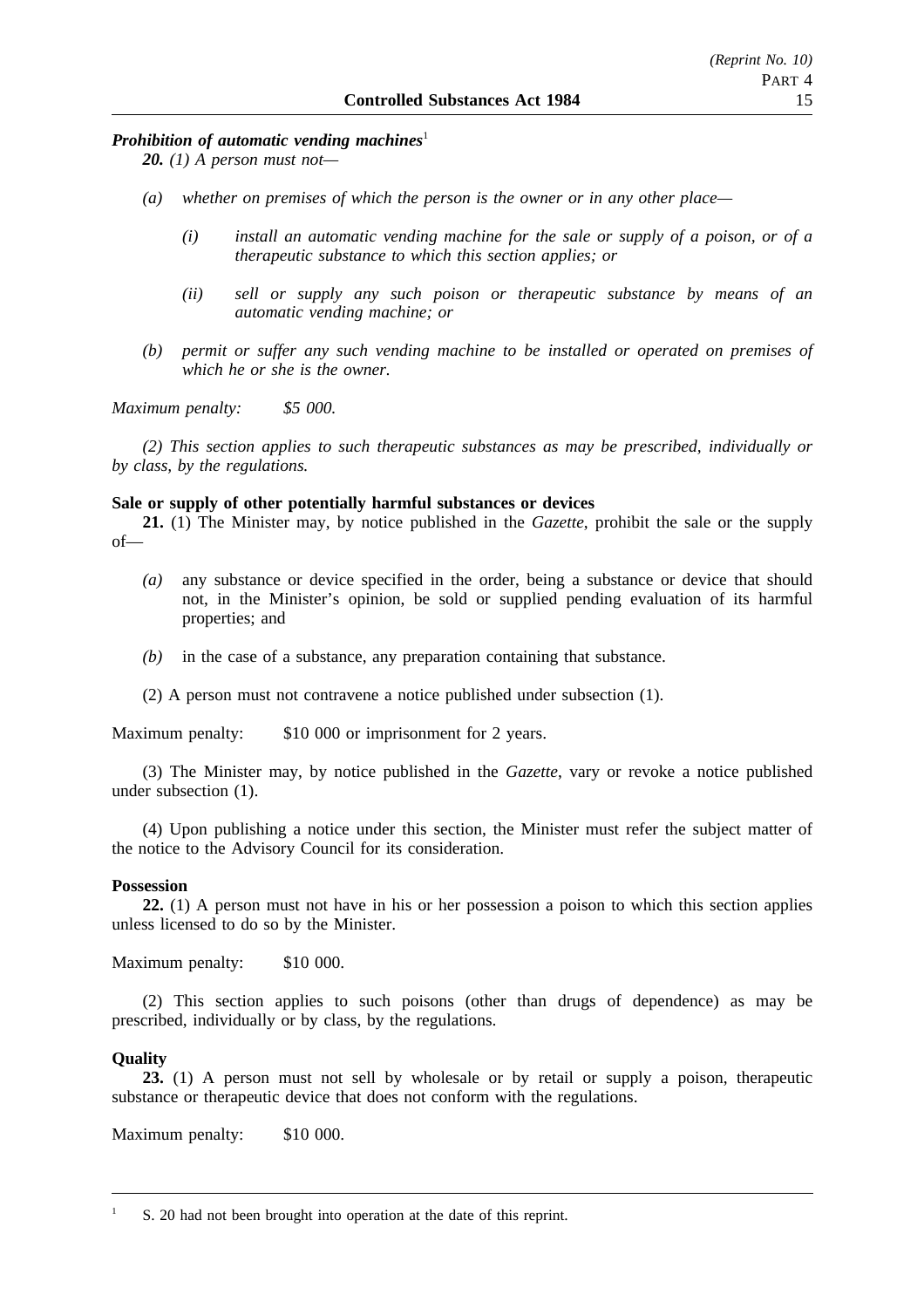(2) It is a defence for a person charged with an offence against this section to prove that he or she did not know and could not, by the exercise of reasonable diligence, have known that the subject matter of the offence did not conform with the regulations.

## **Packaging and labelling**

**24.** A person must not sell by wholesale or by retail or supply to a person a poison, therapeutic substance or therapeutic device unless—

- *(a)* it is enclosed in a package or container; and
- *(b)* the package or container conforms with the regulations; and
- *(c)* the package or container is labelled in accordance with the regulations.

Maximum penalty: \$10 000.

#### **Storage**

**25.** A person must not store a poison, therapeutic substance or therapeutic device contrary to the regulations.

Maximum penalty: \$10 000.

#### **Transport**

26. A person must not transport a poison, therapeutic substance or therapeutic device contrary to the regulations.

Maximum penalty: \$10 000.

#### **Use**

**27.** A person must not—

- *(a)* use a poison, therapeutic substance or therapeutic device for a purpose or in a manner prohibited by the regulations; or
- *(b)* sell, supply, prescribe, or purchase a poison, therapeutic substance or therapeutic device for a purpose prohibited by the regulations.

Maximum penalty: \$10 000.

#### **Prohibition of advertisement**

**28.** (1) A person must not advertise that a poison, therapeutic substance or therapeutic device to which this section applies is available for sale or supply.

Maximum penalty: \$10 000.

(2) This section applies to such poisons, therapeutic substances and therapeutic devices as may be prescribed, individually or by class, by the regulations.

#### **Regulation of advertisement**

**29.** A person must comply with the regulations in advertising that a poison, therapeutic substance or therapeutic device is available for sale or supply.

Maximum penalty: \$10 000.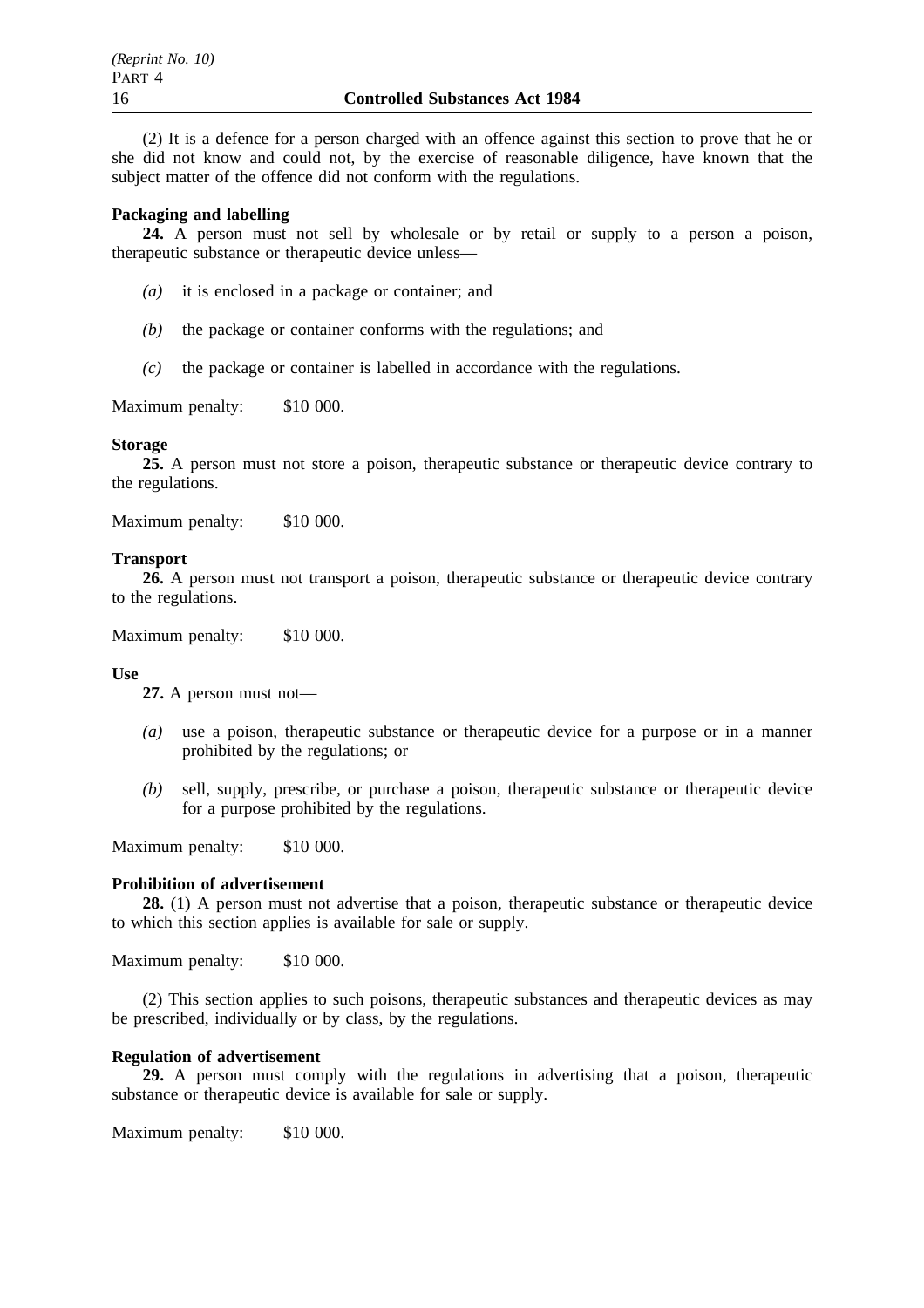## **Forgery, etc., of prescriptions**

**30.** (1) A person must not forge or fraudulently alter or utter a prescription or other document, or have in his or her possession such a prescription or document knowing it to be forged or fraudulently altered, with a view to obtaining a prescription drug.

Maximum penalty: \$15 000 or imprisonment for 5 years.

(2) A person must not knowingly, by false representation, obtain—

- *(a)* a prescription drug; or
- *(b)* a prescription for a prescription drug.

Maximum penalty: \$10 000 or imprisonment for 2 years.

(2a) A person must not, in or in connection with obtaining a prescription drug, give to the person prescribing or supplying the drug a name or address that is false.

Maximum penalty: \$10 000.

(3) A pharmacist must retain any prescription or other document that he or she has reasonable cause to believe has been forged or fraudulently altered and must forthwith deliver any such prescription or document to the Commissioner of Police.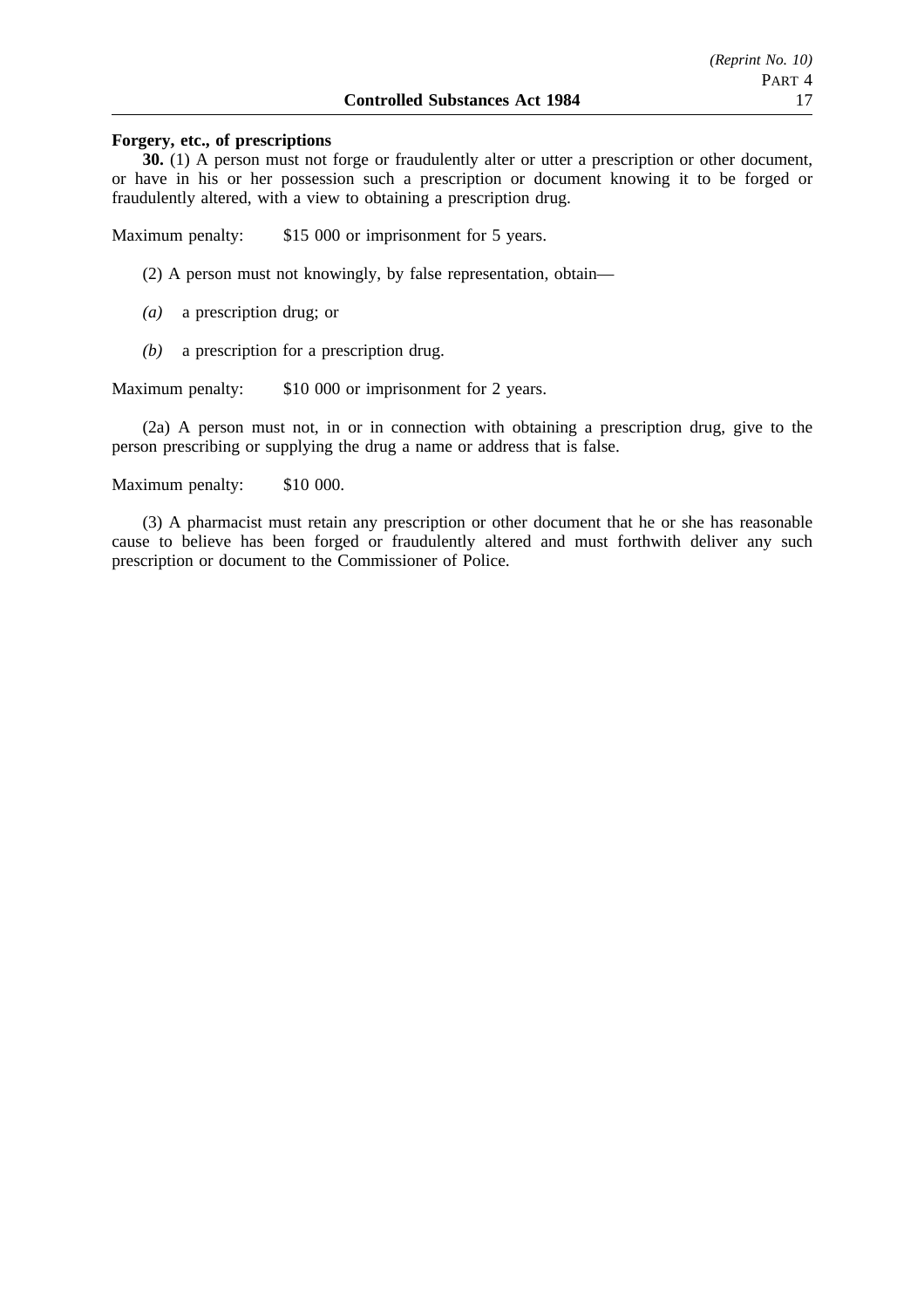## **PART 5 SPECIAL PROVISIONS RELATING TO DRUGS OF DEPENDENCE AND PROHIBITED SUBSTANCES**

## **DIVISION 1—OFFENCES**

**Prohibition of possession or consumption of drug of dependence and prohibited substance 31.** (1) A person must not—

- *(a)* knowingly have in his or her possession a drug of dependence or a prohibited substance; or
- *(b)* smoke, consume or administer to himself or herself, or permit another person to administer to him or her, a drug of dependence or a prohibited substance; or
- *(c)* have in his or her possession any piece of equipment for use in connection with the smoking, consumption or administration of such a drug or substance, or the preparation of such a drug or substance for smoking, consumption or administration.

(2) A person who contravenes this section is guilty of an offence and liable to a penalty as follows:

- *(a)* in the case of an offence arising out of the possession, smoking or consumption of cannabis or cannabis resin, or the possession of equipment for use in connection with the smoking or consumption of cannabis or cannabis resin or the preparation of cannabis or cannabis resin for smoking or consumption—a penalty not exceeding \$500; and
- *(b)* in any other case—a penalty not exceeding \$2 000 or imprisonment for 2 years, or both.

(3) Nothing in this section renders unlawful the possession of a drug of dependence or any equipment by—

- *(a)* a medical practitioner, dentist, veterinary surgeon, pharmacist or nurse acting in the ordinary course of his or her profession; or
- *(b)* a member of any other prescribed profession acting in the ordinary course of that profession; or
- *(c)* a person for or to whom the drug has been lawfully prescribed or supplied; or
- *(d)* a person licensed to have the drug or equipment in his or her possession by the Minister.

(4) Nothing in this section renders unlawful the consumption or administration to himself or herself of a drug of dependence, or the giving of permission for the administration to himself or herself of a drug of dependence, by a person for whom the drug has been lawfully prescribed or supplied.

(5) In proceedings for an offence against subsection (2), subsections (3) and (4) are to be treated as providing exceptions, and no proof will be required in relation to the exceptions by the prosecution but the application of an exception will be a matter for proof by the defendant.

# **Prohibition of manufacture, sale etc., of drug of dependence or prohibited substance**

**32.** (1) A person must not knowingly—

- *(a)* manufacture or produce a drug of dependence or a prohibited substance; or
- *(b)* take part in the manufacture or production of such a drug or substance; or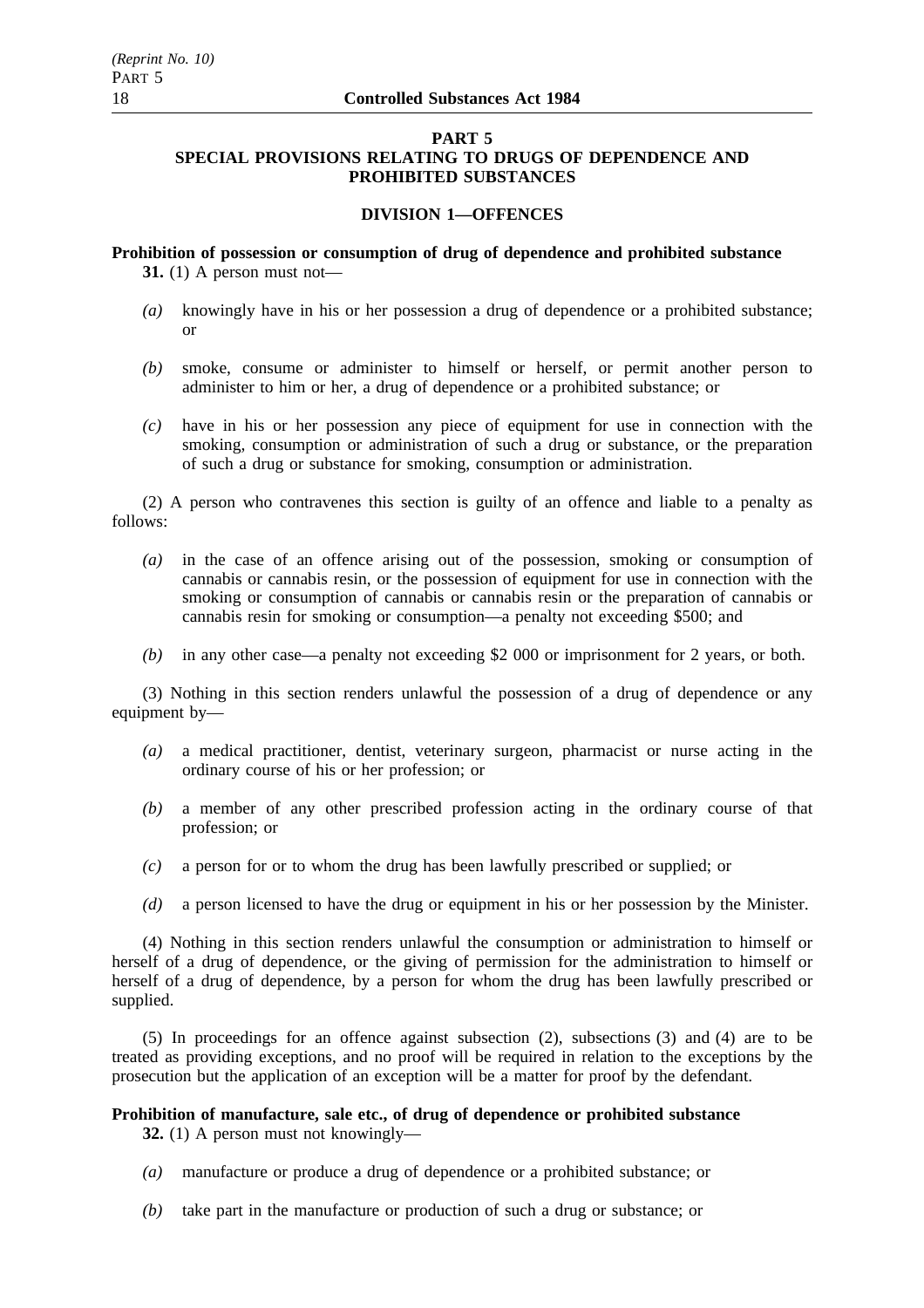- *(c)* sell, supply or administer such a drug or substance to another person; or
- *(d)* take part in the sale, supply or administration of such a drug or substance to another person; or
- *(e)* have such a drug or substance in his or her possession for the purpose of the sale, supply or administration of that drug or substance to another person.

(2) Nothing in this section renders unlawful the manufacture, production, sale, supply, administration or possession of a drug of dependence by—

- *(a)* a medical practitioner, dentist, veterinary surgeon, pharmacist or nurse acting in the ordinary course of his or her profession; or
- *(b)* a member of any other prescribed profession acting in the course of that profession; or
- *(c)* a person licensed to do so by the Minister,

or renders unlawful—

- *(d)* the administration or supply by a person to another person of a drug of dependence that has been lawfully prescribed for, or supplied to, that other person; or
- *(e)* the taking part by any other person in the manufacture, production, sale, supply, administration or possession of a drug of dependence in the circumstances referred to in this subsection.

(3) For the purposes of this section, a person who knowingly has in his or her possession more than a prescribed amount of a drug of dependence or a prohibited substance, being an amount that is prescribed for the purposes of this subsection, will, in the absence of proof to the contrary, be presumed to have that drug or substance in his or her possession for the purpose of the sale or supply of that drug or substance to another person.

(4) Without limiting the generality of this section, a person takes part in the manufacture, production, sale, supply or administration of a drug of dependence or prohibited substance if the person—

- *(a)* takes, or participates in, any step, or causes any step to be taken, in the process of that manufacture, production, sale, supply or administration; or
- *(b)* provides or arranges finance for any such step in that process; or
- *(c)* provides the premises in which any such step in that process is taken, or suffers or permits any such step in that process to be taken in premises of which he or she is the owner, or in the management of which he or she participates.

(5) A person who contravenes this section is guilty of an offence and is, subject to subsection (6), liable to a penalty as follows:

A. *For the following offences in the following circumstances:*

*(1) the sale, supply or administration, or taking part in the sale, supply or administration of a drug of dependence or prohibited substance to a child;*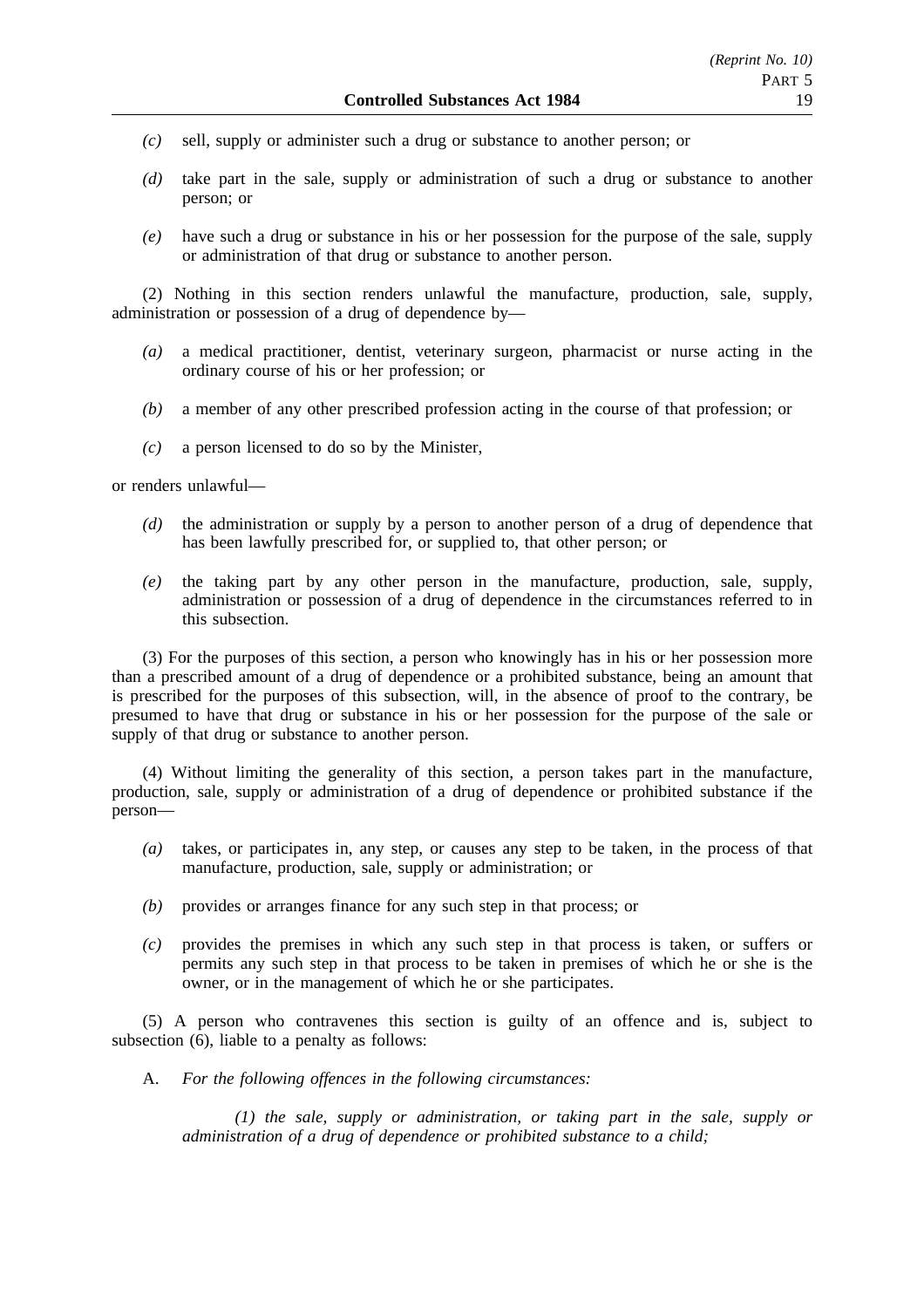*(2) being in possession, within a school zone, of a drug of dependence or a prohibited substance for the purpose of the sale, supply or administration of the drug or substance to another person:*

- *(a)* where the substance the subject of the offence is cannabis or cannabis resin—
	- (i) if the quantity of the cannabis or cannabis resin involved in the commission of the offence equals or exceeds the amount prescribed in respect of cannabis or cannabis resin for the purposes of this subsection—a penalty of both a fine not exceeding \$1 000 000 and imprisonment for a term not exceeding 30 years;
	- (ii) in any other case—a fine not exceeding \$100 000 or imprisonment for a term not exceeding 15 years, or both;
- *(b)* where the substance the subject of the offence is a drug of dependence or a prohibited substance (not being cannabis or cannabis resin)—
	- (i) if the quantity of the substance involved in the commission of the offence equals or exceeds the amount prescribed in respect of that substance for the purposes of this subsection—a penalty of both a fine not exceeding \$1 000 000 and imprisonment for life or such lesser term as the court thinks fit;
	- (ii) in any other case—a penalty of a fine not exceeding \$400 000 or imprisonment for a term not exceeding 30 years, or both;
- B. *For any other offence under this section:*
	- *(a)* where the substance the subject of the offence is cannabis or cannabis resin—
		- (i) if the quantity of the cannabis or cannabis resin involved in the commission of the offence equals or exceeds the amount prescribed in respect of cannabis or cannabis resin for the purposes of this subsection—a penalty of both a fine not exceeding \$500 000 and imprisonment for a term not exceeding 25 years; or
		- (ii) if the quantity of cannabis or cannabis resin involved in the commission of the offence is less than the amount prescribed for the purposes of this subsection but one-fifth or more of that amount—a penalty not exceeding \$50 000 or imprisonment for 10 years, or both; or
		- (iii) if the quantity of cannabis or cannabis resin involved in the commission of the offence is less than one-fifth of the amount prescribed for the purposes of this subsection—a penalty not exceeding \$2 000 or imprisonment for 2 years, or both;
	- *(b)* where the substance the subject of the offence is a drug of dependence or a prohibited substance (not being cannabis or cannabis resin)—
		- (i) if the quantity of the substance involved in the commission of the offence equals or exceeds the amount prescribed in respect of that substance for the purposes of this subsection—a penalty of both a fine not exceeding \$500 000 and imprisonment for life or such lesser term as the court thinks fit; or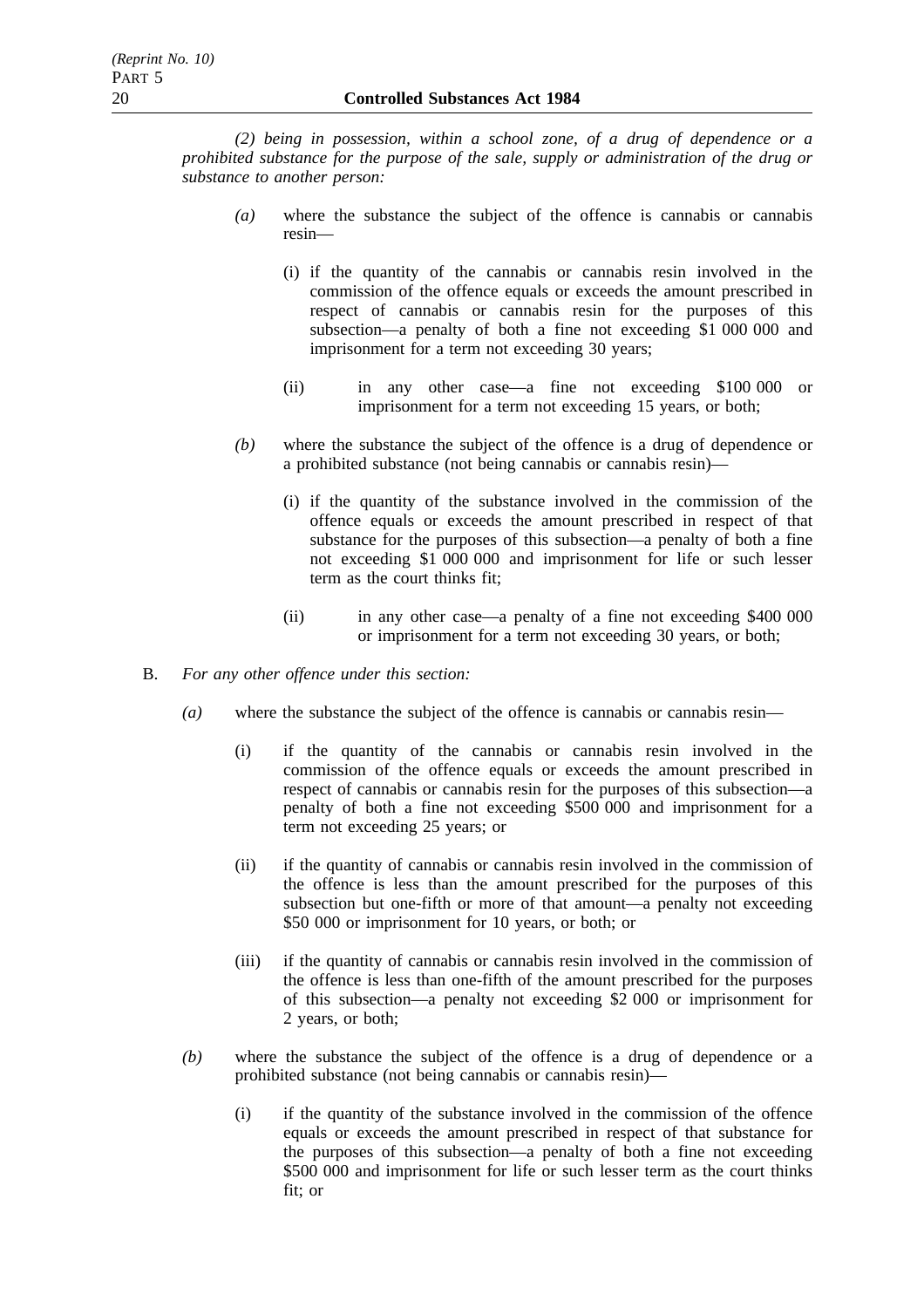(ii) if the quantity of the substance involved in the commission of the offence is less than the amount prescribed for the purposes of this subsection—a penalty not exceeding \$200 000 or imprisonment for 25 years, or both.

\*\*\*\*\*\*\*\*\*\*

- (5a) The amounts of cannabis or cannabis resin prescribed for the purposes of subsection (5) are—
	- *(a)* for cultivation of cannabis plants—100 plants or, if a lesser number is prescribed by regulation, that number;
	- *(b)* for any other offence involving cannabis—10 kilograms or, if a lesser amount is prescribed by regulation, that amount;
	- *(c)* for an offence involving cannabis resin—2.5 kilograms or, if a lesser amount is prescribed by regulation, that amount.

(6) Where a person is found guilty of an offence involving cultivation of not more than the prescribed number of cannabis plants and the court is satisfied that the person cultivated the plants solely for his or her own smoking or consumption, the person is liable only to a penalty not exceeding \$500.

(7) In proceedings for an offence against this section, subsection (2) is to be treated as providing exceptions, and no proof will be required in relation to the exceptions by the prosecution but the application of an exception will be a matter for proof by the defendant.

## **Restriction of supply of drug of dependence in certain circumstances**

**33.** (1) A medical practitioner must not prescribe for or supply to—

- *(a)* a person a drug of dependence for use by that person continuously for a period exceeding 2 months, or for a period which, together with any other period for which that drug has, to the practitioner's knowledge, been prescribed or supplied by any other medical practitioner or by a dentist, would result in that drug being used by that person continuously for a period exceeding two months; or
- *(b)* a person who the practitioner knows or has reasonable cause to believe is dependent on drugs a drug of dependence for the purpose of maintaining or treating that person's dependence,

unless the practitioner prescribes or supplies that drug in accordance with the regulations or an authority granted by the Minister under this section.

Maximum penalty: \$4,000 or imprisonment for 4 years.

(1a) A dentist must not prescribe a drug of dependence for, or supply a drug of dependence to—

*(a)* a person for use by that person continuously for a period exceeding 2 months, or for a period which, together with any other period for which that drug has, to the dentist's knowledge, been prescribed or supplied by any other dentist or by a medical practitioner, would result in that drug being used by that person continuously for a period exceeding 2 months; or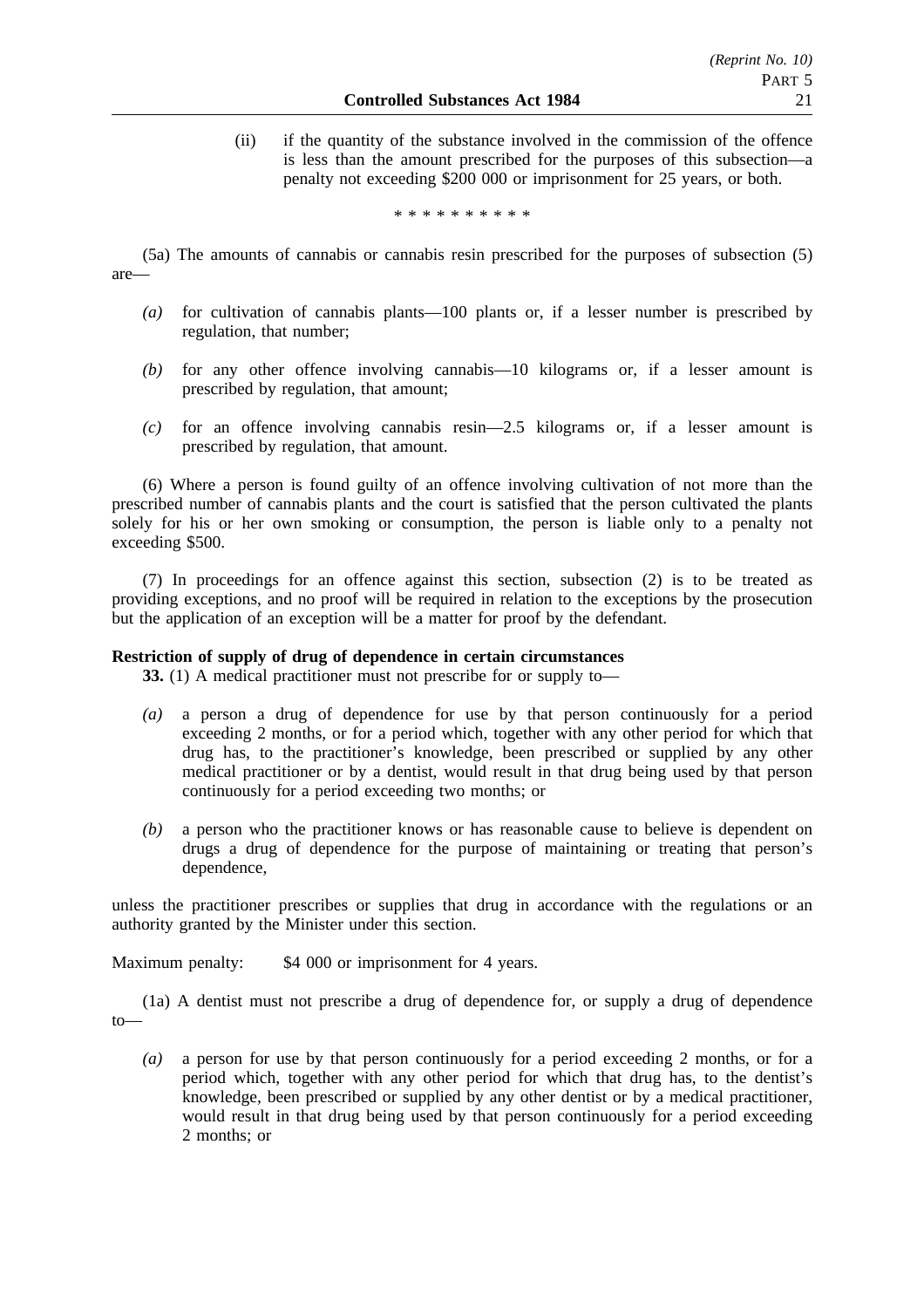*(b)* a person whom the dentist knows or has reasonable cause to believe to be dependent on drugs,

unless the dentist prescribes or supplies that drug in accordance with the regulations or an authority granted by the Minister under this section.

Maximum penalty: \$4 000 or imprisonment for 4 years.

- (2) For the purposes of this section, a person is dependent on drugs if the person—
- *(a)* has acquired as a result of the repeated administration of a drug of dependence an overpowering desire for the continued administration of any such drug; and
- *(b)* is likely to suffer mental or physical distress or disorder upon cessation of the administration of the drug.

(3) An application for the authority of the Minister to prescribe or supply a drug of dependence under this section must—

- *(a)* be in writing and be signed by the medical practitioner or dentist who proposes to prescribe or supply the drug; and
- *(b)* contain such information as may be prescribed.

(4) The Minister may give an authority to the medical practitioner or dentist by whom any such application is made to prescribe for or supply to the person to whom the application relates any drug of dependence specified in the authority for therapeutic purposes.

(5) Any such authority—

- *(a)* must specify the quantity of the drug of dependence that may be so prescribed or supplied by the medical practitioner or dentist; and
- *(b)* must specify the period for which any such drug may be so prescribed or supplied; and
- *(c)* may be given subject to such conditions as the Minister thinks fit and specifies in the authority; and
- *(d)* must be in writing unless, in the case of an emergency, it is given orally by a member or officer of the Department authorised generally or specifically by the Minister to do so.

(6) An authority given orally must be confirmed in writing as soon as possible after it is given.

## **DIVISION 2—PROCEDURE IN RELATION TO SIMPLE POSSESSION OFFENCES**

#### **Establishment of assessment panels**

**34.** (1) There are to be such drug assessment and aid panels as are necessary for the purposes of this Act.

- (2) For the purpose of constituting assessment panels, the Minister must establish:
- *(a)* a panel of legal practitioners; and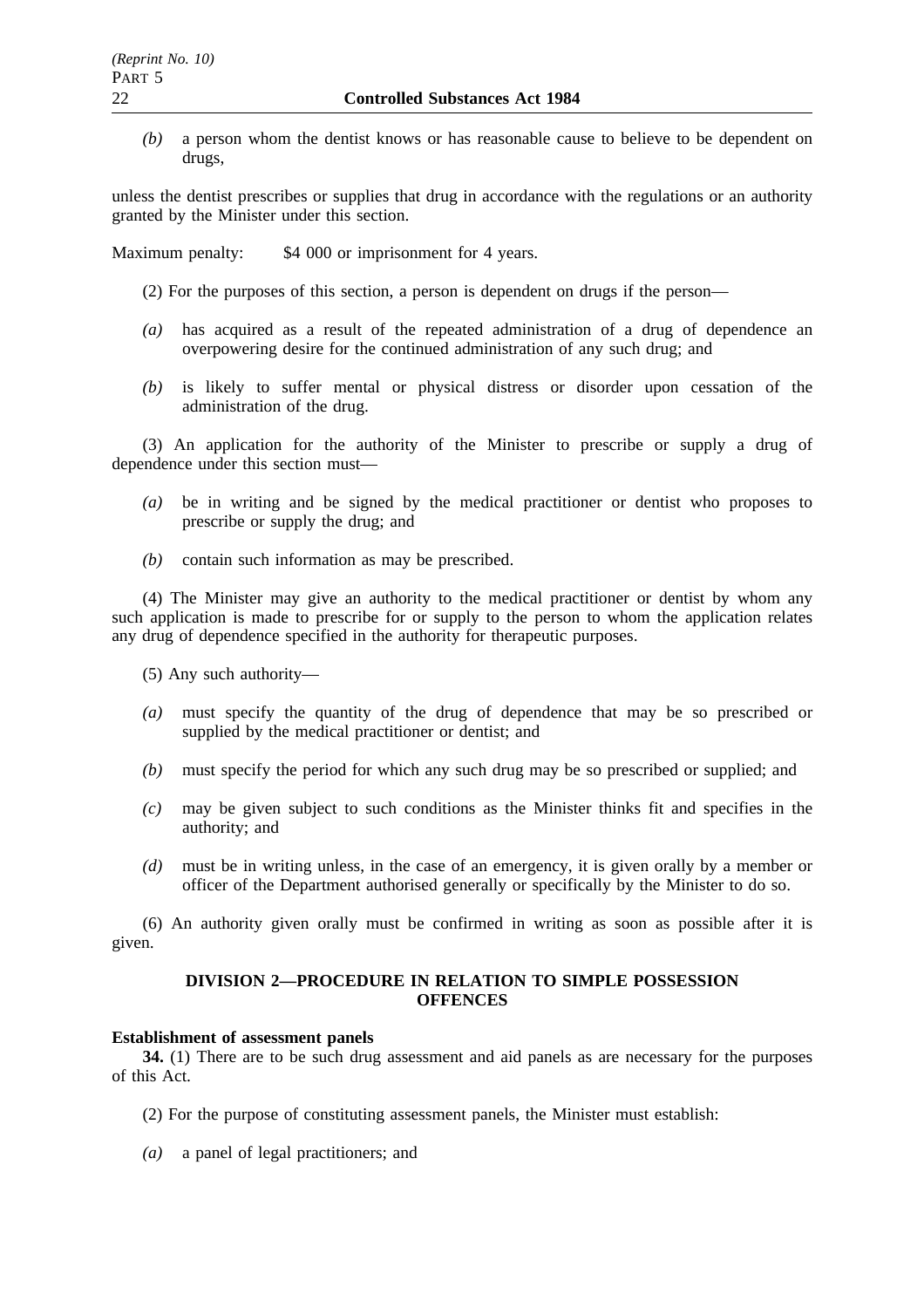- *(b)* a panel of persons who, in the opinion of the Minister, have extensive knowledge of—
	- (i) the physical, psychological and social problems connected with the misuse of drugs of dependence or prohibited substances; or
	- (ii) the treatment of persons experiencing such problems.

(3) The conditions of membership of a panel established under subsection (2) will be as determined by the Minister and the Minister may make appointments from time to time for the purpose of maintaining or increasing the membership of any such panel.

(4) Each assessment panel is to consist of the following members selected by the Minister:

- (a) a member of the panel established under subsection  $(2)(a)$ ; and
- *(b)* 2 members of the panel established under subsection (2)*(b)*.

## **Assessment of simple possession offences by panel**

**35.** (1) Where it is alleged that a person (not being a child) has committed a simple possession offence, the matter must be referred to an assessment panel.

(2) Where a matter is so referred, the assessment panel may, by notice in writing given personally or by post, require the person alleged to have committed the offence to appear before the panel.

(3) Where a person to whom a notice under subsection (2) has been given is in custody, the manager of the prison in which the person is detained must cause the person to be brought before the assessment panel in compliance with the notice.

(4) Where it appears to the assessment panel, after interviewing the person alleged to have committed the offence, that—

- *(a)* the matter should be dealt with by a court; or
- *(b)* the person—
	- (i) does not admit the allegation; or
	- (ii) does not desire the assessment panel to deal with the matter,

the assessment panel must not proceed further with an assessment under this Division, and must certify accordingly.

(5) Where a matter is to be dealt with by an assessment panel, the panel must certify accordingly.

(6) Subject to subsection (7), where the assessment panel has certified that a matter is to be dealt with by a court, an information (if not already laid) must be laid against the person.

(7) Nothing in this section derogates from the discretion of any person to decide at any time not to proceed with the prosecution of a person.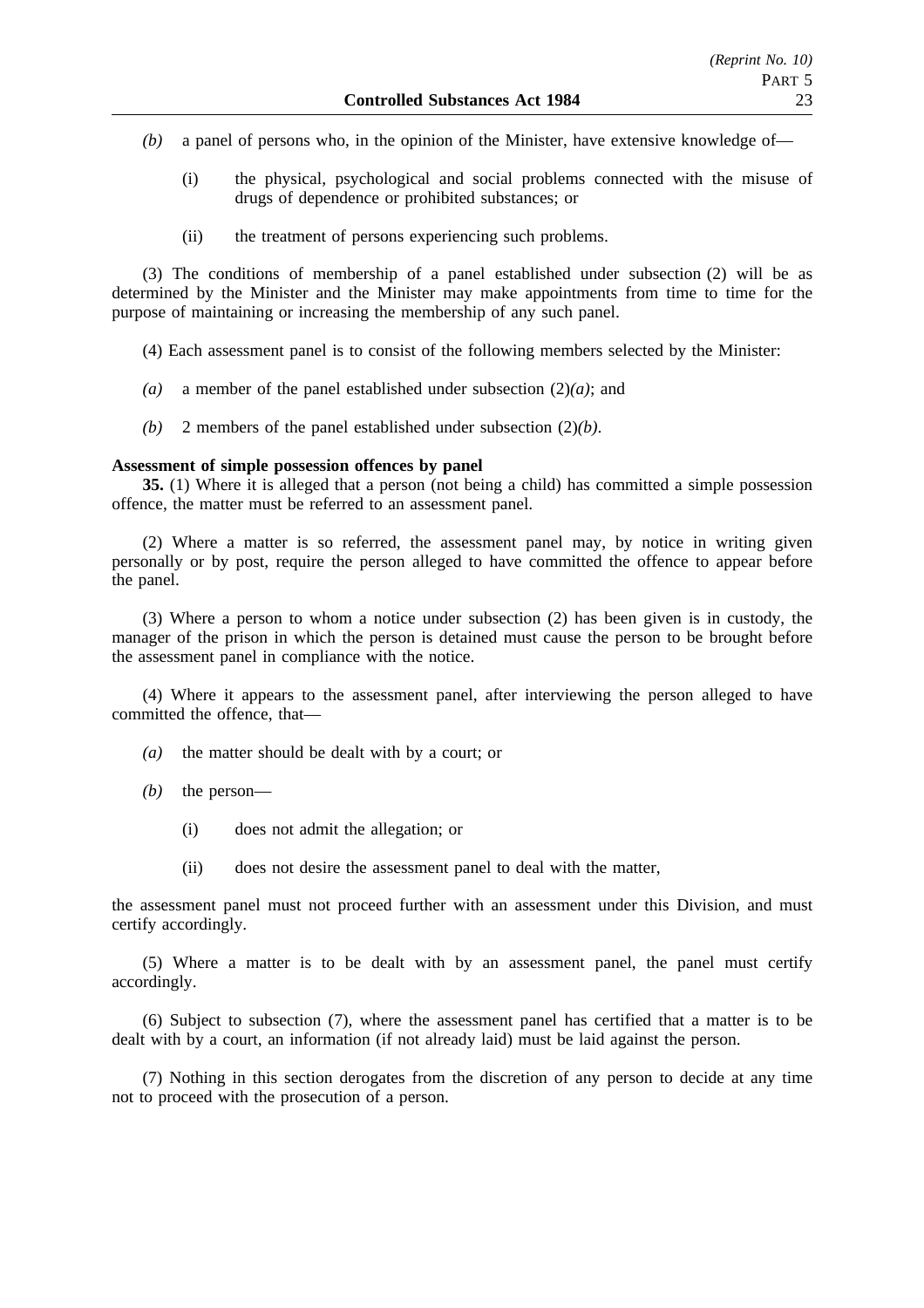## **Powers of panel upon an assessment**

**36.** (1) For the purpose of carrying out an assessment, an assessment panel may—

- *(a)* by notice in writing, require any person to appear before the assessment panel for the purpose of providing information or to produce any books, papers or documents relevant to the matters before the assessment panel; or
- *(b)* require the person alleged to have committed the offence and any other person appearing before the assessment panel (whether required to appear or not) to answer questions relevant to the matters before the assessment panel; or
- *(c)* require the person alleged to have committed the offence to submit to an examination to determine whether he or she is experiencing physical, psychological or social problems connected with the misuse of drugs and, if so, the treatment (if any) appropriate for that person.

(2) Subject to subsection (3), a person (not being the person alleged to have committed the offence) must not—

- *(a)* fail to comply with a notice requiring the person to appear before an assessment panel; or
- *(b)* fail to answer truthfully any questions put to the person by the assessment panel.

Maximum penalty: \$500.

(3) A person may decline to answer a question put by an assessment panel if the answer to the question would tend to incriminate the person of an offence.

#### **Undertakings to panel**

**37.** (1) An assessment panel may, at the completion of an assessment under this Division, require the person alleged to have committed the offence to enter into a written undertaking relating to—

- *(a)* the treatment that the person will undertake;
- *(b)* participation by the person in a programme of an educative, preventive or rehabilitative nature;
- *(c)* any other matters that will, in the opinion of the assessment panel, assist that person to overcome any personal problems that may tend to lead, or that may have led, to the misuse of drugs.

(2) An undertaking under this section will be effective for a period, not exceeding 6 months, determined by the assessment panel.

(3) An assessment panel may, upon application by a person bound by an undertaking under this section, or after consulting and with the agreement of that person, vary the terms of an undertaking under this section but not so as to exceed the period of the initial undertaking.

(4) An assessment panel may, at any time within the period of an undertaking, request the person to give a fresh undertaking in substitution for the existing undertaking, but not so as to exceed the period of the initial undertaking.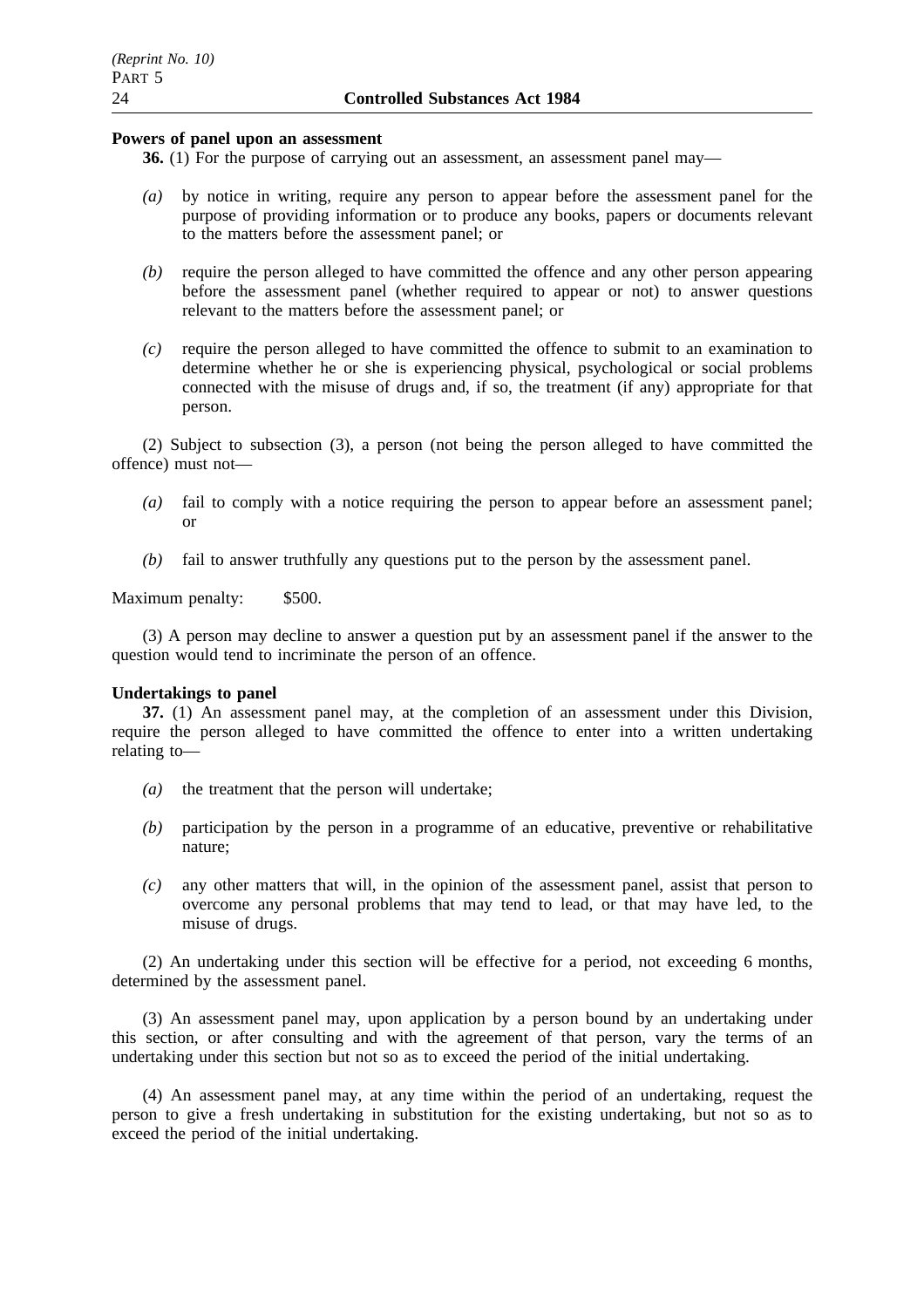(5) An assessment panel may, at the completion of an assessment under this Division (whether or not it requires the person alleged to have committed the offence to enter into an undertaking under this section) warn or counsel the person alleged to have committed the offence.

## **Conduct of proceedings before a panel**

**38.** (1) Proceedings before an assessment panel will be held without formality and in private.

(2) Upon a matter being referred to an assessment panel, the panel must proceed to carry out and complete its assessment as expeditiously as is reasonably practicable.

(3) A person is not entitled to be represented before an assessment panel, but the assessment panel must hear submissions from the person and may, at its discretion, hear submissions from any other person who has been treating, counselling, advising or aiding the person.

(4) No person other than the person alleged to have committed a simple possession offence, or any other person authorised by the assessment panel, may be present at a sitting of an assessment panel.

(5) An assessment panel is not empowered to authorise a representative of the news media to be present at a sitting of the assessment panel.

(6) Subject to this Act, an assessment panel may proceed in such manner as it thinks fit.

#### **Prosecution for simple possession offence**

**39.** (1) A prosecution for a simple possession offence alleged to have been committed by a person (not being a child) cannot proceed except upon the authorisation of an assessment panel.

(2) An assessment panel may authorise a prosecution against a person who is alleged to have committed a simple possession offence in any of the following cases:

- *(a)* where the person alleged to have committed the offence fails to appear before the assessment panel in accordance with a notice requiring the person to appear; or
- *(b)* where that person does not admit the allegation; or
- *(c)* where that person does not desire the assessment panel to deal with the matter; or
- *(d)* where that person hinders, or does not co-operate with, the assessment panel in carrying out its assessment; or
- *(e)* where that person, having been required to submit to an examination in pursuance of this Division, refuses or fails to submit to that examination; or
- *(f)* where that person refuses to give or contravenes or fails to comply with an undertaking given to the assessment panel in pursuance of this Division; or
- *(g)* where for any other reason the alleged offence should, in the opinion of the assessment panel, be dealt with by a court.

(3) This section does not prevent the laying of an information against a person alleged to have committed a simple possession offence, and the apprehension of any such person and his or her remand in custody or release upon bail, but a preliminary examination or other proceedings in respect of the offence cannot proceed unless the panel has authorised the prosecution.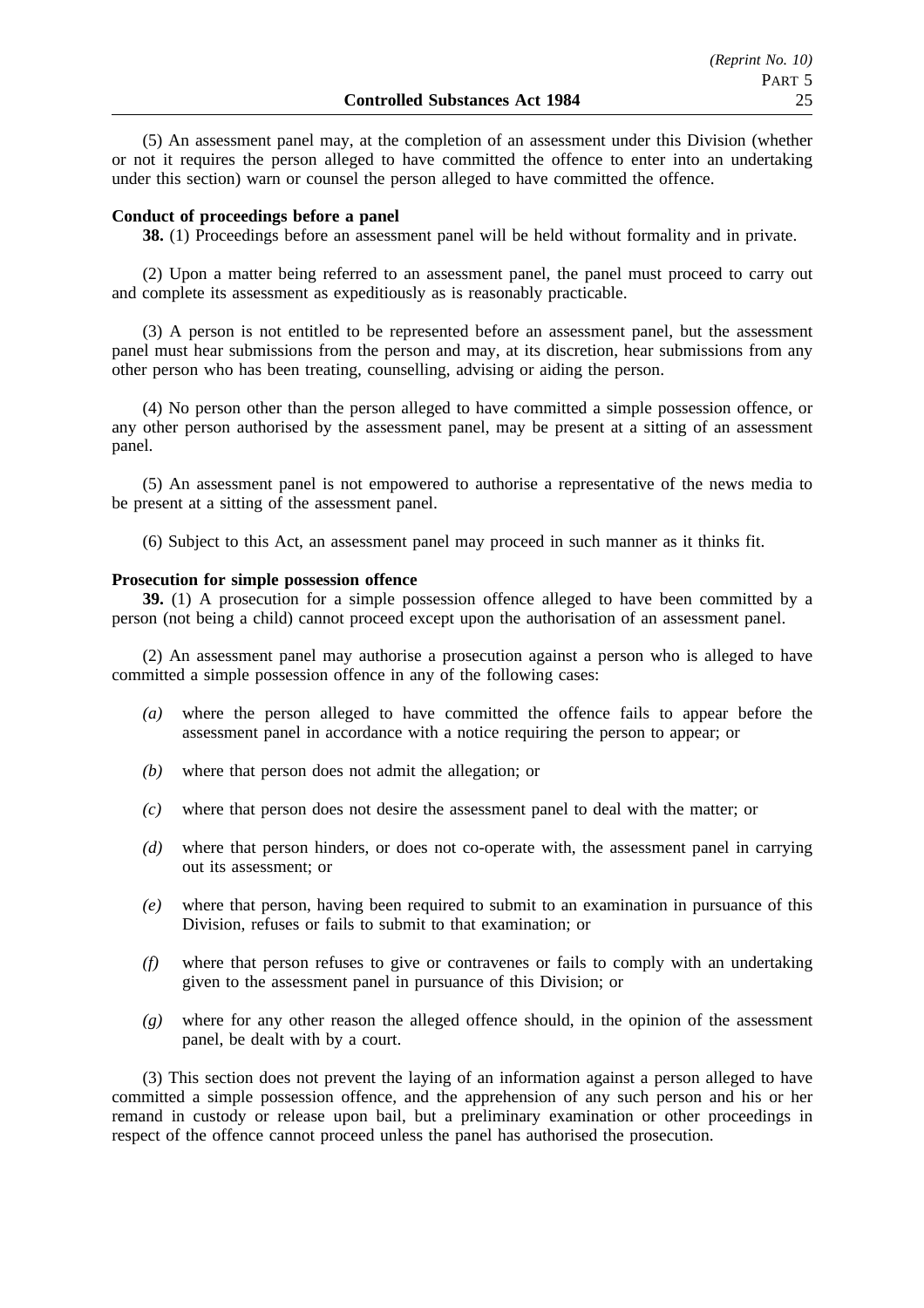(4) Where an assessment panel has certified that a matter is to be dealt with by a panel, the person alleged to have committed the offence must, if in custody, be released from detention, or any agreement entered into for the purposes of bail must be discharged, as the case may require.

(5) The release of a person from detention, or the discharge of a bail agreement, pursuant to subsection (4) does not render that detention or agreement unlawful.

(6) Where an information has been laid against a person for a simple possession offence and an assessment panel notifies the informant that it does not propose to authorise a prosecution, the information must be withdrawn.

(7) Where an assessment panel authorises the prosecution of a person, the panel must notify the court in writing of its decision (but not of the reasons for the decision) and must cause written notification to be given to the person of the decision and a short statement of its reasons for the decision.

#### **Inadmissibility of certain evidence**

**40.** Evidence of anything said or done in proceedings before an assessment panel is not admissible in any criminal or civil proceedings (other than proceedings for an offence under this Division).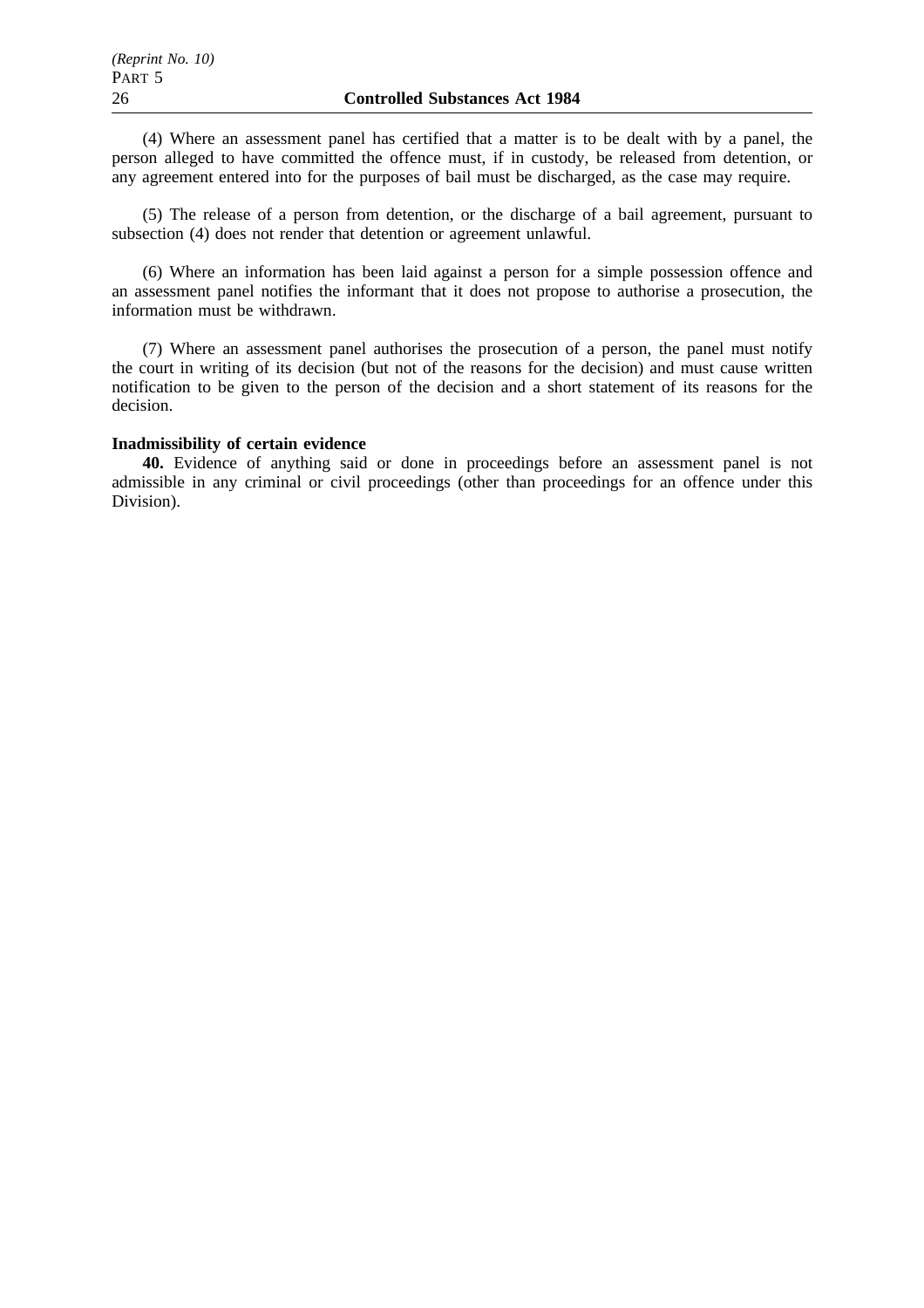## **PART 6 OFFENCES, PENALTIES, ETC.**

## **Aiding and abetting, etc.**

**41**. A person who—

- *(a)* aids, abets, counsels or procures the commission of an offence against this Act; or
- *(b)* solicits or incites the commission of an offence against this Act,

is guilty of an offence and liable to the same penalty as is prescribed for the principal offence.

## **Alternative verdict in relation to offences against section 32**

**42.** If upon the trial of a person for an offence against section 32 the jury is not satisfied that the person is guilty of the offence charged, but is satisfied that the person is guilty of an offence against section 31, the jury may bring in a verdict that the person is guilty of the latter offence.

## **Classification of offences**

**43.** \*\*\*\*\*\*\*\*\*\*\*

(3) Where a person produces, or takes part in the production of cannabis for his or her own smoking or consumption, the offence is, for the purposes of the *Criminal Assets Confiscation Act 1996*, a summary offence.

## **Matters to be considered when court fixes penalty**

**44.** In determining the penalty to be imposed upon a person convicted of an indictable or minor indictable offence against this Act, the court must take into consideration—

- *(a)* the nature of the substance or goods involved in the commission of the offence; and
- *(b)* the quantity of the substance or goods involved in the commission of the offence; and
- *(c)* the personal circumstances of the convicted person (being a natural person), including the circumstances relating to the person's use (if at all) of any drug of dependence or prohibited substance; and
- *(d)* in the case of an offence involving the manufacture, production, sale or supply of a drug of dependence or prohibited substance, or the possession of a drug of dependence or prohibited substance with intent to sell or supply it to another—
	- (i) the commercial or other motives of the convicted person in committing the offence; and
	- (ii) except where an application for forfeiture has been made under section 47, the financial gain that is likely to have accrued to the convicted person as a result of the commission of the offence; and
- *(da)* in the case of an offence involving the sale, supply or administration, or taking part in the sale, supply or administration of a drug of dependence or prohibited substance to a child—whether the offence occurred within a school zone or at or near any other prescribed place; and
- *(db)* in the case of an offence of being in possession of a drug of dependence or a prohibited substance for the purpose of the sale, supply or administration of the drug or substance to another person (not being an offence committed within a school zone)—whether the offence occurred at or near any other prescribed place; and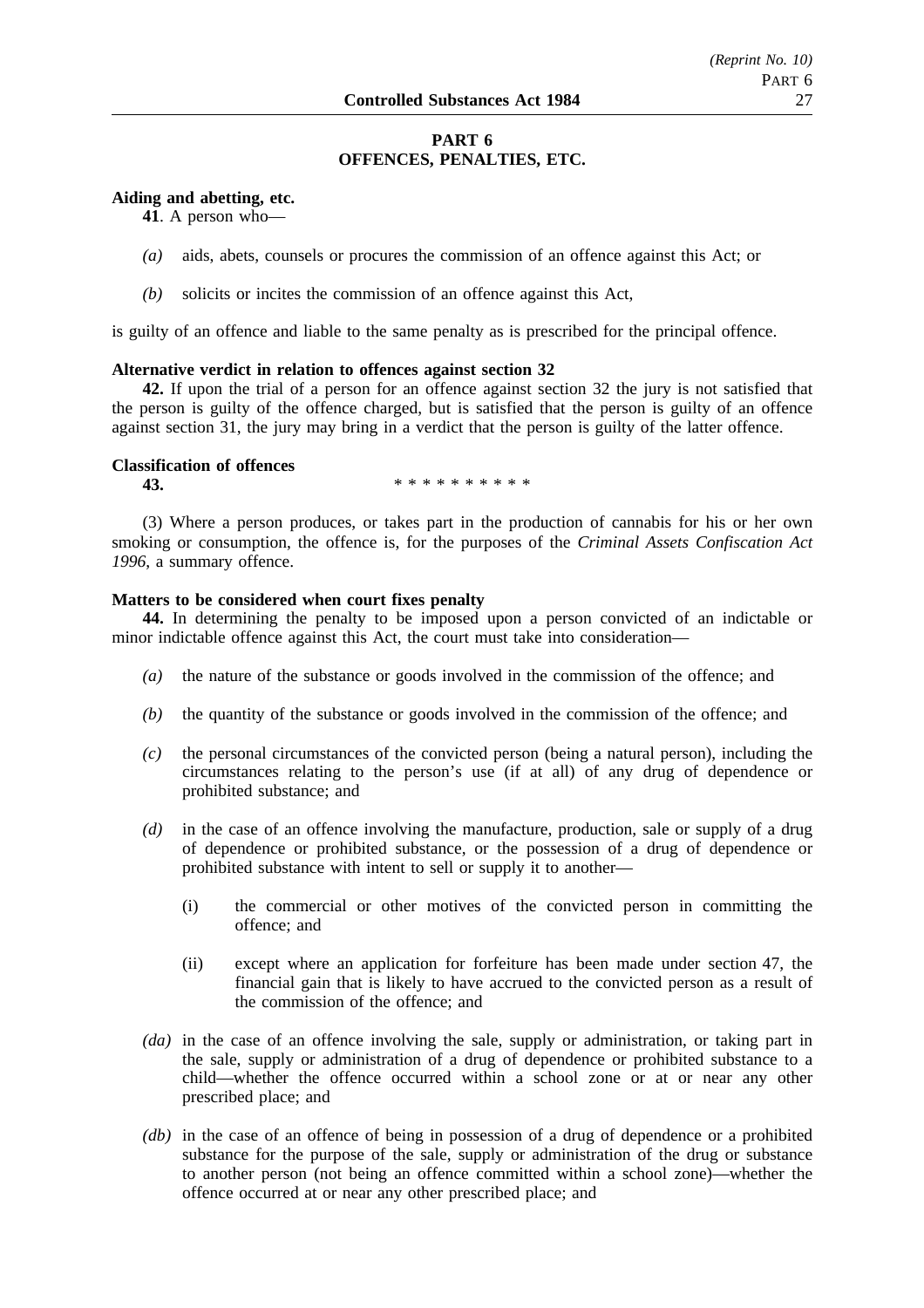*(e)* any other relevant factor.

# **Offences committed by body corporate**

**45.** Where a body corporate is guilty of an offence against this Act, each member of the governing body of the body corporate is guilty of an offence and liable to the same penalty as is prescribed for the principal offence, unless the member proves that he or she exercised all reasonable diligence to prevent the commission of the offence by the body corporate.

# **Expiation of simple cannabis offences**

**45A.** (1) A prosecution for a simple cannabis offence cannot be commenced except by—

- *(a)* the Director of Public Prosecutions; or
- *(b)* a member of the police force; or
- *(c)* a person authorised in writing by the Director of Public Prosecutions to commence the prosecution.

(2) Subject to this section, if a person (not being a child) is alleged to have committed a simple cannabis offence, then before a prosecution is commenced, an expiation notice must be given to the alleged offender under the *Expiation of Offences Act 1996*.

(3) Expiation fees (which may vary according to any factor) may be fixed by regulation for the purposes of this section.

\*\*\*\*\*\*\*\*\*\*

(7) Non-compliance with subsection (2) does not invalidate a prosecution.

(8) For the purposes of this section—

"**child**", in relation to a simple cannabis offence, means a person who was, on the date of the alleged commission of the offence, under the age of 18 years;

"**simple cannabis offence**" means—

- *(a)* an offence arising out of the possession of cannabis or cannabis resin, not being an offence involving the possession of quantities of cannabis or cannabis resin in excess of limits fixed by regulation for the purposes of this paragraph;
- *(b)* an offence arising out of the smoking or consumption of cannabis or cannabis resin except an offence alleged to have been committed in—
	- (i) a public place; or
	- (ii) a place of a kind prescribed by regulation;
- *(c)* an offence arising out of the possession of equipment for use in connection with—
	- (i) the smoking or consumption of cannabis or cannabis resin; or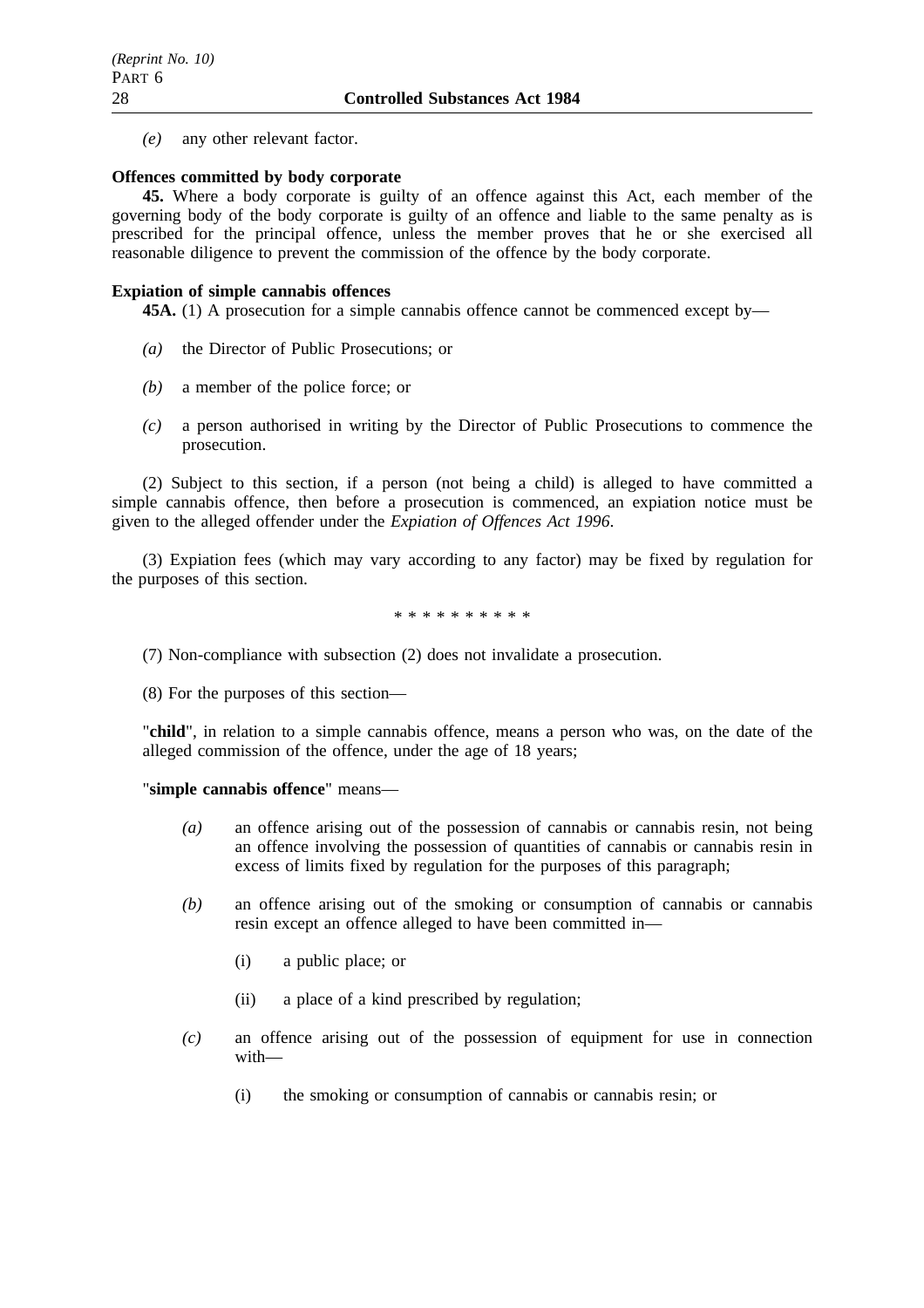(ii) the preparation of cannabis or cannabis resin for smoking or consumption,

not being an offence involving the possession of such equipment for commercial purposes;

*(d)* an offence arising out of the cultivation of not more than the prescribed number of cannabis plants.

\*\*\*\*\*\*\*\*\*\*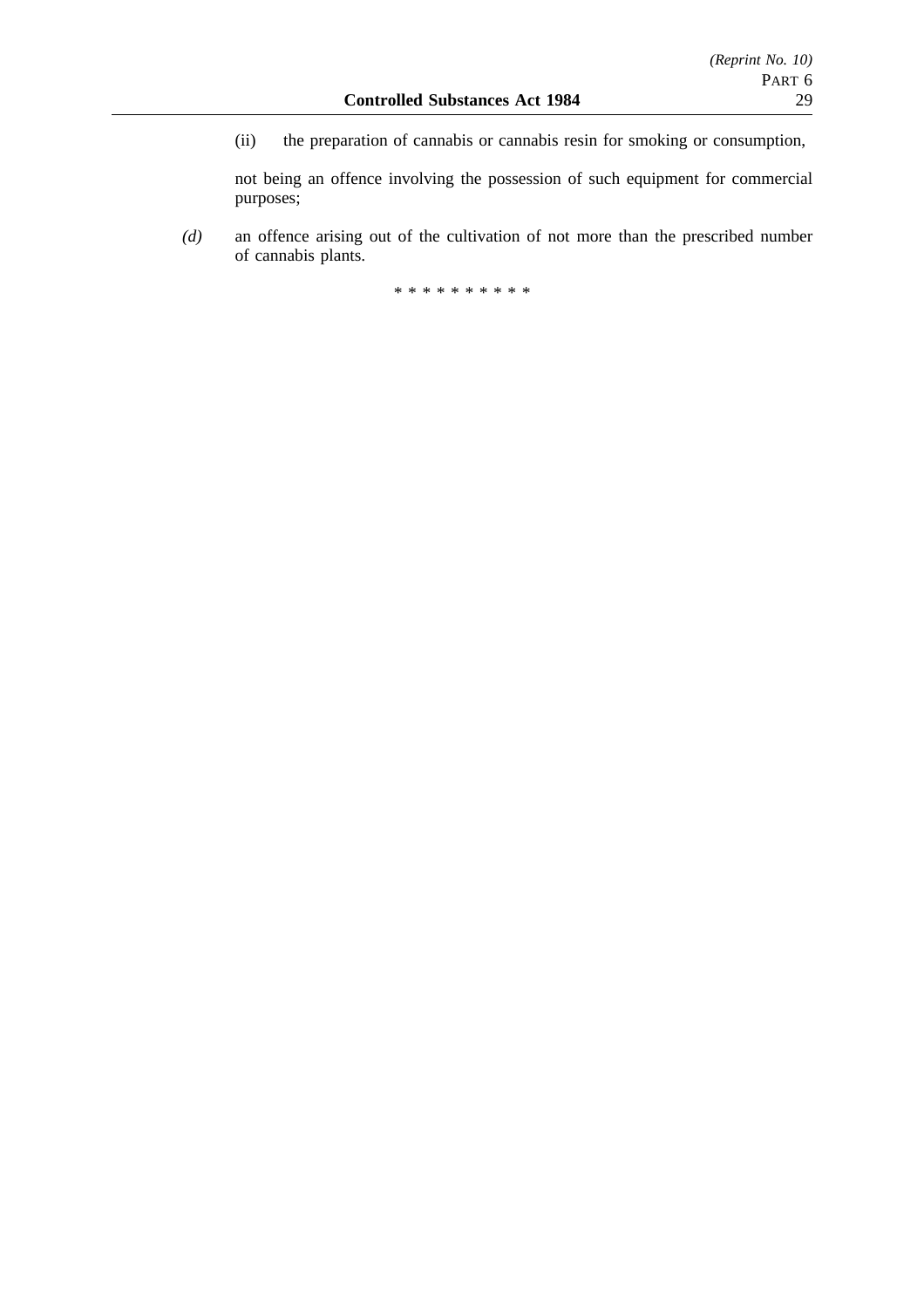## **PART 7 SEARCH, SEIZURE, FORFEITURE AND ANALYSIS**

## **Authorised officers**

**50.** (1) The following persons are authorised officers for the purposes of this Part:

- *(a)* a member of the police force; and
- *(b)* any other person appointed by the Minister, by instrument in writing, to be an authorised officer for the purposes of this Part.

(2) The Minister must provide an authorised officer appointed under subsection (1)*(b)* with a certificate of identification in the prescribed form.

(3) An authorised officer appointed under subsection (1)*(b)* must, upon demand by a person in relation to whom the officer is exercising any powers under this Act, produce the certificate of identification for the inspection of that person.

#### **Analysts**

**51.** (1) Subject to subsection (2), the Governor may appoint such number of persons to be analysts as the Governor thinks necessary or desirable for the purposes of this Part.

(2) No person who has a direct or indirect interest in the manufacture, production, sale or supply of any substance or device to which this Act applies may be appointed as an analyst.

#### **Power to search, seize, etc.**

**52.** (1) Subject to this section, an authorised officer may—

- *(a)* enter at any time any premises for the purposes of ascertaining whether the provisions of this Act, or of a licence, authority or permit granted under this Act, are being complied with or have been contravened; and
- *(b)* where reasonably necessary for that purpose, break into or open any part of the premises, or anything in or on the premises; and
- *(c)* for the purposes of paragraph *(a)* or *(b)*, require the driver of any vehicle, the master of any vessel or the pilot of any aircraft to stop that vehicle, vessel or aircraft.

(2) While an authorised officer is in or on any premises pursuant to this section, the officer may—

- *(a)* inspect or search the premises or any equipment or other thing on the premises;
- *(b)* require any person to produce any books, papers or documents or any substance, equipment or device;
- *(c)* examine any books, papers or documents and take extracts from any of them or make copies of any of them;
- *(d)* examine any substance, equipment or device;
- *(e)* take and remove from the premises samples of any substance or goods;
- *(f)* carry out any tests;

*(Reprint No. 10)*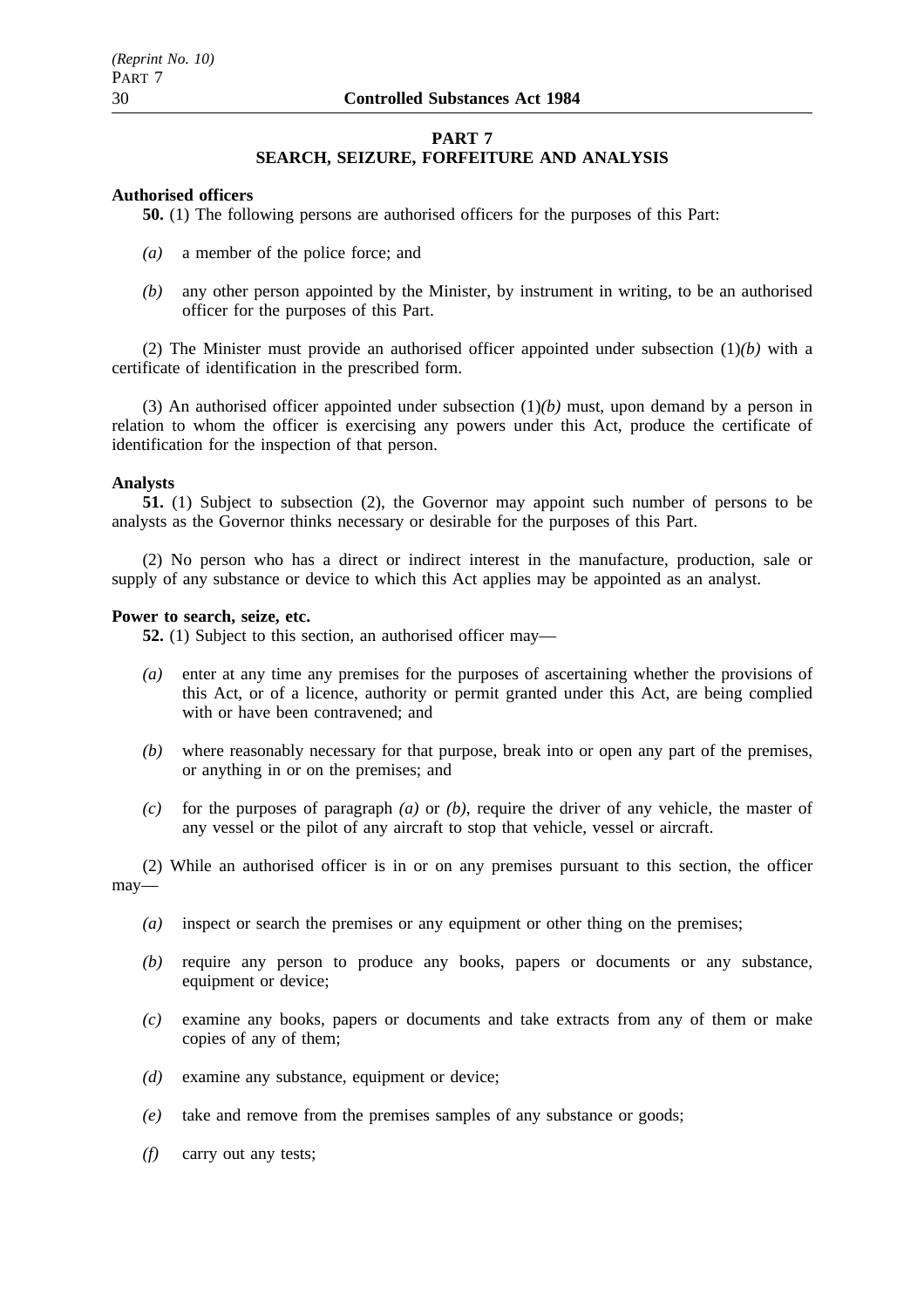- *(g)* take any photographs;
- *(h)* require the holder of a licence, authority or permit under this Act to produce that licence, authority or permit for inspection;
- *(i)* where the officer suspects on reasonable grounds that an offence against this Act has been committed, seize and remove from the premises anything that the officer has reasonable cause to suspect affords evidence of the offence;
- *(j)* give such directions as are reasonably necessary for, or incidental to, the effective exercise of the officer's powers under this Act.

(3) The powers conferred by subsection (1)*(b)* may only be exercised by an authorised officer who is a member of the police force.

(4) An authorised officer must not exercise the powers conferred by subsection (1)*(a)* and *(b)* except upon the authority of a warrant issued by an officer of police, a special magistrate or a justice, unless the powers are being exercised in relation to premises that are being used in the course of an activity in respect of which a licence, authority or permit has been granted under this Act.

(5) An officer of police, special magistrate or justice must not issue a warrant under subsection (4) unless satisfied, on information given upon oath—

- *(a)* that there are reasonable grounds for suspecting that an offence against this Act has been, is being, or is about to be, committed; and
- *(b)* that a warrant is reasonably required in the circumstances.

(6) Subject to subsection (7), an authorised officer who is a member of the police force may search any person whom the officer believes on reasonable grounds has in his or her possession any substance or equipment in contravention of this Act.

(7) Before a person is searched pursuant to subsection (6), the person must, if he or she so requires, be taken before a justice.

(8) A justice before whom a person is taken pursuant to subsection (7) may order that the person be searched, or not be searched, as he or she thinks the justice of the case requires.

(9) Where an authorised officer who is a member of the police force suspects on reasonable grounds that a substance that would afford evidence of an offence against this Act is in any vehicle, vessel or aircraft, the officer may—

- *(a)* require the driver of the vehicle, the master of the vessel or the pilot of the aircraft to stop the vehicle, vessel or aircraft; and
- *(b)* detain and search the vehicle, vessel or aircraft; and
- *(c)* seize and remove from the vehicle, vessel or aircraft anything that the officer has reasonable cause to suspect affords evidence of an offence against this Act.

(10) Nothing in this section derogates from the power of a member of the police force to do anything pursuant to a general search warrant issued under the *Summary Offences Act 1953*.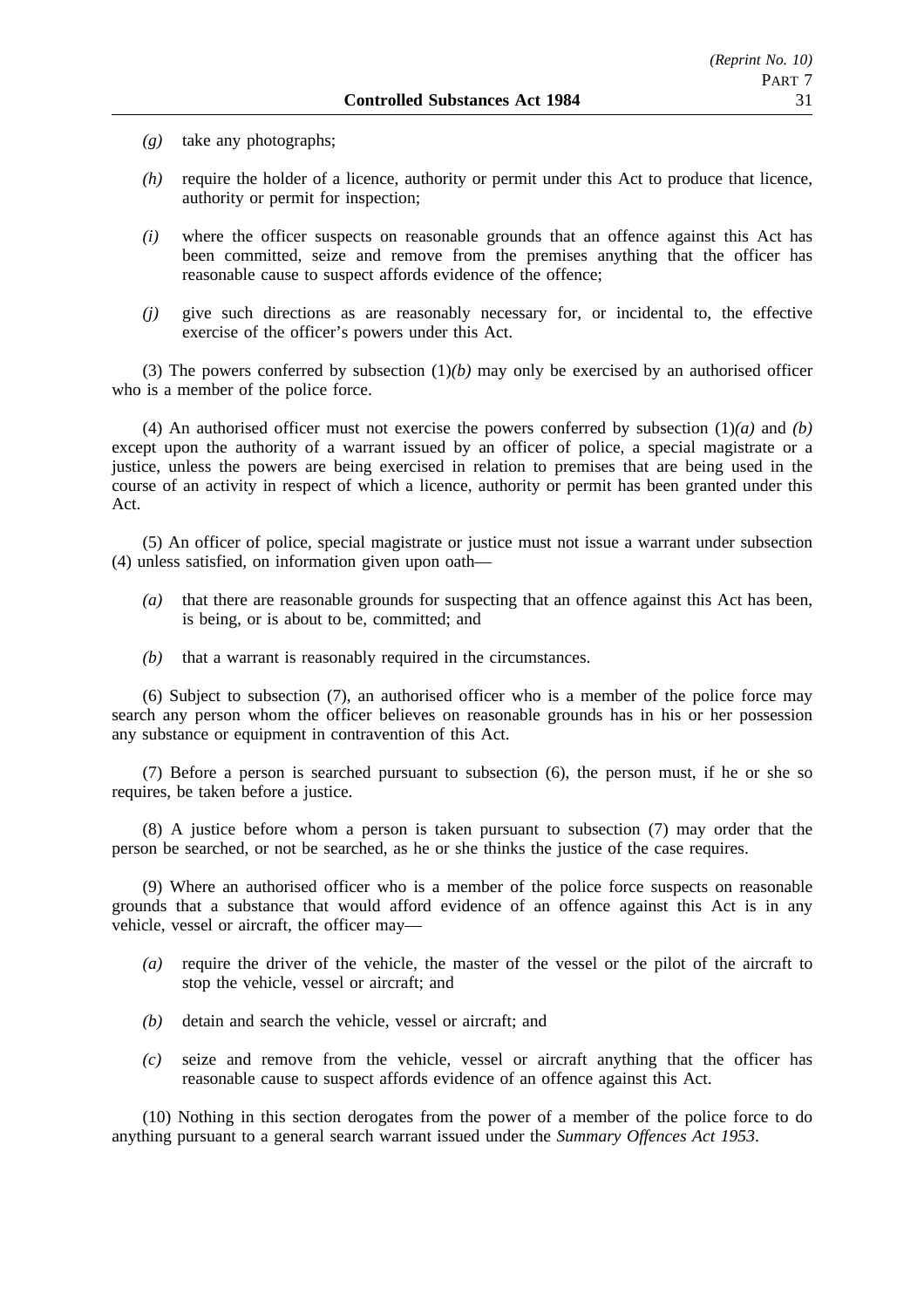(11) In the exercise of powers under this Part, an authorised officer may be accompanied by such persons as the officer considers necessary or desirable in the circumstances.

- (12) A person must not—
- *(a)* hinder or obstruct an authorised officer, or a person accompanying an authorised officer, in the exercise of the powers conferred by this Part; or
- *(b)* refuse or fail to comply with a requirement made of the person, or a direction given to the person, pursuant to this section.

Maximum penalty: \$10 000 or imprisonment for 2 years.

## **Seized property and forfeiture**

**52A.** (1) Subject to this section, seized property must be held pending proceedings for an offence against this Act relating to the property.

- (2) If seized property—
- *(a)* is a prohibited substance or a drug of dependence or other poison; or
- *(b)* is, in the opinion of the Commissioner of Police, likely to constitute a danger if stored pending proceedings for an offence against this Act relating to the property,

the Commissioner of Police may direct that the property be destroyed, whether or not a person has been or is to be charged with an offence in relation to it.

(3) Property referred to in subsection (2) may be destroyed at the place at which it was seized or at any other suitable place.

(4) If a charge is laid, or is to be laid, for an offence in relation to property referred to in subsection (2)—

- *(a)* samples of the property that provide a true representation of the nature of the property must be taken and kept for evidentiary purposes; and
- *(b)* the defendant is entitled to have a portion of the sample analysed by an analyst (*see section 53*); and
- *(c)* the defendant must be given written notice of that entitlement.

(5) Possession of samples taken under this section must remain at all times within the control of the Commissioner of Police or his or her nominee.

(6) The regulations may make provision relating to the taking of samples of seized property and analysis of those samples.

(7) If the Magistrates Court on application by an authorised officer, or any court hearing proceedings under this Act, finds that seized property—

*(a)* was the subject of an offence against this Act; or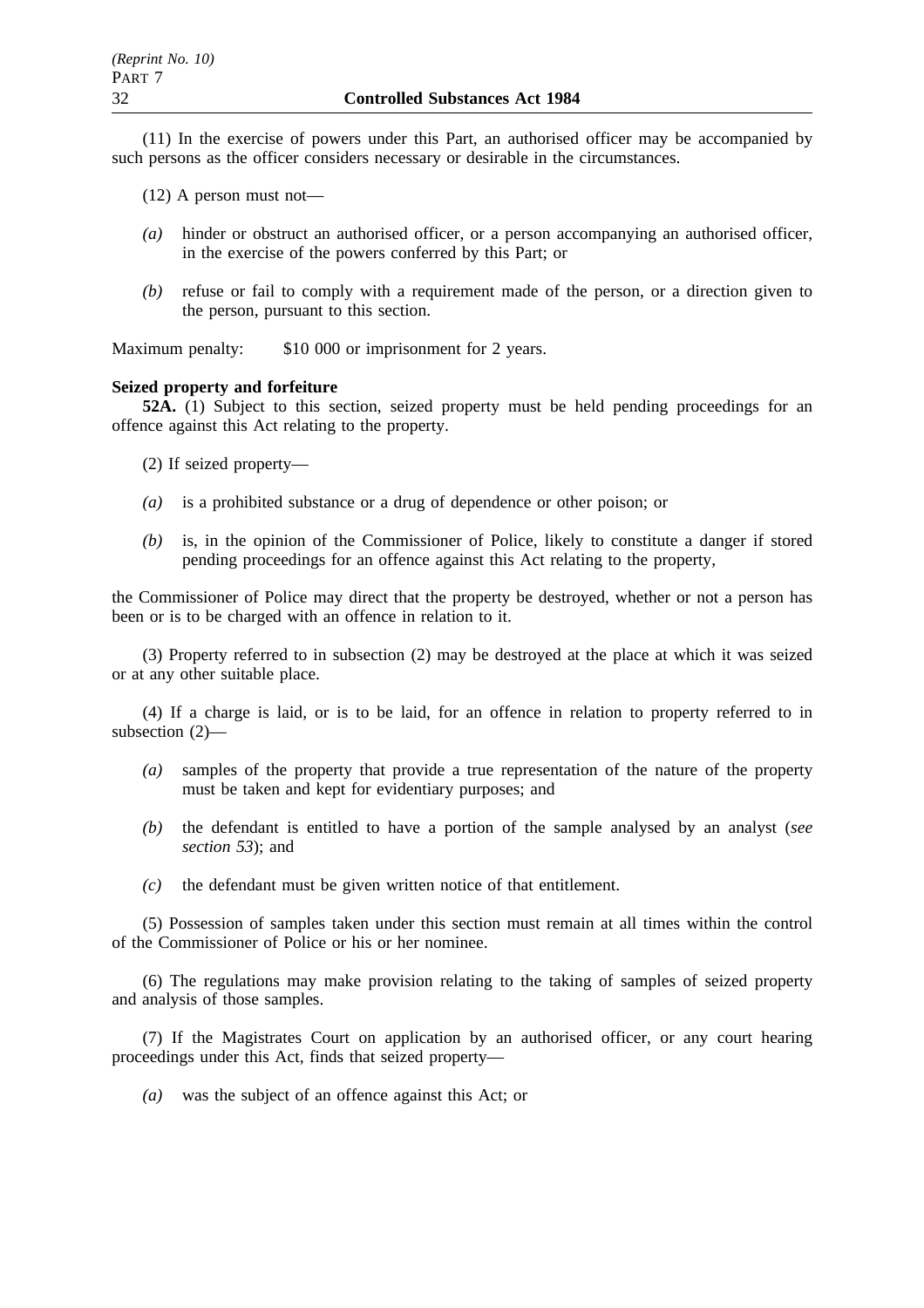*(b)* consists of equipment, devices, substances, documents or records acquired, used or intended for use for, or in connection with, the manufacture or production, or the smoking, consumption or administration, of a prohibited substance or drug of dependence,

the court may, by order, forfeit the property to the Crown.

(8) Property that is the subject of an order for forfeiture under this section may be sold, destroyed or otherwise disposed of as the Commissioner of Police directs.

(9) Subject to subsections (10) and (11), if seized property has not been forfeited to the Crown in proceedings under this Act commenced within the prescribed period after its seizure, a person from whose lawful possession the property was seized, or a person with legal title to it, is entitled to recover from the Commissioner of Police (if necessary, by action in a court of competent jurisdiction) the property itself, or if it has been damaged or destroyed or has deteriorated, compensation of an amount equal to its market value at the time of its seizure.

(10) Subsection (9) does not apply to property that has been destroyed under subsection (2) if the property—

- *(a)* was the subject of an offence against this Act; or
- *(b)* consists of equipment, devices, substances, documents or records acquired, used or intended for use for, or in connection with, the manufacture or production, or the smoking, consumption or administration, of a prohibited substance or drug of dependence.

(11) Despite subsection (9), a court hearing proceedings under that subsection in relation to property that has not been destroyed under subsection (2) may, if it thinks fit, make an order under subsection (7) for forfeiture of the property to the Crown.

(12) The operation of the provisions of the *Criminal Assets Confiscation Act 1996* relating to forfeiture of property referred to in section 4*(a)*, *(b)* or *(c)* of that Act or any other provisions of that Act is not affected by this section.

(13) In this section—

"**the prescribed period**" means two years or such longer period as the Magistrates Court may, on application by an authorised officer, allow;

"**seized property**" means anything—

- *(a)* seized under this Act; or
- *(b)* seized otherwise than under this Act that is evidence of an offence against this Act.

## **Analysis**

**53.** (1) An authorised officer may cause any substance seized or taken pursuant to this Part to be analysed by, or under the supervision of, an analyst.

(2) Any person may, for the purposes of ascertaining whether a substance is, or is not, a particular poison, prescription drug, drug of dependence, prohibited substance or therapeutic substance, or for any other evidentiary purpose, cause the substance to be analysed by, or under the supervision of, an analyst.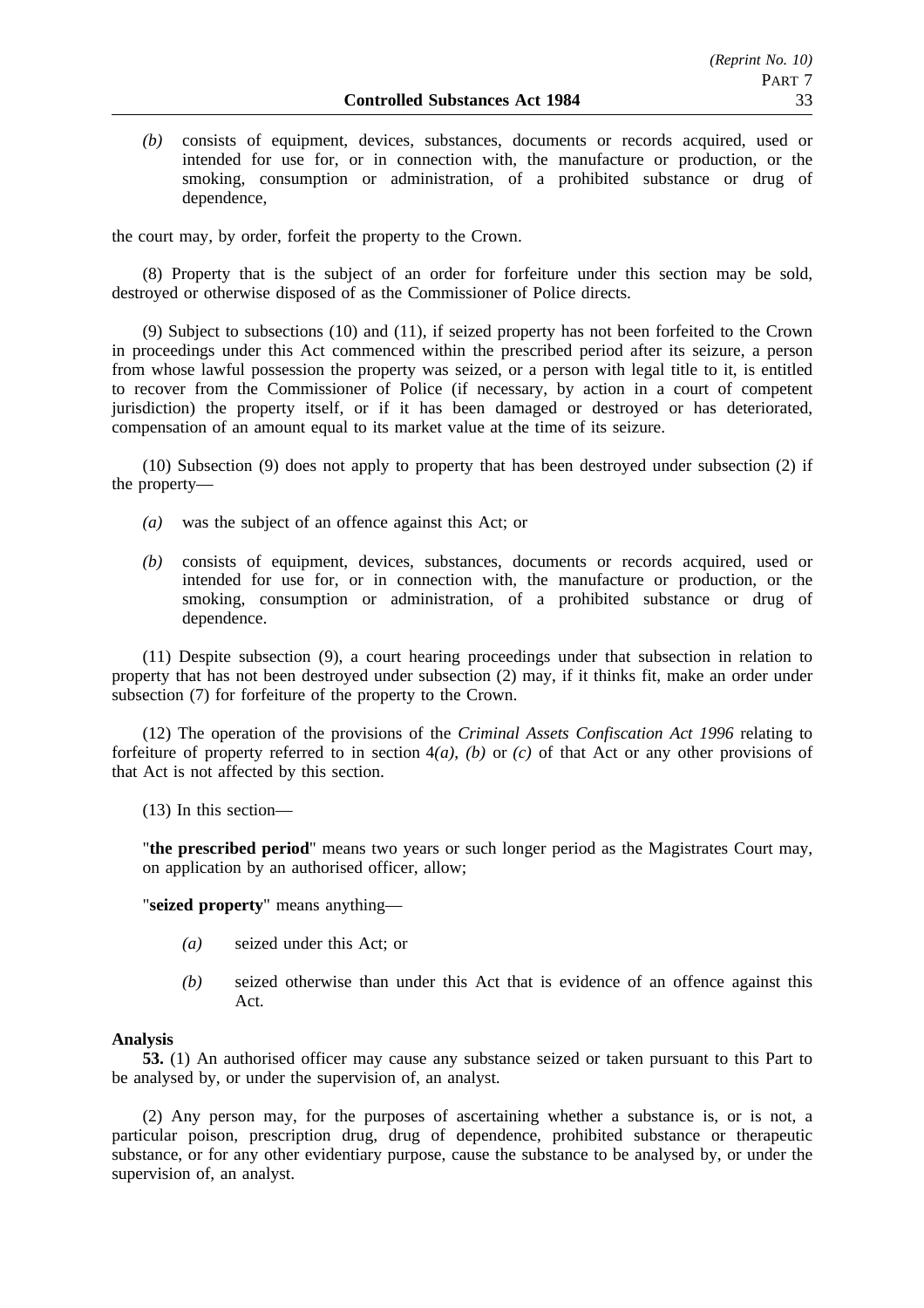(3) A person who initiates an analysis pursuant to subsection (2) must do so in the prescribed manner and upon payment of the prescribed fee.

(4) An analyst or a botanist must, on the completion of an analysis pursuant to this section, certify in the prescribed form the results of the analysis, and—

- *(a)* in the case of an analysis initiated by an authorised officer who is a member of the police force—must forward the certificate to the Commissioner of Police; or
- *(b)* in the case of an analysis initiated by any other authorised officer—must forward the certificate to the Department; or
- *(c)* in any other case—must forward the certificate to the person who initiated the analysis.

## **Immunity from liability**

**54.** (1) No personal liability attaches to—

- *(a)* an authorised officer; or
- *(b)* a person accompanying an authorised officer; or
- *(c)* an analyst,

\*\*\*\*\*\*\*\*\*\*

for an honest act or omission in the exercise or purported exercise, or discharge or purported discharge, of any power or duty under this Act.

(2) A liability that would, but for subsection (1), lie against a person referred to in that subsection lies instead against the Crown.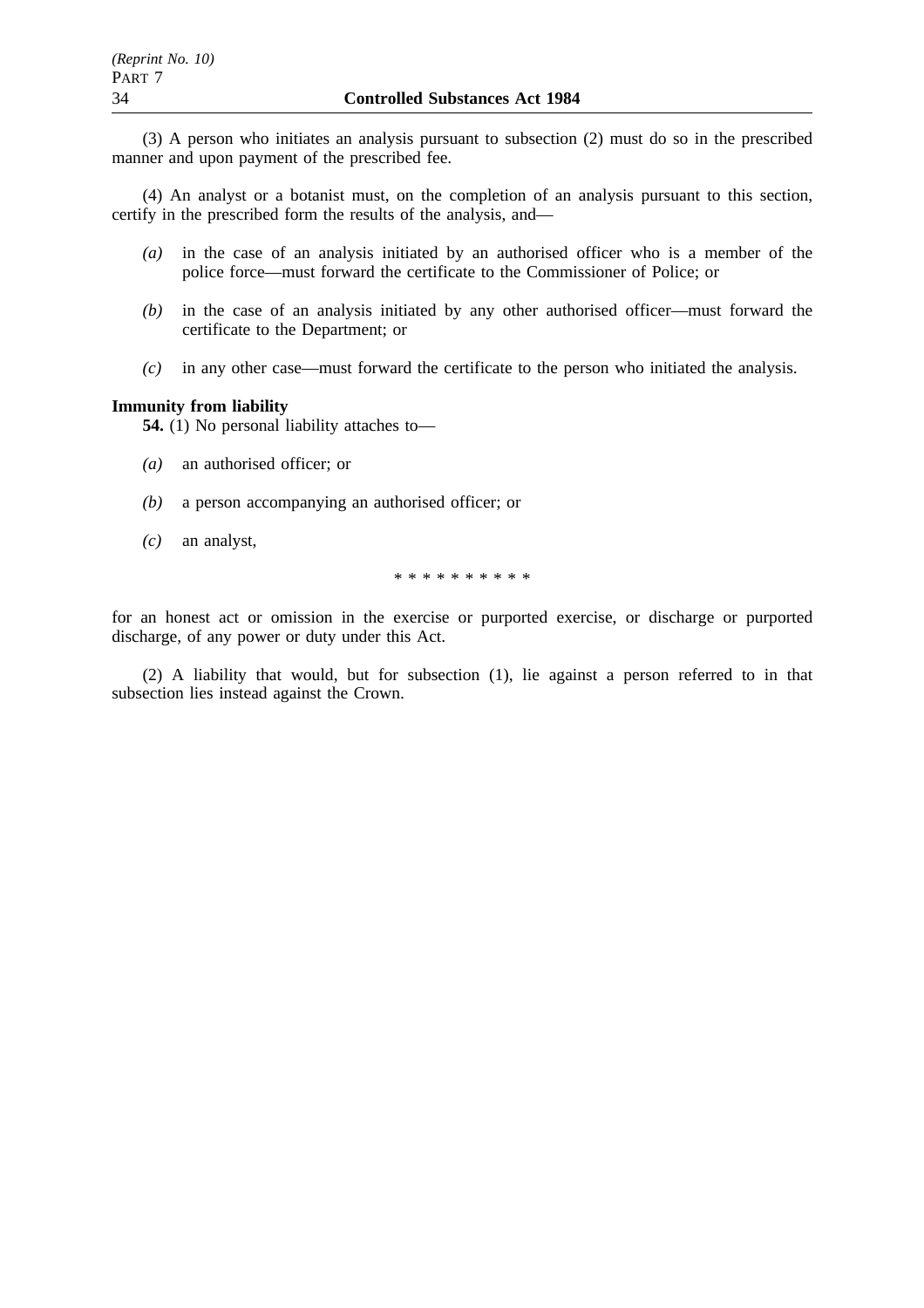## **PART 8 MISCELLANEOUS**

#### **Licences, authorities and permits**

**55.** (1) The Minister may, in the Minister's absolute discretion, grant or refuse a licence, authority or permit for the purposes of this Act.

(2) The Minister may grant a licence, authority or permit subject to such conditions as the Minister thinks fit and specifies in the licence, authority or permit and may at any time, by notice in writing given personally or by post to the holder, vary or revoke a condition, or attach a further condition, to the licence, authority or permit.

(2a) Where a person who holds a licence, authority or permit contravenes or fails to comply with a condition of that licence, authority or permit, the holder is guilty of an offence.

Maximum penalty: \$5 000.

(3) Upon the expiry of the term of a licence granted under this Act, the Minister must, if application for renewal has been made in the due manner and the prescribed fee paid, renew the licence for a further term.

(4) The Minister may, by notice in writing given personally or by post to the holder of a licence, authority or permit granted under this Act, revoke the licence, authority or permit if—

- *(a)* the holder obtained it improperly; or
- *(b)* the holder is found guilty of an offence against this Act; or
- *(c)* the holder has, in the opinion of the Minister, contravened or failed to comply with a condition of the licence, authority or permit.

(5) A person whose licence, authority or permit is revoked pursuant to subsection  $(4)(c)$  may appeal to the Supreme Court against the revocation.

(6) Where an appeal has been instituted under this section against a revocation, the revocation continues to have effect unless, upon application to the Supreme Court, the Court orders that the revocation be suspended until the appeal is determined or withdrawn.

(7) The Supreme Court may, on an appeal under this section, quash or affirm the revocation.

#### **Research permits**

**56.** (1) The Minister may issue a permit authorising, subject to such conditions as may be specified in the permit, the person named in the permit to manufacture, produce, sell, supply or have in his or her possession a poison, prohibited substance, therapeutic substance or therapeutic device for the purposes of research, instruction or training.

(2) Despite any other provision of this Act, the holder of a permit issued under this section is not guilty of an offence against this Act in respect of anything done pursuant to and in accordance with the permit.

## **Power of Minister to prohibit certain activities**

**57.** (1) Where a person—

*(a)* has been convicted of an offence against this Act; or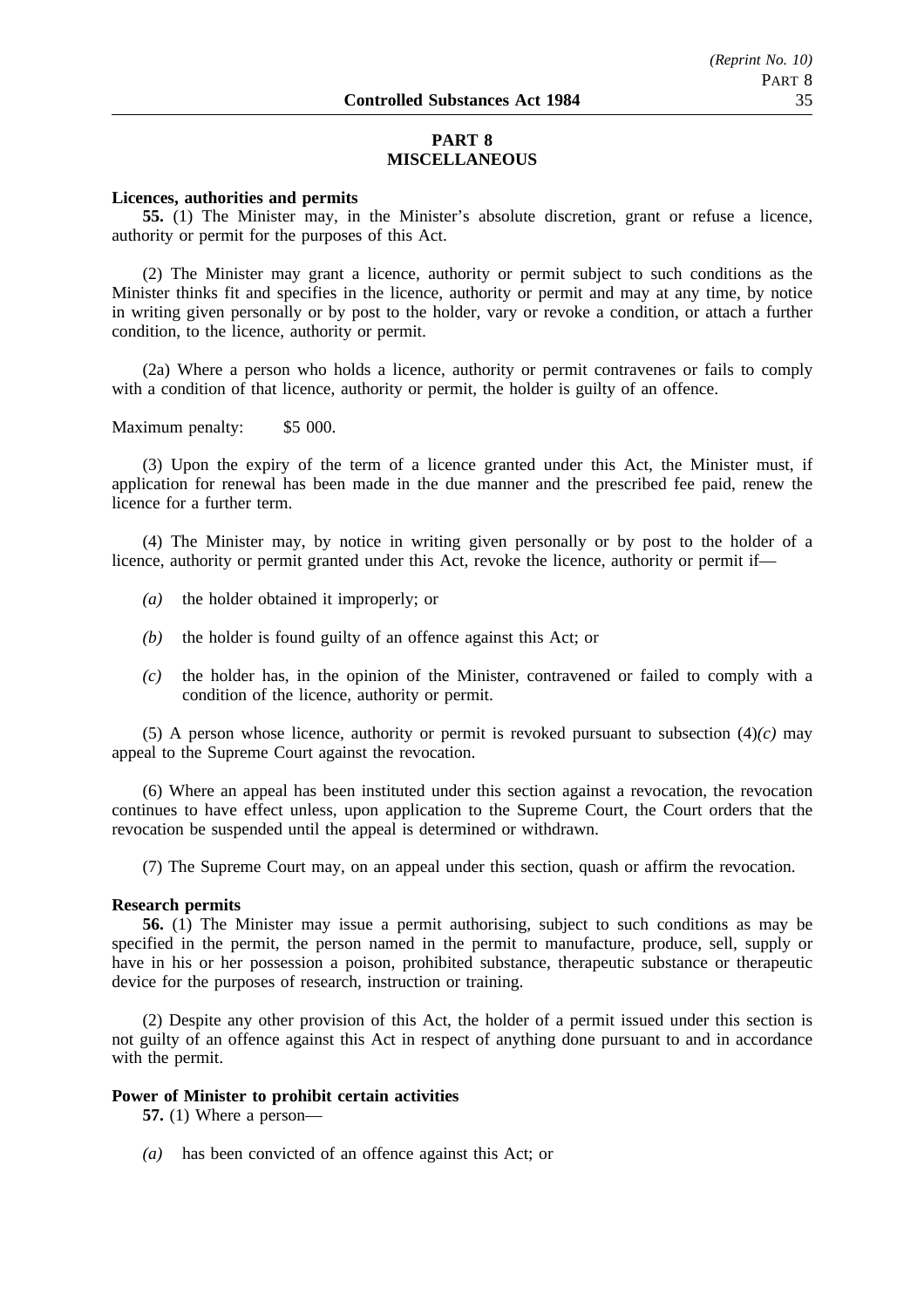- *(b)* has, in the opinion of the Minister, contravened or failed to comply with a condition of a licence, authority or permit granted under this Act; or
- *(c)* has, in the opinion of the Minister, prescribed, supplied or administered a prescription drug in an irresponsible manner,

the Minister may, by order, prohibit the person from manufacturing, producing, packaging, selling, supplying, prescribing, administering, using or having possession of any substance or device specified in the order.

(2) The Minister may, by subsequent order, revoke an order under subsection (1).

(3) The Minister must publish an order made under subsection (1) or (2) in the *Gazette* and must cause a copy of the order to be served personally or by post upon the person to whom it applies.

(4) A person must not contravene an order made under this section.

Maximum penalty: \$10 000 or imprisonment for 2 years.

(5) A person to whom an order under subsection (1) applies may appeal to the Supreme Court against that order.

(6) Where an appeal has been instituted under this section against an order of the Minister, the order continues to have effect unless, upon application to the Supreme Court, the Court orders that the order be suspended until the appeal is determined or withdrawn.

(7) The Supreme Court may, on an appeal under this section, quash, vary or affirm the order the subject of the appeal.

## **Publication of information relating to persons who unlawfully obtained certain drugs**

**58.** (1) If the Minister believes on reasonable grounds that a person has obtained or attempted to obtain a prescription drug by false pretences or other unlawful means, the Minister may, for the purpose of preventing or restricting the supply of such a drug to that person, publish information relating to that person to all or any of the following classes of persons:

- *(a)* persons concerned in the management of hospitals or nursing homes who are responsible for the supply of drugs to patients attending the hospitals or nursing homes; and
- *(b)* medical practitioners; and
- *(c)* dentists; and
- *(d)* veterinary surgeons; and
- *(e)* pharmacists; and
- *(f)* any other prescribed class of persons, being persons who deal in or supply drugs in the ordinary course of their business or profession.

(2) Information published under this section is privileged unless it is proved that it was done with malice.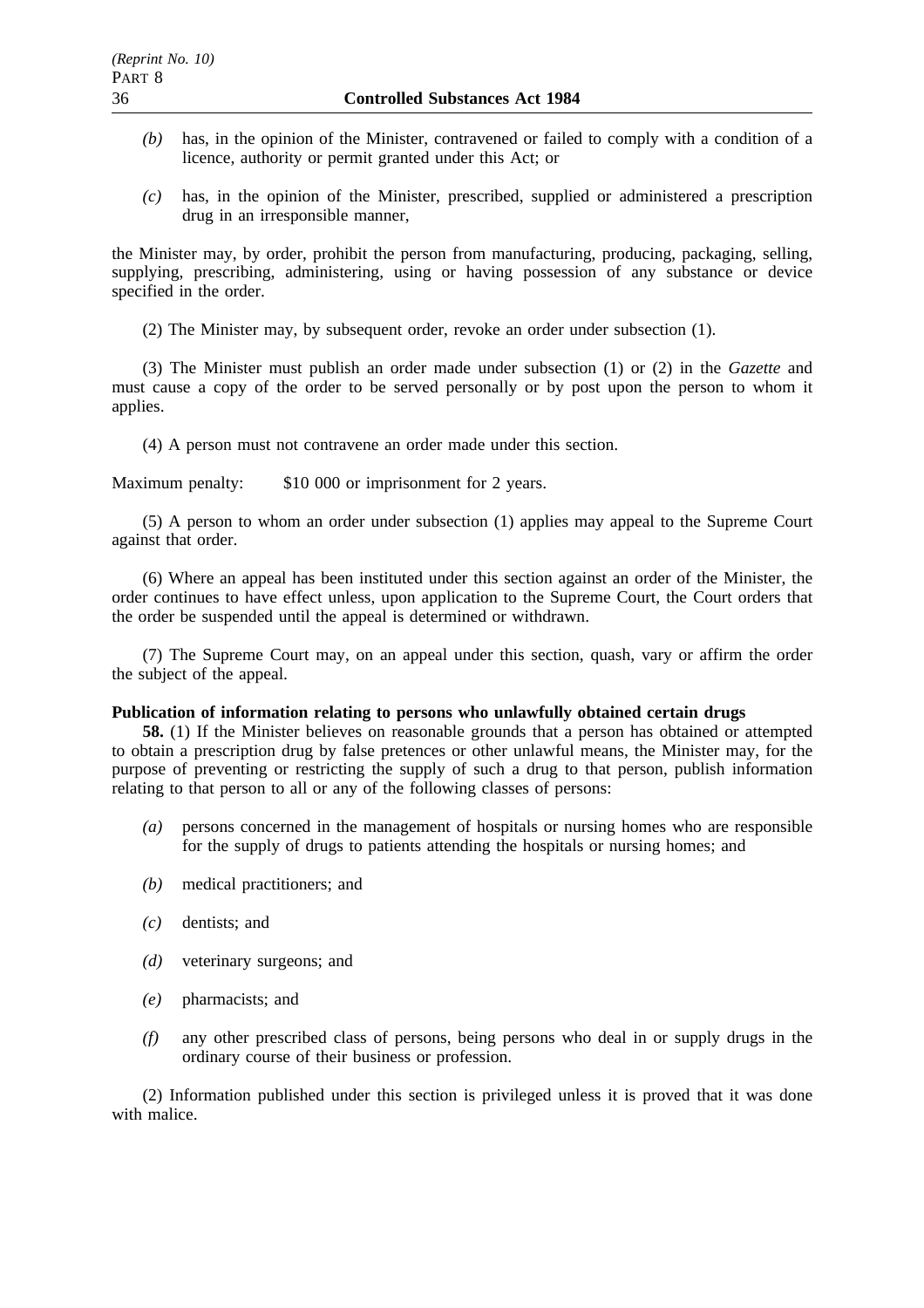(3) A person to whom information was published under this section must not communicate that information to any other person except so far as it may be necessary to do so in order to achieve the purpose of the publication.

## **Duty not to divulge information relating to trade processes**

**59.** A person must not intentionally divulge, or use for the person's own gain, any information relating to trade processes obtained by the person in the course of administering or enforcing this Act, except as he or she may be authorised or required to do so by law or by his or her principal or employer.

Maximum penalty: \$10 000.

#### **Minister may require certain information to be given**

**60.** (1) For the purpose of ascertaining whether any substance or device is, or ought to be, one to which this Act applies, the Minister may, by notice in writing given personally or by post to a person who manufactures, produces, packs, sells, supplies, imports or advertises a substance or device, require that person to furnish to the Minister such information relating to the substance or device as may be specified in the notice.

(2) Where the Minister has reasonable cause to believe that there is extensive misuse of a prescription drug or a volatile solvent in a particular area, the Minister may, by notice in writing given personally or by post to a medical practitioner, dentist, veterinary surgeon, pharmacist, nurse or supplier practising or operating in, or in the vicinity of, that area, require him or her to furnish to the Minister such particulars as may be specified relating to—

- *(a)* in the case of a medical practitioner, dentist, veterinary surgeon or nurse—the quantities in which and the number and frequency of occasions on which a prescription drug specified in the notice was prescribed, supplied or administered by him or her;
- *(b)* in the case of a pharmacist or supplier—the quantities in which and the number and frequency of occasions on which a prescription drug or volatile solvent specified in the notice was supplied by him or her.

(3) A notice under this section may require any such information or particulars to be furnished in such manner and within such period, being not less than 14 days, as may be specified in the notice.

(4) A person to whom a notice under this section has been given must not fail to comply with the notice.

Maximum penalty: \$5 000.

#### **Evidentiary provisions**

**61.** (1) In any proceedings for an offence against this Act, an apparently genuine document purporting to be signed by a member or officer of the Department and to certify that a person named in the certificate did, or did not, hold a licence, authority or permit under this Act on a specified day will, in the absence of proof to the contrary, be proof of the matters so certified.

(2) In any proceedings for an offence against this Act, an apparently genuine document purporting to be signed by an analyst and to certify that an analysis of a substance referred to in the certificate was carried out by, or under the supervision of, the analyst will, in the absence of proof to the contrary, be proof of any facts stated in the certificate—

*(a)* tending to identify the substance analysed; and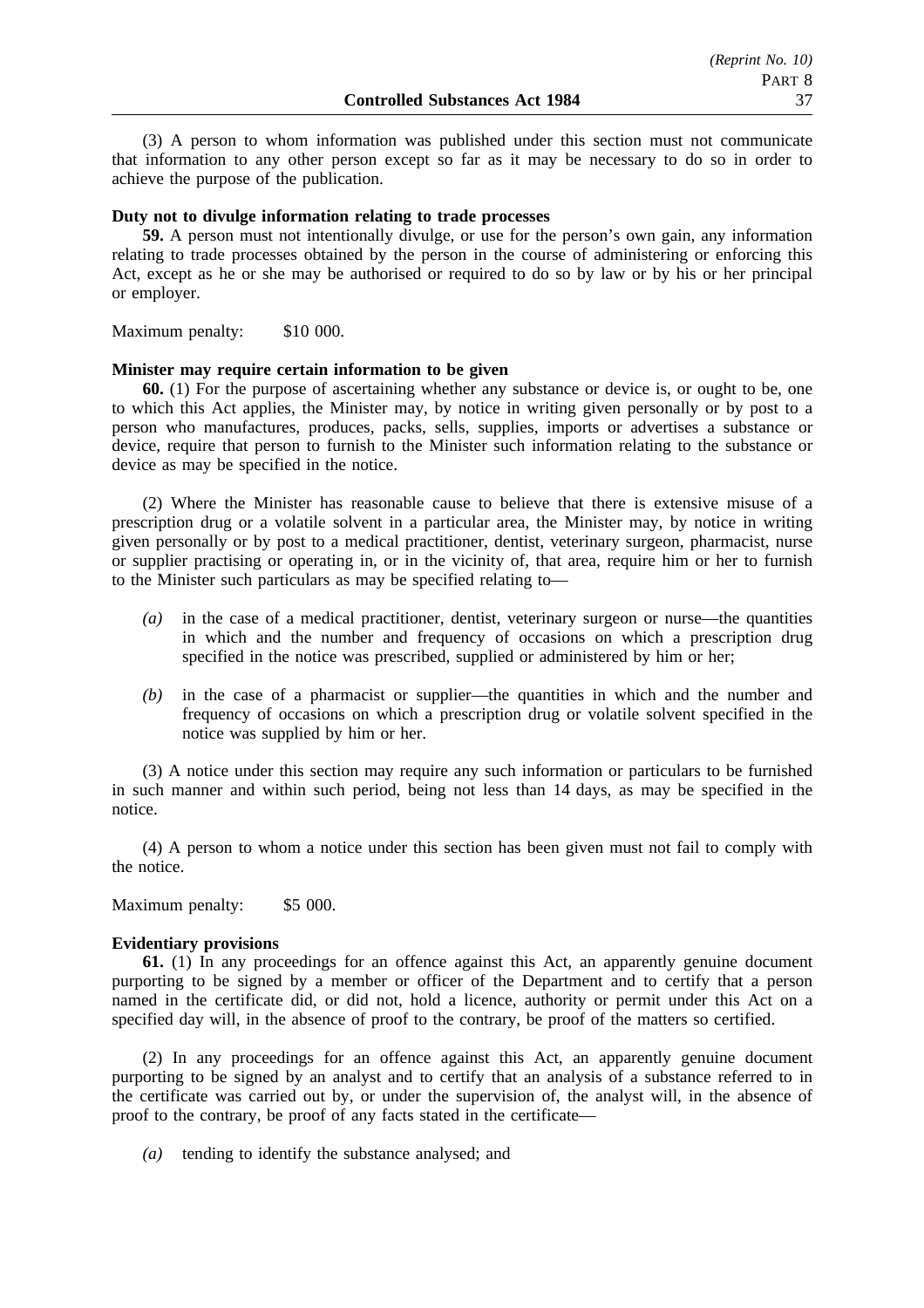*(b)* relating to the nature and results of the analysis.

(3) In any proceedings for an offence against this Act, an apparently genuine document purporting to be signed by the Minister and to certify that a person named in the certificate is an authorised officer, or an analyst, as the case may be, will, in the absence of proof to the contrary, be proof of the matter certified.

# **Assessment panels may prepare, or assist in, the preparation of a pre-sentence report**

**61A.** An assessment panel may prepare, or assist in the preparation of, a pre-sentence report.

## **Money for this Act to be appropriated**

**62.** The money required for the purposes of this Act will be paid out of money appropriated by Parliament for those purposes.

# **Delegation**

**62A.** (1) The Minister may delegate a power or function vested in or conferred on the Minister by or under this Act—

- *(a)* to a particular person or body; or
- *(b)* to the person for the time being holding or acting in a particular office or position.

(2) A power or function delegated under this section may, if the instrument of delegation so provides, be further delegated.

- (3) A delegation—
- *(a)* may be absolute or conditional; and
- *(b)* does not derogate from the power of the delegator to act in a matter; and
- *(c)* is revocable at will by the delegator.

## **Regulations**

**63.** (1) The Governor may make such regulations as are contemplated by, or as are necessary or expedient for the purposes of, this Act.

(2) The Minister must consult with the Advisory Council in relation to any regulation proposed to be made under this Act.

(3) No regulation may be made prescribing an amount relating to a drug of dependence or prohibited substance for the purposes of section 32 or section 45A except upon the recommendation of the Advisory Council.

(4) Without limiting the generality of subsection (1), the regulations may—

- *(a)* regulate, restrict or prohibit the manufacture, production, packaging, sale (whether by wholesale or retail), supply, prescribing, possession, use, handling, labelling, storing, transporting, disposal or advertising of any poison, therapeutic substance, therapeutic device or volatile solvent;
- *(b)* prescribe standards, or provide for the prescription by a person, a committee of persons or an authority, of standards, with which any poison, therapeutic substance or therapeutic device must conform;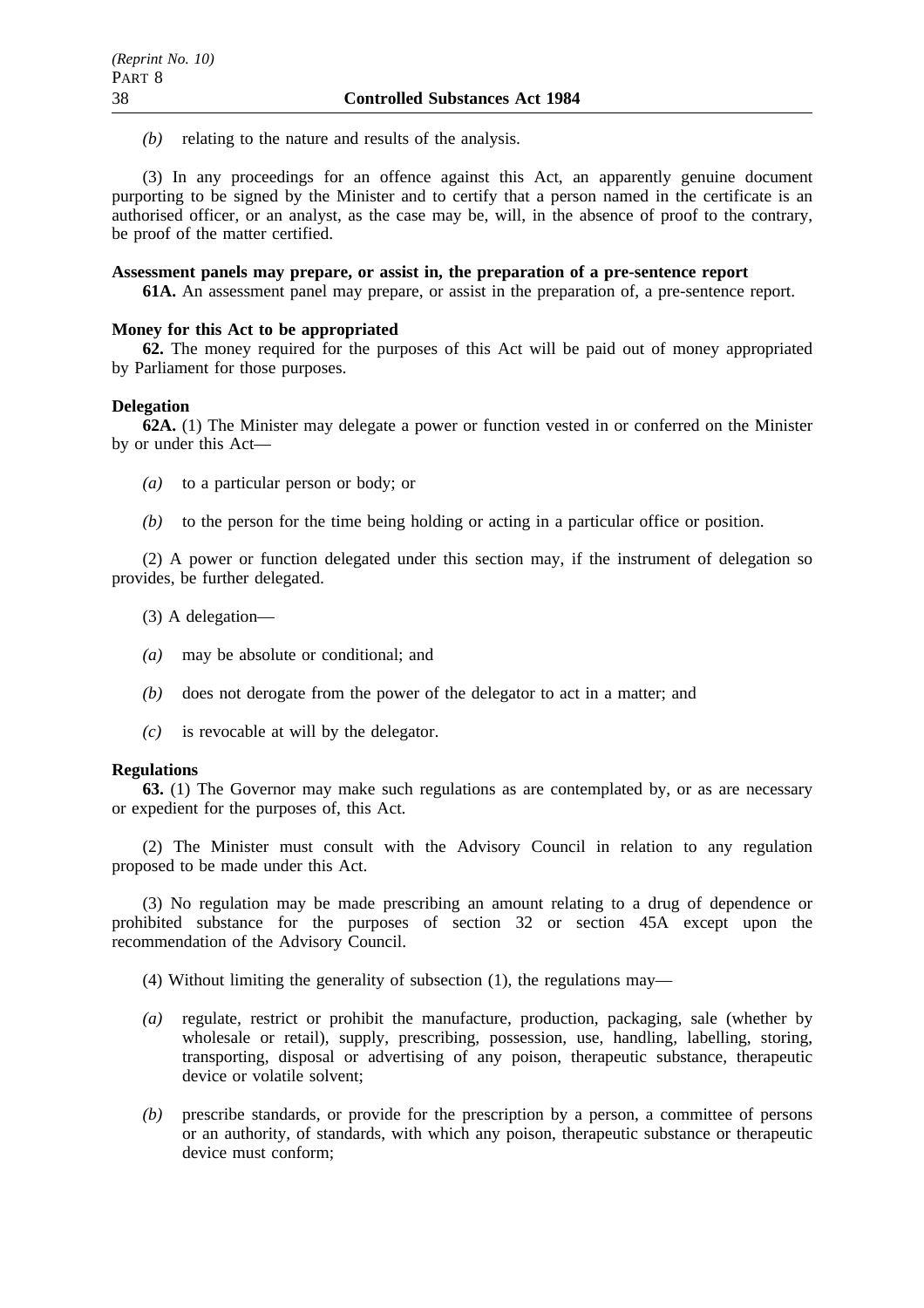- *(c)* prescribe the form of any notice, application, certificate, warrant or other document to be given, made or granted under this Act;
- *(d)* prescribe fees in respect of anything to be done under this Act, and provide for the remission of fees in specified circumstances;
- *(e)* provide for or regulate the application for, grant, refusal, renewal, suspension or revocation of licences and permits under this Act by a person, a committee of persons or an authority;
- *(f)* require any specified person, or persons of a specified class, to keep records or provide information in relation to any poison, prohibited substance, therapeutic substance, therapeutic device or volatile solvent;
- *(g)* provide for and regulate the inspection, examination, testing or analysis of any substance or goods;
- *(h)* exempt, conditionally or unconditionally, any person, poison, therapeutic substance or therapeutic device from any provision of this Act, or provide for all or any of those exemptions to be given by a person or committee of persons or an authority;
- *(i)* prescribe penalties, not exceeding \$5 000, for breach of, or non-compliance with, any regulation.

(5) The regulations may refer to or, by reference, incorporate (with or without modifications) any code, standard, pharmacopoeia or other document published inside or outside of this State and a code, standard, pharmacopoeia or other document so referred to or incorporated has effect, as amended from time to time by the authority responsible for its publication, as if it were a regulation made under this Act.

(5a) If a code, standard, pharmacopoeia or other document is referred to or incorporated in the regulations (or in a code, standard, pharmacopoeia or other document referred to or incorporated in the regulations)—

- *(a)* a copy of the code, standard, pharmacopoeia or other document must be kept available for inspection by members of the public, without charge and during normal office hours, at an office or offices specified in the regulations; and
- *(b)* evidence of the contents of the code, standard, pharmacopoeia or other document may be given in any legal proceedings by production of a document apparently certified by the Minister to be a true copy of the code, standard, pharmacopoeia or other document.
- (6) Any regulation under this Act may be of general or limited application according to—
- *(a)* the classes of persons, poisons, therapeutic substances, therapeutic devices or volatile solvents; or
- *(b)* the circumstances; or
- *(c)* any other specified factor,

to which the regulation is expressed to apply.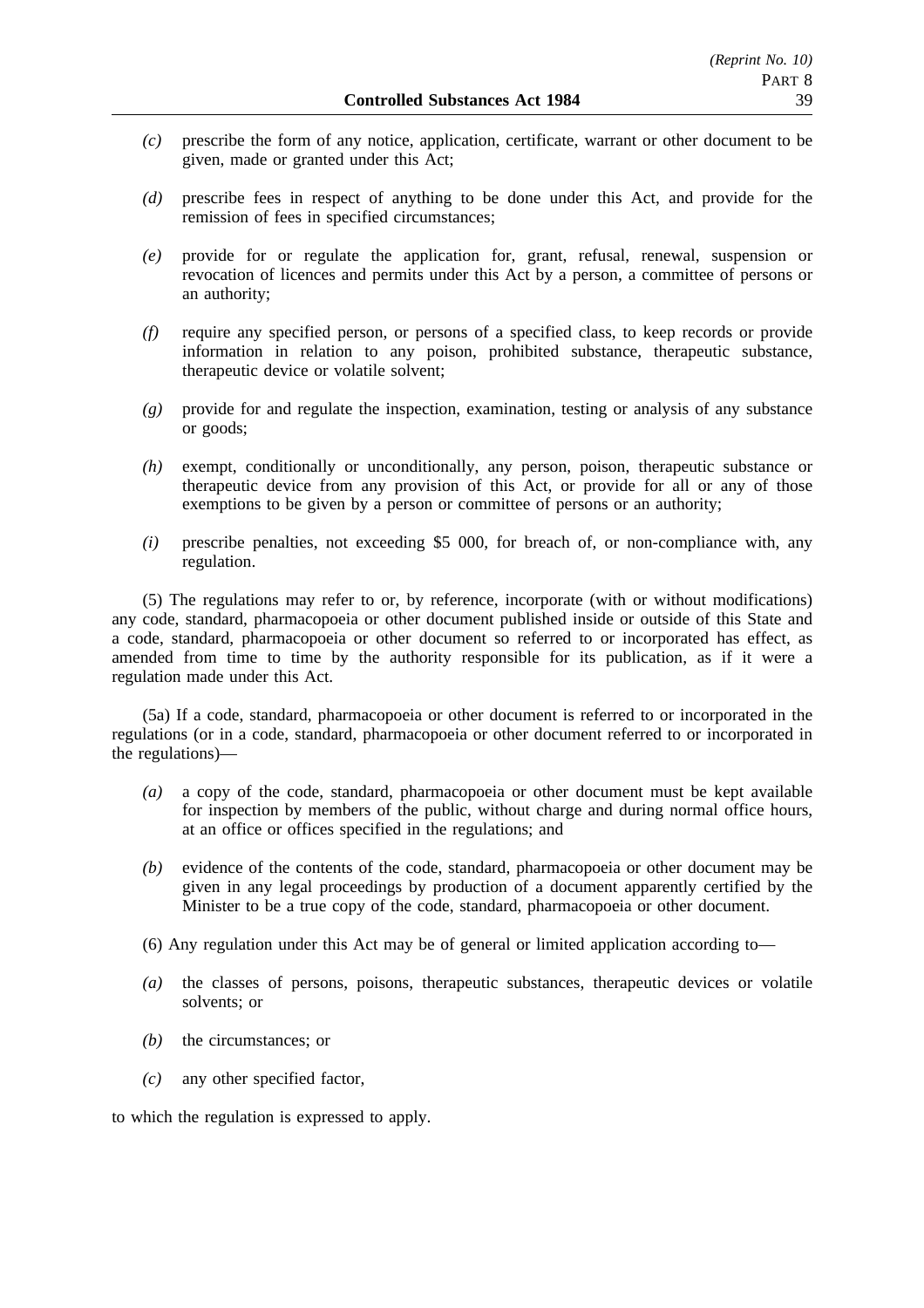## **APPENDIX**

#### **LEGISLATIVE HISTORY**

#### **Transitional Provisions**

(*Transitional provisions from Statutes Repeal and Amendment (Courts) Act 1991, s. 22*)

22. (1) This section applies to amendments made by this Act or the *Justices Amendment Act 1991*.

(2) The following transitional provisions apply in relation to those amendments:

- *(a)* if the effect of the amendment is to reduce the penalty for an offence, the amendment applies whether the offence was committed before or after the amendment takes effect;
- *(b)* if the effect of the amendment is to increase the penalty for an offence, the amendment applies only to offences committed after it takes effect;
- *(c)* if the effect of the amendment is to increase or remove a time limit for commencing proceedings for an offence, the previous limit applies in respect of an offence committed before the amendment takes effect;
- *(d)* an amendment affecting the classification of an offence as summary or indictable does not apply in relation to an offence committed before the amendment takes effect.

(*Transitional provision from Statutes Amendment and Repeal (Common Expiation Scheme) Act 1996, s. 5*)

5. An Act repealed or amended by this Act will continue to apply (as in force immediately prior to the repeal or amendment coming into operation) to an expiation notice issued under the repealed or amended Act.

#### **Legislative History**

(*entries in bold type indicate amendments incorporated since the last reprint*)

| Long title:                | amended by 59, 1999, s. 13 (Sched.)                                            |
|----------------------------|--------------------------------------------------------------------------------|
| Section 2:                 | repealed by 59, 1999, s. 13 (Sched.)                                           |
| Section $3(2)$ :           | repealed by 59, 1999, s. 13 (Sched.)                                           |
| <b>Section 4:</b>          | redesignated as s. $4(1)$ by 64, 1986, s. $3(b)$                               |
|                            | definition of "analyst" substituted by 43, 1986, s. $5(a)$                     |
|                            | definition of "botanist" repealed by $43$ , 1986, s. $5(b)$                    |
|                            | definition of "cannabis" substituted by 29, 1990, s. $3(a)$                    |
|                            | definition of "cannabis oil" substituted by 29, 1990, s. $3(a)$                |
|                            | definition of "cannabis resin" substituted by 29, 1990, s. $3(a)$              |
|                            | definition of "child" substituted by 29, 1990, s. $3(b)$                       |
|                            | definition of "dentist" amended by 59, 1999, s. 13 (Sched.)                    |
|                            | definition of "the Department" inserted by 34, 2000, Sched. 1                  |
|                            | cl. $4(a)$                                                                     |
|                            | definition of "medical practitioner" amended by 59, 1999, s. 13 (Sched.)       |
|                            | definition of "nurse" amended by $64$ , 1986, s. $3(a)$                        |
|                            | definition of "pharmacist" substituted by 13, 1991, (Sched. 2)                 |
|                            | definition of "plant" repealed by 29, 1990, s. $3(c)$                          |
|                            | definition of "related person or body" repealed by 17, 1986, s. 13<br>(Sched.) |
|                            | definition of "school zone" inserted by 29, 1990, s. 3(d)                      |
|                            | definition of "veterinary surgeon" amended by 59, 1999, s. 13 (Sched.)         |
| Section $4(2)$ and $(3)$ : | inserted by $64$ , 1986, s. $3(b)$                                             |
| Section $5(2)$ and $(3)$ : | amended by 59, 1999, s. 13 (Sched.)                                            |
| Section $6(1)$ :           | substituted by 59, 1999, s. 13 (Sched.)                                        |
| Section $6(2)$ :           | amended by 59, 1999, s. 13 (Sched.); 34, 2000, Sched. 1 cl. 4(b)               |
| Section $6(4)$ :           | amended by 59, 1999, s. 13 (Sched.)                                            |
|                            |                                                                                |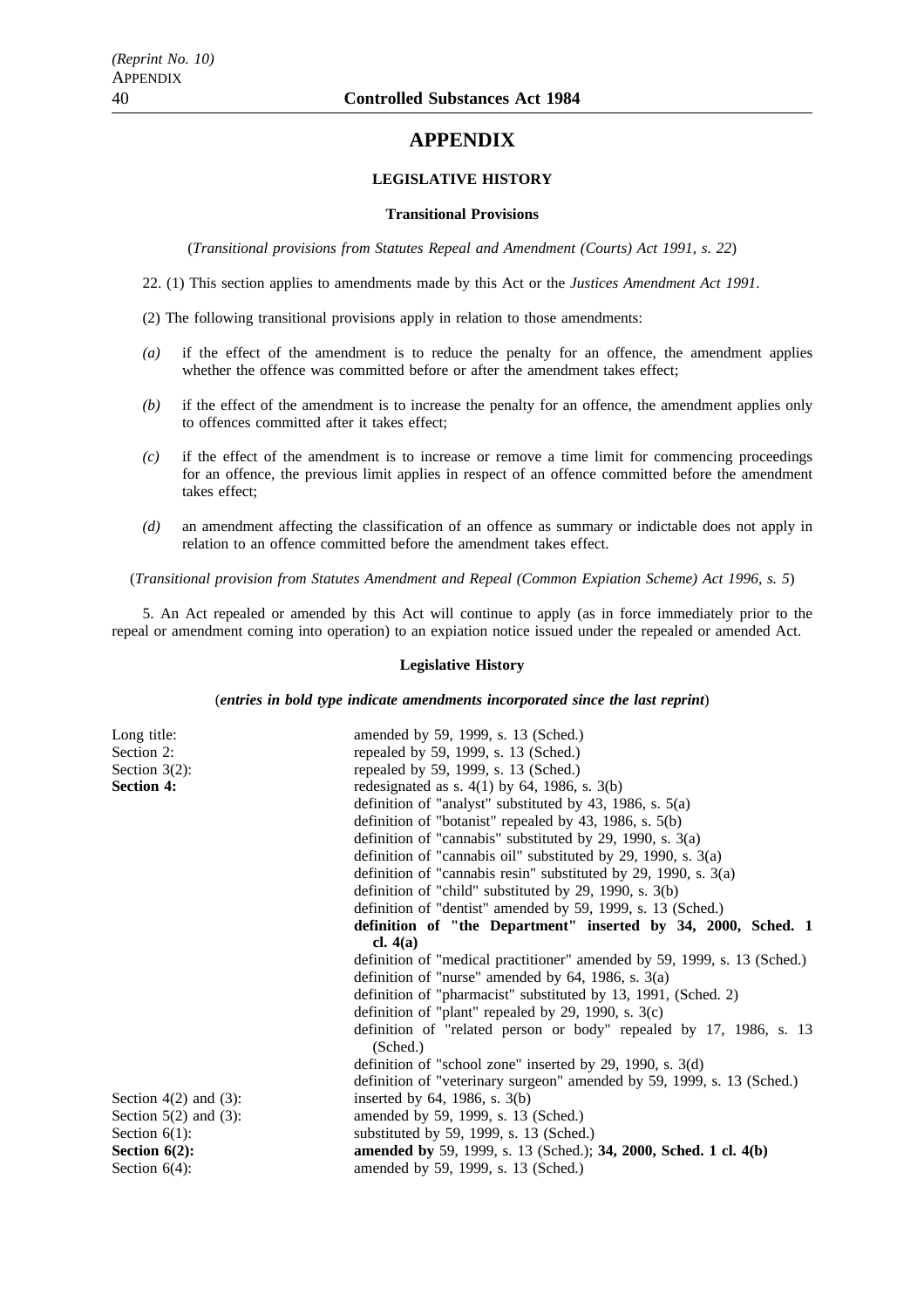Section 7(1) - (4): amended by 59, 1999, s. 13 (Sched.)

Sections 8 and 9: amended by 59, 1999, s. 13 (Sched.) Section 10(1): substituted by 59, 1999, s. 13 (Sched.) Section 10(2) - (6): amended by 59, 1999, s. 13 (Sched.) Section 11(3), (5) - (7): amended by 59, 1999, s. 13 (Sched.) Section 12(1), (3) - (7): amended by 59, 1999, s. 13 (Sched.) **Section 13(1): amended by** 98, 1995, s. 3; 59, 1999, s. 13 (Sched.); **34, 2000, Sched. 1 cl. 4(c)** Section 13(3): inserted by 59, 1999, s. 2 **Section 14(1): amended by** 98, 1995, s. 4; 59, 1999, s. 13 (Sched.); **34, 2000, Sched. 1 cl. 4(d)** Section 14(3): inserted by 59, 1999, s. 3 **Section 15(1): amended by** 98, 1995, s. 5; 59, 1999, s. 13 (Sched.); **34, 2000, Sched. 1 cl. 4(e)** Section 15(3): inserted by 59, 1999, s. 4 Section 16(1) - (4): amended by 98, 1995, s. 6; 59, 1999, s. 13 (Sched.) Section 17: **amended** by 98, 1995, s. 7; 59, 1999, s. 13 (Sched.) Section 18: substituted by 98, 1995, s. 8 **Section 18(1): amended by** 59, 1999, s. 13 (Sched.); **34, 2000, Sched. 1 cl. 4(f)** Section 18(2): amended by 59, 1999, s. 13 (Sched.) **Section 18(3): amended by** 59, 1999, s. 13 (Sched.); **34, 2000, Sched. 1 cl. 4(g)** Section 18(4): inserted by 59, 1999, s. 5 Section 19: amended by 98, 1995, s. 9; 59, 1999, s. 13 (Sched.) Section 20(1): amended by 98, 1995, s. 10; 59, 1999, s. 13 (Sched.) Section 21(1): amended by 59, 1999, s. 13 (Sched.) Section 21(2): amended by 98, 1995, s. 11; 59, 1999, s. 13 (Sched.) Section 21(4): amended by 59, 1999, s. 13 (Sched.) **Section 22(1): amended by** 98, 1995, s. 12; 59, 1999, s. 13 (Sched.); **34, 2000, Sched. 1 cl. 4(h)** Section 23(1): amended by 98, 1995, s. 13; by 59, 1999, s. 13 (Sched.) Section 23(2): amended by 59, 1999, s. 13 (Sched.) Section 24: substituted by 98, 1995, s. 14; amended by 59, 1999, s. 13 (Sched.) Section 25: **amended** by 98, 1995, s. 15; 59, 1999, s. 13 (Sched.) Section 26: **amended** by 98, 1995, s. 16; 59, 1999, s. 13 (Sched.) Section 27: substituted by 98, 1995, s. 17; amended by 59, 1999, s. 13 (Sched.)<br>Section 28(1): amended by 98, 1995, s. 18; 59, 1999, s. 13 (Sched.) amended by 98, 1995, s. 18; 59, 1999, s. 13 (Sched.) Section 29: **amended** by 98, 1995, s. 19; 59, 1999, s. 13 (Sched.) Section 30(1): amended by 98, 1995, s. 20(a); 59, 1999, s. 13 (Sched.) Section 30(2): amended by 98, 1995, s. 20(b); 59, 1999, s. 13 (Sched.) Section 30(2a): inserted by 98, 1995, s. 20(c); amended by 59, 1999, s. 13 (Sched.) Section 30(3): amended by 59, 1999, s. 13 (Sched.) Section 31(1): amended by 59, 1999, s. 13 (Sched.) Section 31(2): amended by 64, 1986, s. 4; 59, 1999, s. 13 (Sched.) **Section 31(3): amended by** 59, 1999, s. 13 (Sched.); **34, 2000, Sched. 1 cl. 4(i)** Section 31(4): amended by 59, 1999, s. 13 (Sched.) Section 31(5): inserted by 59, 1999, s. 6 Section 32(1): amended by 59, 1999, s. 13 (Sched.) **Section 32(2): amended by** 59, 1999, s. 13 (Sched.); **34, 2000, Sched. 1 cl. 4(j)** Section 32(3) and (4): amended by 59, 1999, s. 13 (Sched.) Section 32(5): amended by 64, 1986, s. 5; 29, 1990, s. 4(a); 69, 1991, s. 16(a), (b); 44, 1992, s. 3(a), (b); 59, 1999, s. 13 (Sched.) Section  $32(5)B(b)(iii)$ : repealed by 44, 1992, s.  $3(c)$ Section 32(5a): inserted by 28, 1990, s. 2 Section  $32(6)$ : substituted by 29, 1990, s. 4(b) Section 32(7): inserted by 59, 1999, s. 7 **Section 33(1): amended by** 64, 1986, s. 6(a); 59, 1999, s. 13 (Sched.); **34, 2000, Sched. 1 cl. 4(k) Section 33(1a):** inserted by 64, 1986, s. 6(b); **amended by** 59, 1999, s. 13 (Sched.); **34, 2000, Sched. 1 cl. 4(***l***)** Section 33(2): amended by 59, 1999, s. 13 (Sched.) **Section 33(3): amended by** 64, 1986, s. 6(c); **34, 2000, Sched. 1 cl. 4(m)**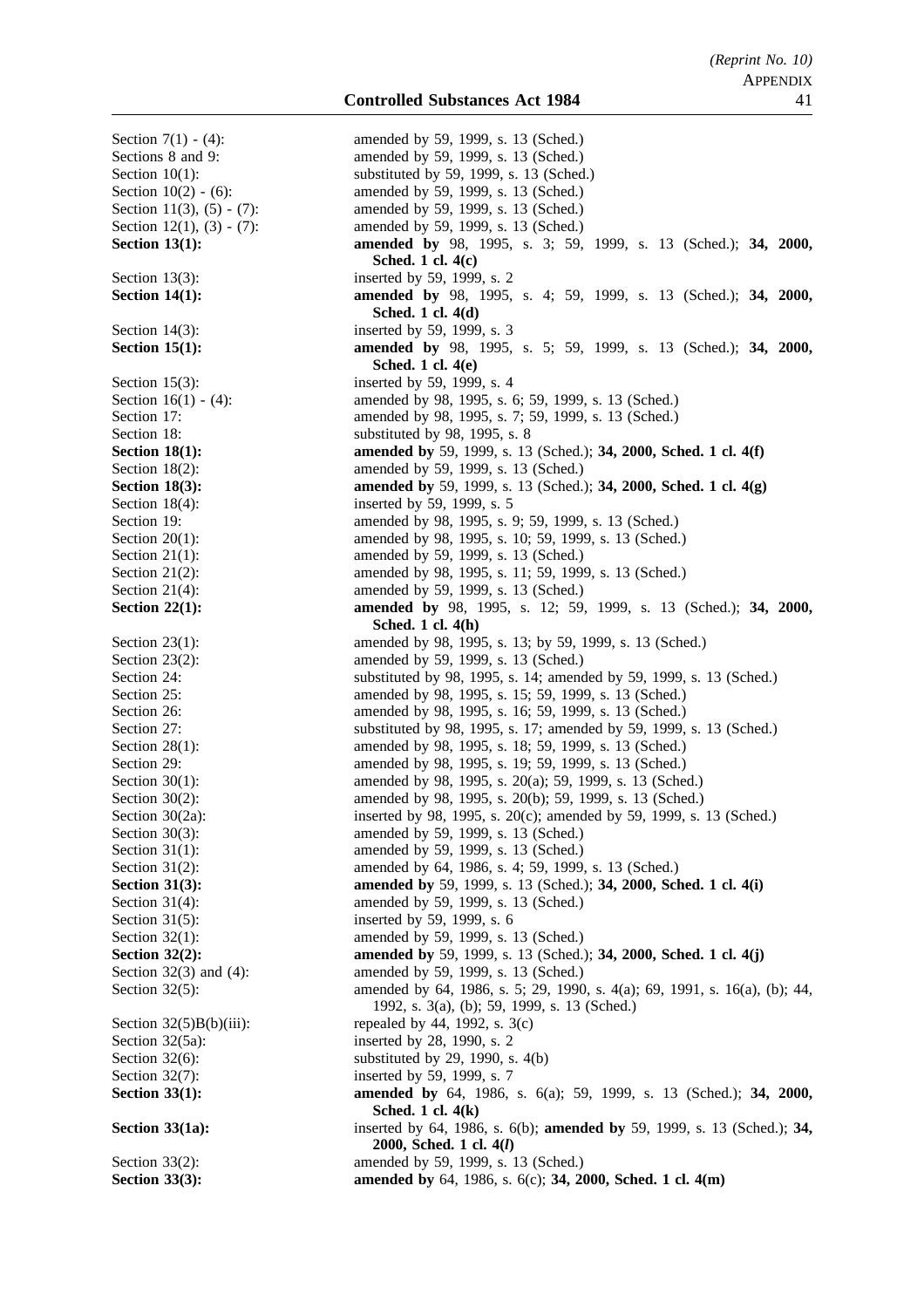Part 6 Division 1 heading: repealed by 59, 1999, s. 9 Section 45A: inserted by 64, 1986, s. 8 Section 45A(8): amended by 29, 1990, s. 6

**Section 33(4): amended by** 64, 1986, s. 6(d); **34, 2000, Sched. 1 cl. 4(n) Section 33(5): amended by** 64, 1986, s. 6(e); **34, 2000, Sched. 1 cl. 4(o), (p)** Section 33(6): amended by 59, 1999, s. 13 (Sched.) Section 34: substituted by 64, 1986, s. 7 Section 34(1) - (3): amended by 59, 1999, s. 13 (Sched.) **Section 34(4): amended by** 59, 1999, s. 13 (Sched.); **34, 2000, Sched. 1 cl. 4(q)** Section 35(1), (3), (4) - (6): amended by 59, 1999, s. 13 (Sched.) Section 36(1) - (3): amended by 59, 1999, s. 13 (Sched.) Section 37(1) and (2): amended by 59, 1999, s. 13 (Sched.) Section 38(1) - (4) and (6): amended by 59, 1999, s. 13 (Sched.) Section 39(1) - (7): amended by 59, 1999, s. 13 (Sched.) Part 6 heading: substituted by 59, 1999, s. 8 Sections 41 and 42: **amended** by 59, 1999, s. 13 (Sched.) Section 43: substituted by 17, 1986, s. 13 (Sched.) Section 43(1) and (2): repealed by 69, 1991, s.  $16(c)$ Section 43(3): amended by 59, 1999, s. 13 (Sched.) Section 44: **amended** by 29, 1990, s. 5; 59, 1999, s. 13 (Sched.) Section 45: **amended** by 59, 1999, s. 13 (Sched.) Section 45A(1): amended by 49, 1991, Sched. 2; 59, 1999, s. 13 (Sched.) Section 45A(2): amended by 34, 1996, s. 4 (Sched. cl. 12); 59, 1999, s. 13 (Sched.) Section 45A(3): substituted by 34, 1996, s. 4 (Sched. cl. 12) Section 45A(4) - (6): repealed by 34, 1996, s. 4 (Sched. cl. 12) definition of "simple cannabis offence" amended by 59, 1999, s. 13 (Sched.) Division 2 of Part 6 comprising s. 46 and heading repealed by 59, 1999, s. 10 Sections 47 - 49: repealed by 17, 1986, s. 13 (Sched.) Part 7 heading: substituted by 59, 1999, s. 11 Section 50(2) and (3): amended by 59, 1999, s. 13 (Sched.) Section 51(1): amended by 43, 1986, s. 5(c); 59, 1999, s. 13 (Sched.) Section 51(2): amended by 43, 1986, s. 5(d); 59, 1999, s. 13 (Sched.) Section 52(2): amended by 17, 1986, s. 13 (Sched.); 59, 1999, s. 13 (Sched.) Section 52(4) - (11): amended by 59, 1999, s. 13 (Sched.) Section 52(12): amended by 98, 1995, s. 21; 59, 1999, s. 13 (Sched.) Section 52A: inserted by 27, 1994, s. 3; substituted by 59, 1999, s. 12 Section 53(1): amended by 43, 1986, s. 5(e); 59, 1999, s. 13 (Sched.) Section 53(2): amended by 43, 1986, s. 5(f); 27, 1994, s. 4 **Section 53(4): amended by** 43, 1986, s. 5(g); 59, 1999, s. 13 (Sched.); **34, 2000, Sched. 1 cl. 4(r)** Section 54(1): amended by 43, 1986, s. 5(h), (i); 59, 1999, s. 13 (Sched.) Section 54(1)(d): repealed by 43, 1986, s. 5(i) Section 54(2): amended by 59, 1999, s. 13 (Sched.)<br>Section 55(1): amended by 34, 2000, Sched. 1 cl. amended by 34, 2000, Sched. 1 cl. 4(s) **Section 55(2):** amended by 34, 2000, Sched. 1 cl. 4(t) Section 55(2a): inserted by 64, 1986, s. 9(a); amended by 98, 1995, s. 22; 59, 1999, s. 13 (Sched.) **Section 55(3): amended by** 59, 1999, s. 13 (Sched.); **34, 2000, Sched. 1 cl. 4(u) Section 55(4):** substituted by 64, 1986, s. 9(b); **amended by** 59, 1999, s. 13 (Sched.); **34, 2000, Sched. 1 cl. 4(v), (w)** Section 55(5) - (7): inserted by 64, 1986, s. 9(b) **Section 56(1): amended by** 64, 1986, s. 10; 59, 1999, s. 13 (Sched.); **34, 2000, Sched. 1 cl. 4(x)** Section 56(2): amended by 59, 1999, s. 13 (Sched.) **Section 57(1):** substituted by 64, 1986, s. 11(a); **amended by 34, 2000, Sched. 1 cl. 4(y)**